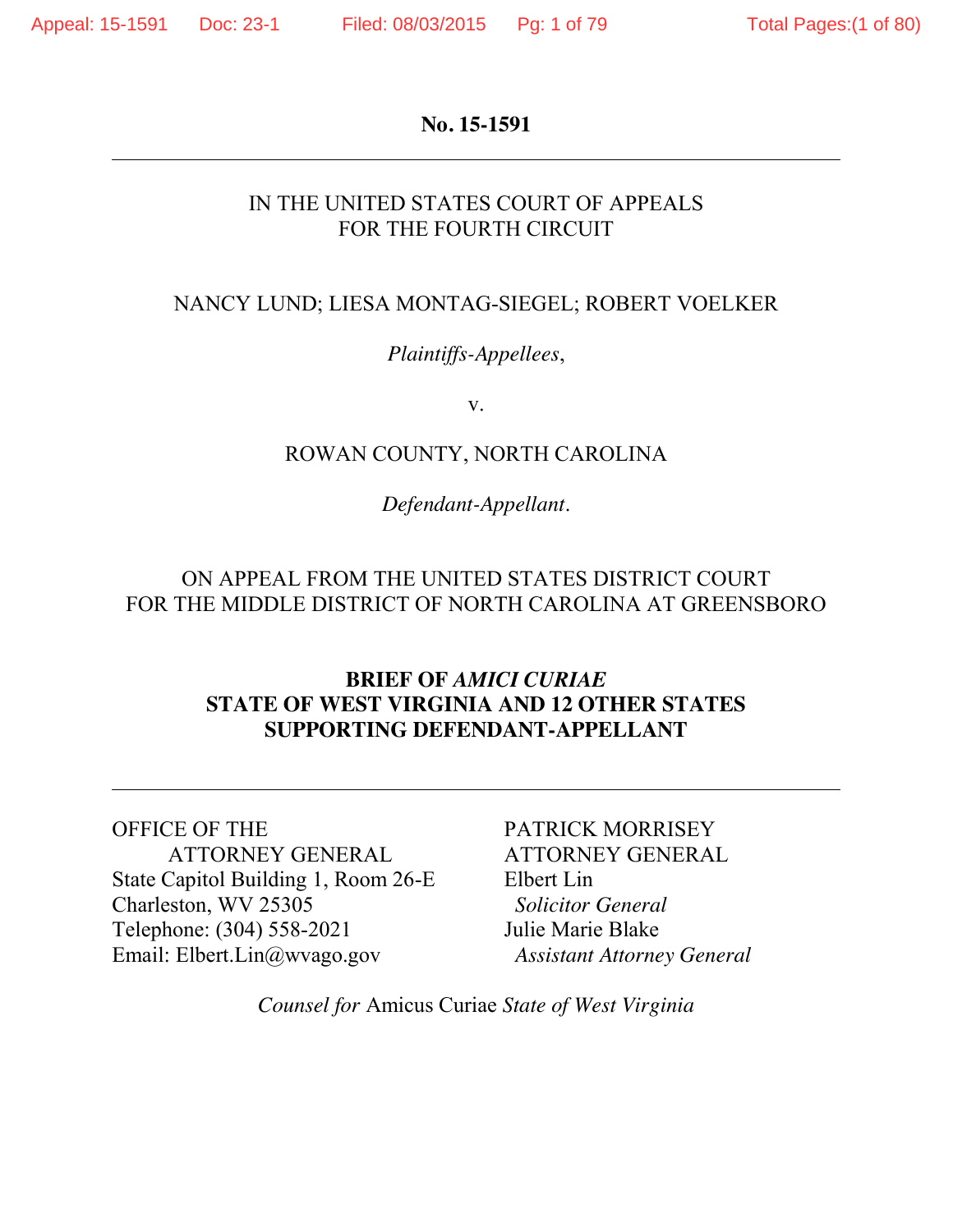# **TABLE OF CONTENTS**

| DISTRICT COURT ERRONEOUSLY CONCLUDED THAT<br>$\mathbf{I}$ .<br><b>THE</b><br>LAWMAKER-LED<br>PRAYER FALLS<br><b>OUTSIDE</b><br><b>THE</b><br>CONSTITUTIONAL TRADITION OF LEGISLATIVE PRAYER6<br>A. Lawmaker-Led Prayer Falls Within The Tradition Of Legislative Prayer<br>B. The District Court Misunderstood The Supreme Court's Concerns In Town<br>C. Lawmaker-Led Prayer Is Common Throughout The Country And The<br>THE DISTRICT COURT WAS ALSO WRONG TO CONCLUDE THAT<br>II.<br>LEGISLATIVE PRAYER CANNOT BE EXCLUSIVELY LAWMAKER- |
|-------------------------------------------------------------------------------------------------------------------------------------------------------------------------------------------------------------------------------------------------------------------------------------------------------------------------------------------------------------------------------------------------------------------------------------------------------------------------------------------------------------------------------------------|
| A. Exclusively Lawmaker-Led Prayer Is Not Discriminatory Under Marsh<br>B. Exclusively Lawmaker-Led Prayer Is A Common Practice23                                                                                                                                                                                                                                                                                                                                                                                                         |
|                                                                                                                                                                                                                                                                                                                                                                                                                                                                                                                                           |
|                                                                                                                                                                                                                                                                                                                                                                                                                                                                                                                                           |
|                                                                                                                                                                                                                                                                                                                                                                                                                                                                                                                                           |
|                                                                                                                                                                                                                                                                                                                                                                                                                                                                                                                                           |
|                                                                                                                                                                                                                                                                                                                                                                                                                                                                                                                                           |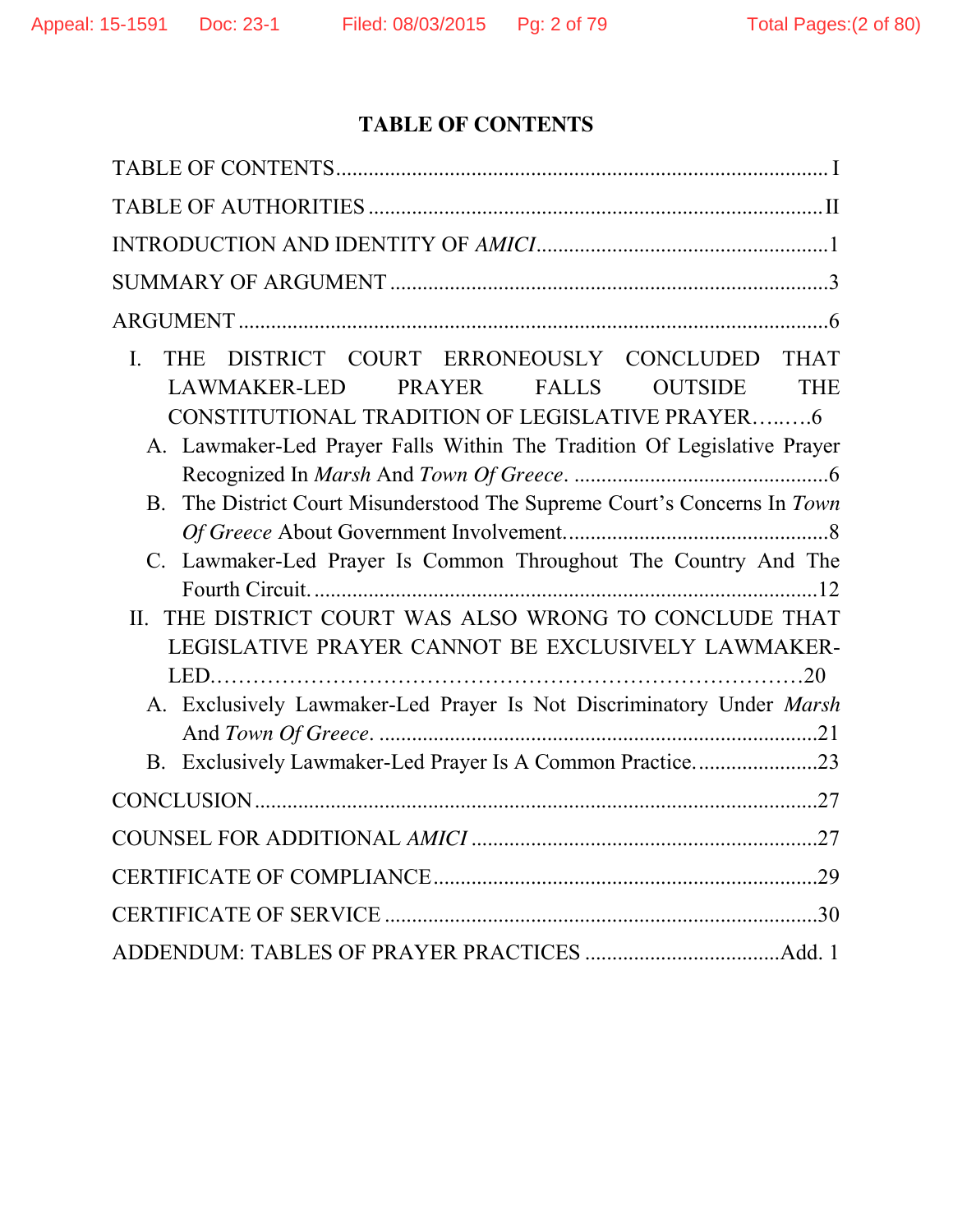# **TABLE OF AUTHORITIES**

| L.<br>د د د ۱<br>т<br>∼ |
|-------------------------|
|-------------------------|

| Hake v. Carroll Cnty.,                                                       |  |
|------------------------------------------------------------------------------|--|
| 1:13-cv-01312-WDQ, 2014 WL 3974173                                           |  |
|                                                                              |  |
| Lund v. Rowan Cnty., No.,                                                    |  |
|                                                                              |  |
| Marsh v. Chambers,                                                           |  |
|                                                                              |  |
| Town of Greece v. Galloway,                                                  |  |
|                                                                              |  |
| <b>STATUTES</b>                                                              |  |
|                                                                              |  |
|                                                                              |  |
| <b>RULES</b>                                                                 |  |
|                                                                              |  |
|                                                                              |  |
| <b>LEGISLATIVE MATERIALS</b>                                                 |  |
| Anne Arundel Cnty. Council,                                                  |  |
| County Council Meetings (Apr. 22, 2015),                                     |  |
| http://www.aacounty.org/VideoMediaExec/CC/County%                            |  |
| 20Council%20Meeting%2008%20April%2020%2C%2                                   |  |
|                                                                              |  |
| Berkeley Cnty. Comm'n,<br>Berkley County Commission Meeting (Apr. 13, 2000), |  |
| http://www.berkeleycountycomm.org/sharedimg/pdf/minutes/917. 18              |  |
| Berkeley Cnty. Council,                                                      |  |
| <i>Minutes</i> (June 4, 2015),                                               |  |
| http://www.berkeleycountycomm.org/sharedimg/pdf/minutes/1820.pdf18           |  |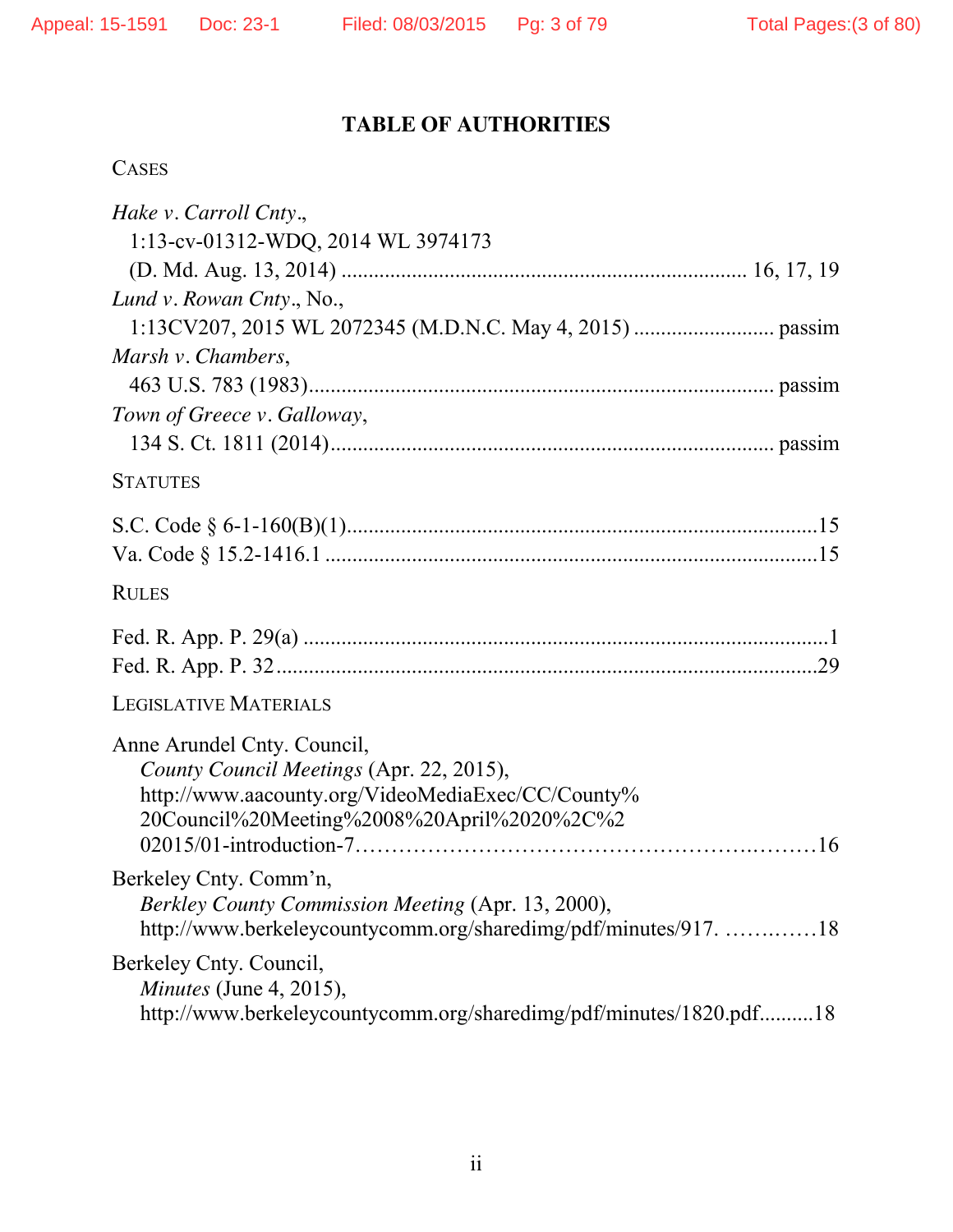| Berkeley Cnty. Emergency Ambulance Auth.,<br><i>Minutes</i> (Mar. 26, 2015),<br>http://www.bceaa.com/Forms/BCEAAMonthly                                                     |
|-----------------------------------------------------------------------------------------------------------------------------------------------------------------------------|
| Charlotte City Council,<br>2nd Monday-City Council-Business,<br>CharlotteNC.gov (June 2, 2015),<br>http://charlottenc.granicus.com/MediaPlayer.php?view_id=2&clip_id=269925 |
| City of Annapolis City Council,<br>Regular Minutes-Final (Mar. 9, 2015),<br>http://www.annapolis.gov/government/city-council/minutes-1992---201316                          |
| City Council of the City of Raleigh,<br>Council Minutes (May 19, 2015),<br>https://www.raleighnc.gov/government/content/                                                    |
| City Council of the City of Raleigh,<br>Council Minutes (June 2, 2015),<br>https://www.raleighnc.gov/government/content/                                                    |
| Clev. Cnty. Bd. of Comm'rs,<br><i>Minutes</i> (Mar. 3, 2015),<br>http://www.clevelandcounty.                                                                                |
| Clev. Cnty. Bd. of Comm'rs,<br><i>Minutes</i> (Feb. 3, 2015),<br>http://www.clevelandcounty.                                                                                |
| Greenville Cnty. Council,<br>Regular Council Meeting (Mar. 17, 2015),<br>https://www.greenvillecounty.org/apps/                                                             |
| Hagerstown City Council,<br>71st Regular Session, Work Session and Executive Session<br>(May 26, 2015),<br>http://www.hagerstownmd.org/ArchiveCenter/ViewFile/Item/8816     |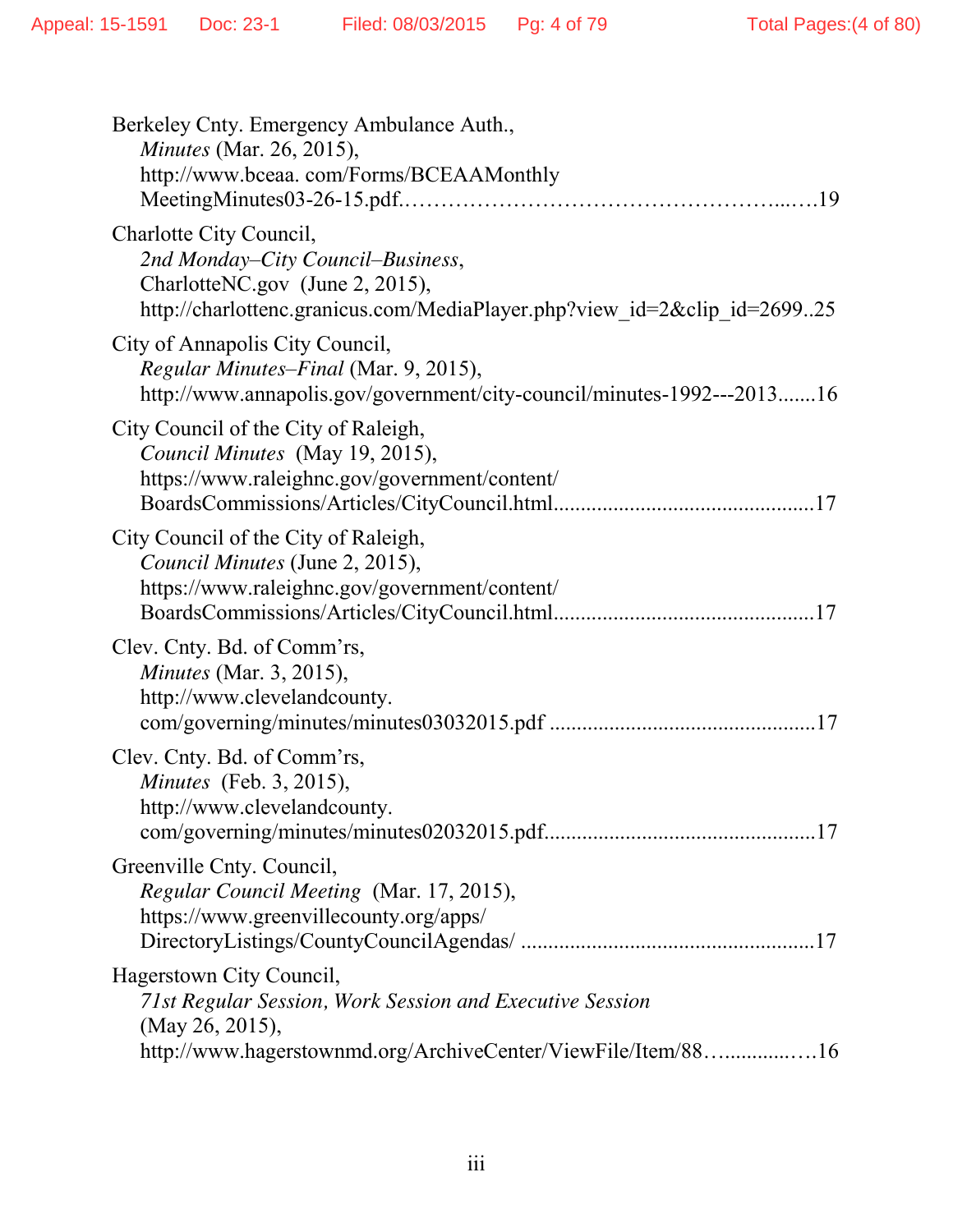| Richland Cnty. Council,<br>Regular Session Minutes1 (June 2, 2015),<br>http://www.richlandonline.com/Portals/0/<br>Departments/CountyCouncil/Minutes/Reg.06.02.15.pdf17                                                                                                                                 |
|---------------------------------------------------------------------------------------------------------------------------------------------------------------------------------------------------------------------------------------------------------------------------------------------------------|
| Mass. S.,<br>Journal of the S. (June 4, 2015), available at                                                                                                                                                                                                                                             |
| Va. H.D.,<br>2015 Reconvened Regular Session,<br>Va.'s Legis. Info. Sys. (Apr. 17, 2015),                                                                                                                                                                                                               |
| Senate of Va.,<br>2014 Special Session I, Va. Legis. Info. Sys. (Sept. 18, 2014),<br>http://lis.virginia.gov/cgi-bin/legp604.exe?142+min+SM0918 14                                                                                                                                                      |
| Wake Cnty. Comm'n,<br>Meeting Procedures (Aug. 7, 2013),<br>http://www.wakegov.com/commissioners/Pages/meetingprocedures.aspx 25                                                                                                                                                                        |
| <b>ARTICLES</b>                                                                                                                                                                                                                                                                                         |
| Associated Press,<br>Parkersburg Council Asked to Drop Pre-meeting Lord's Prayer,<br>Charleston Gazette (July 7, 2015),<br>http://www.wvgazette.com/article/20150707/GZ01/15070952119                                                                                                                   |
| Mark Niesse,<br>Hawaii Senate Ends Daily Chamber Prayers,                                                                                                                                                                                                                                               |
| John Fritze,                                                                                                                                                                                                                                                                                            |
| Supreme Court Decision Allows Carroll Co. Commissioners to Pray,<br>Balt. Sun (May 5, 2014),<br>http://articles.baltimoresun.com/2014-05-05/news/bs-md-scotus-                                                                                                                                          |
| Kate Havard,<br>In Delegates They Trust: Maryland House Members Lead Secular Prayer,<br>Wash. Post (Mar. 9, 2013),<br>http://www.washingtonpost.com/local/md-politics/in-delegates<br>-they-trust-md-house-members-lead-secular-prayer/<br>2013/03/09/571fef8e-810a-11e2-8074-b26a871b165a story.html24 |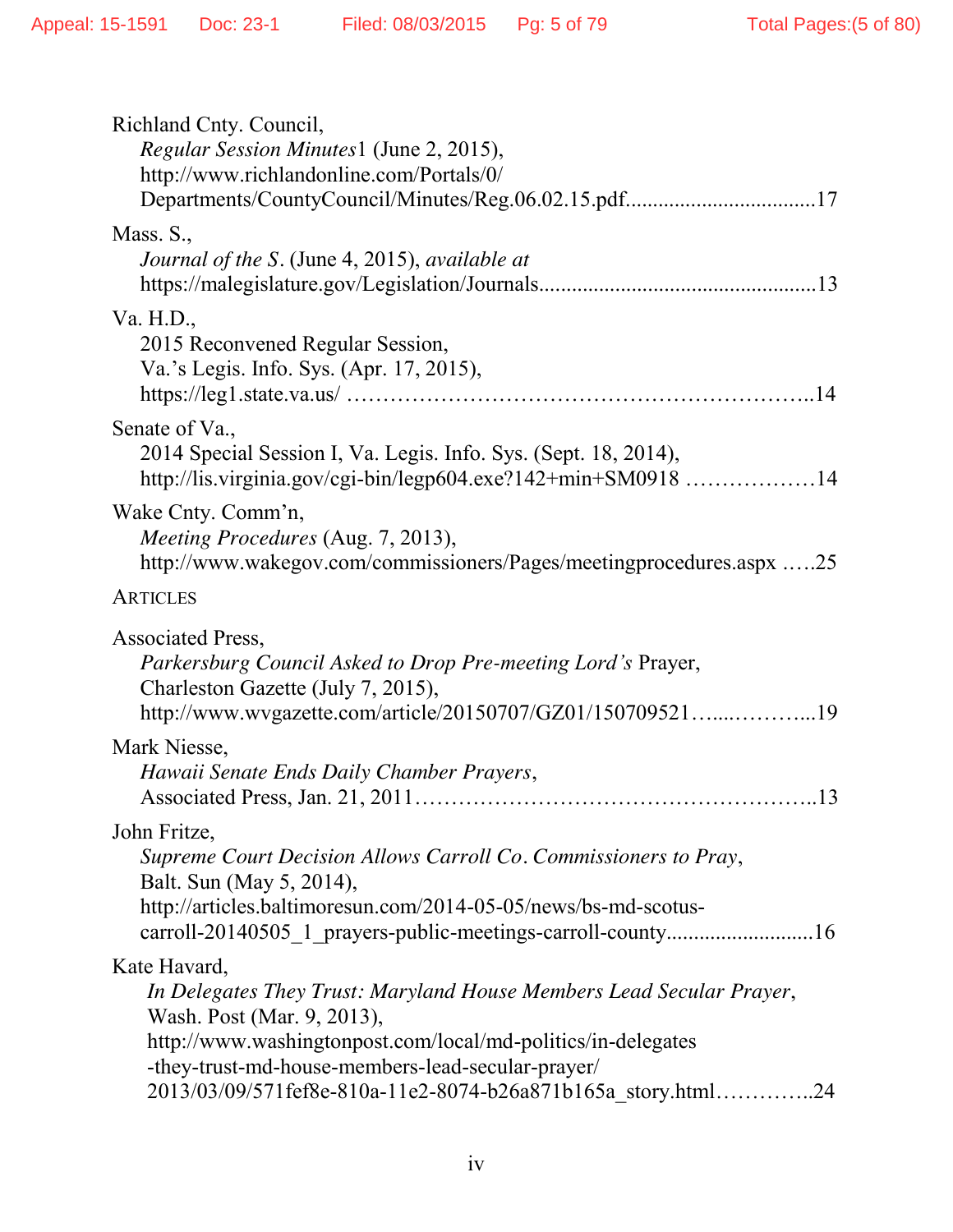| Nat'l Conf. of State Leg.,                                              |    |
|-------------------------------------------------------------------------|----|
| <i>Inside the Legislative Process, Prayer Practices 5-148 (2002),</i>   |    |
|                                                                         | つく |
| Tim Funk and David Perlmutt,                                            |    |
| Mecklenburg Comm'rs Leak, Cotham Battle Over Prayer, The Charlotte      |    |
| Observer (May 18, 2015),                                                |    |
| http://www.charlotteobserver.com/living/religion/article21332430.html25 |    |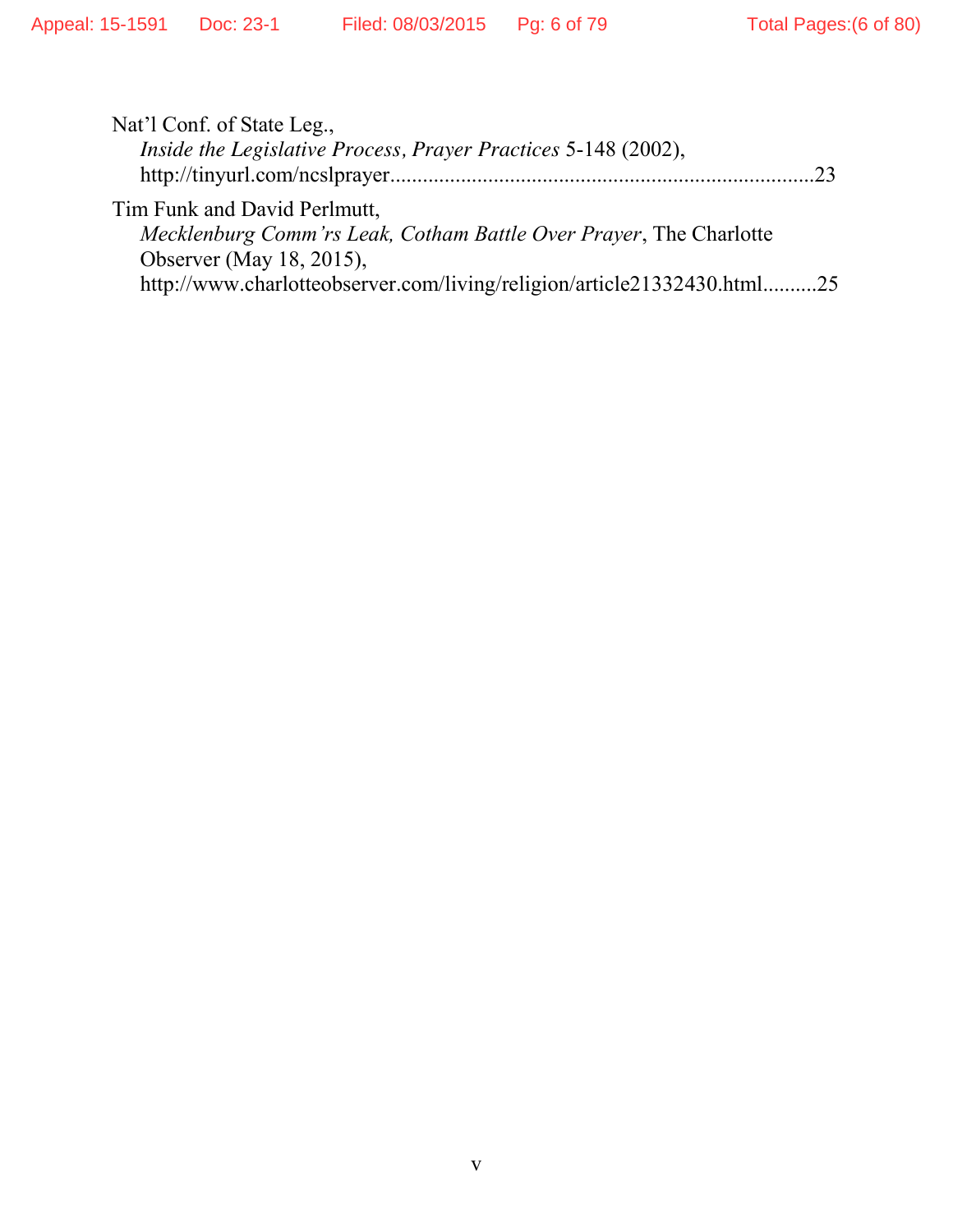#### **INTRODUCTION AND IDENTITY OF** *AMICI*

The States of West Virginia, Alabama, Arizona, Arkansas, Florida, Indiana, Michigan, Nebraska, Nevada, Ohio, Oklahoma, South Carolina, and Texas file this brief under Rule 29(a) of the Federal Rules of Appellate Procedure.<sup>1</sup>

*Amici* have a significant interest in ensuring that deliberative bodies within their States retain a robust right to open public deliberations with a ceremonial invocation. The time-honored "practice of opening legislative sessions with prayer" dates to before the adoption of the federal Constitution and is "deeply embedded in the history and tradition of this country." *Marsh v. Chambers*, 463 U.S. 783, 786, 792 (1983). Legislative prayer "lends gravity to public business, reminds lawmakers to transcend petty differences in pursuit of a higher purpose, and expresses a common aspiration to a just and peaceful society." *Town of Greece v. Galloway*, 134 S. Ct. 1811, 1818 (2014).

*Amici* file this brief to protect the option for lawmakers themselves to lead ceremonial invocations. In the case below, the District Court concluded that lawmaker-led prayer falls outside the constitutional tradition recognized in *Marsh*  and *Town of Greece*. A decision affirming the District Court would eliminate an important and widely used method of legislative prayer—one that does not require

<sup>&</sup>lt;sup>1</sup> "[A] state may file an amicus-curiae brief without the consent of the parties or leave of court." Fed. R. App. P. 29(a).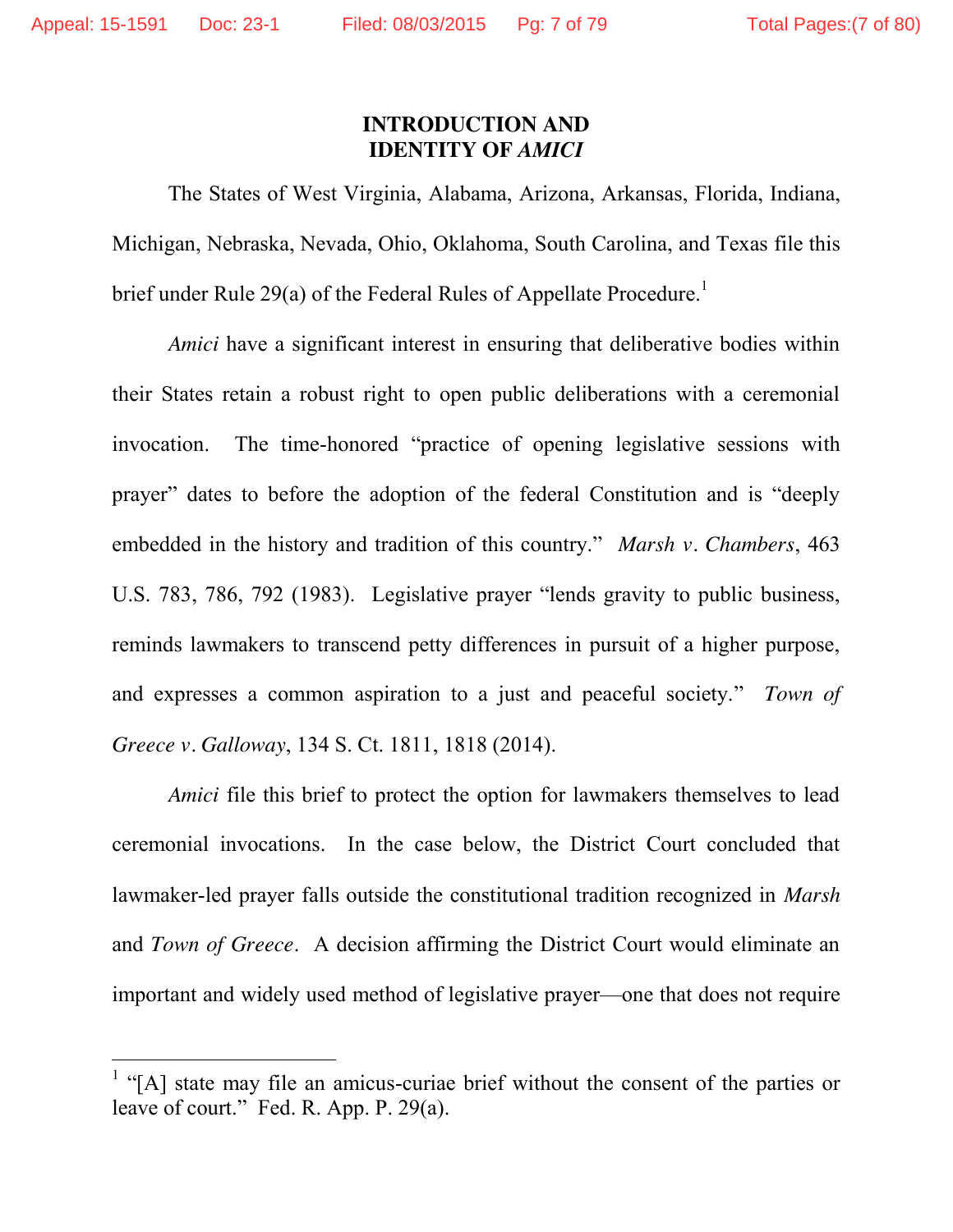additional government bureaucracy to run and is a critical option for rural and poor local governments that cannot afford to hire a full-time chaplain or recruit volunteer clergy.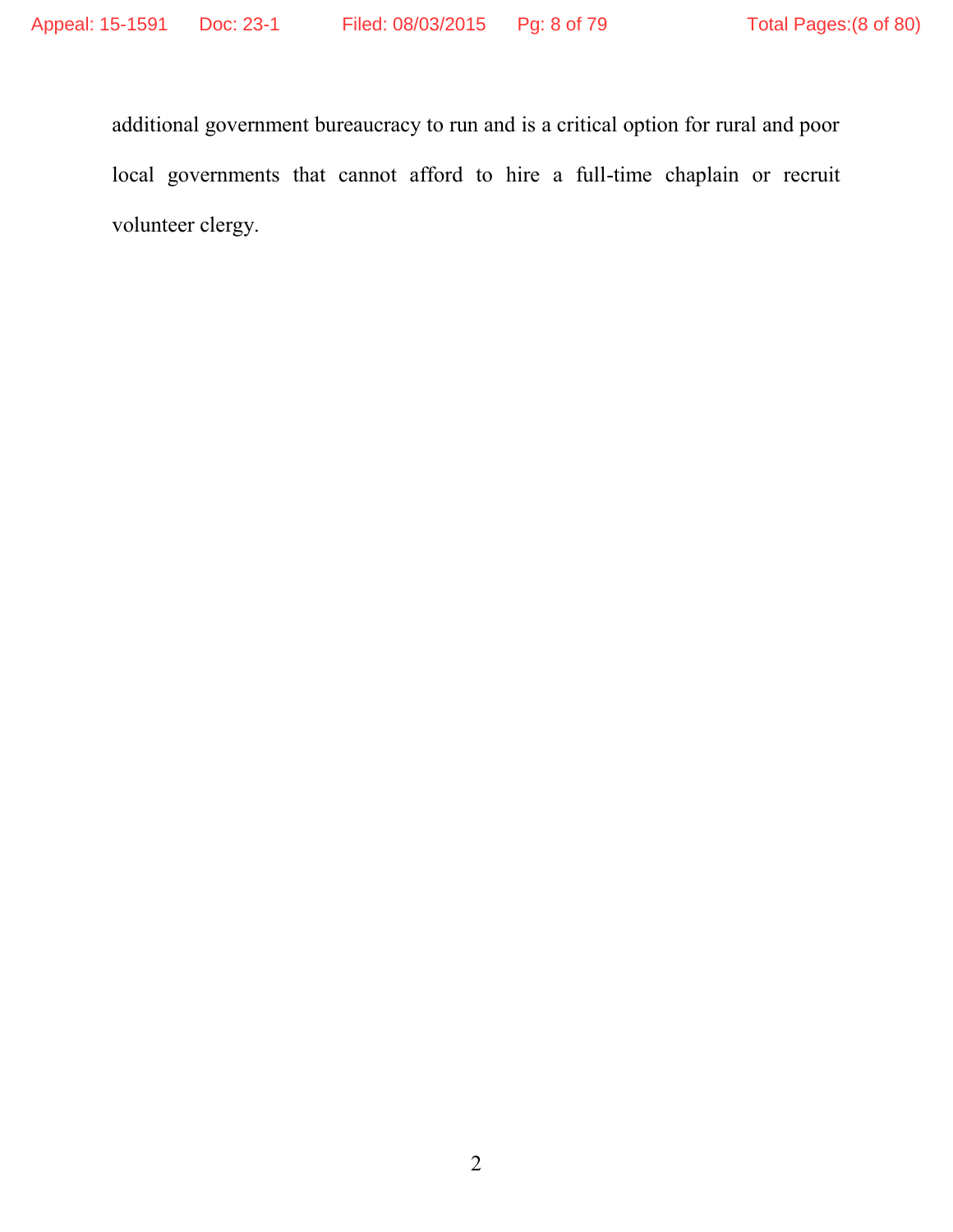#### **SUMMARY OF ARGUMENT**

I. The District Court erred in concluding that lawmaker-led prayer is not within the constitutional tradition of legislative prayer recognized by the Supreme Court in *Marsh* and *Town of Greece*. According to the lower court, a prayergiver's status as "a member of the legislative body or a non-member of the legislative body" is a "crucial" and "determinative" question under the Establishment Clause. But that conclusion does not square with a proper reading of either *Marsh* or *Town of Greece*.

A. Lawmaker-led prayer is fully consistent with what the Supreme Court has recognized to be the purpose of legislative prayer. Both *Marsh* and *Town of Greece* teach that legislative prayer is for the benefit of lawmakers themselves—to allow them to make a public and brief acknowledgment of their belief in a higher power. And while that can be achieved through a chaplain-led prayer, there is no clearer way for lawmakers to express their personal faith than to lead the prayers themselves.

B. The analysis below turned primarily on the District Court's concern that lawmaker-led prayer will increase government involvement in the legislative prayer process. But the lower court misunderstood the Supreme Court's concerns in *Town of Greece*, which were focused on the involvement of the legislature or the government *as a body*. Those concerns do not apply to the practice of lawmaker-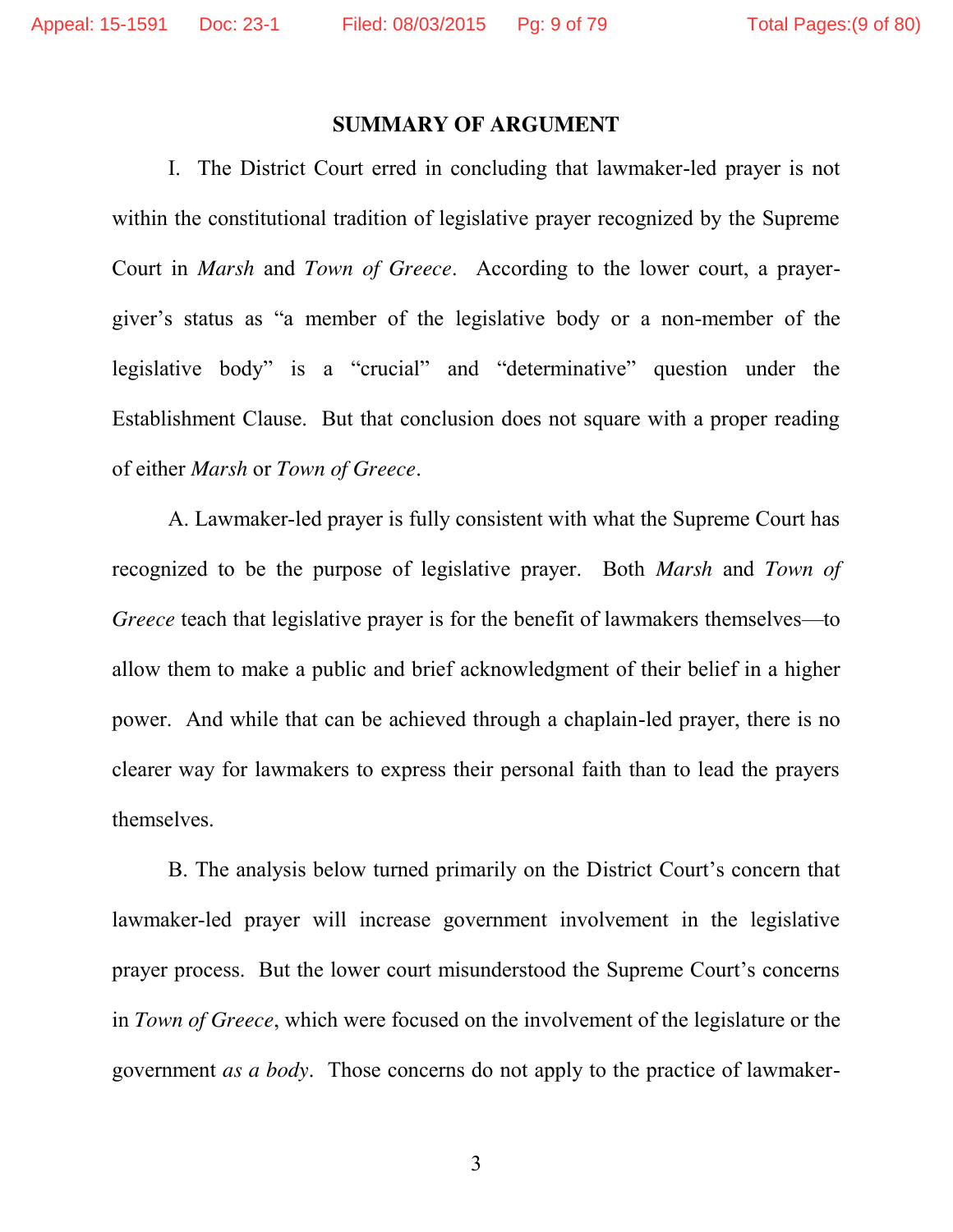led prayer, which even the District Court recognized is nothing more than an individual lawmaker leading a prayer or invocation of his or her own choosing.

The District Court also concluded that lawmakers should not lead prayers because they have decisionmaking authority. But this is also directly contrary to *Town of Greece*, which makes clear that a lawmaker's mere policy-making power is not a bright-line prohibition on a lawmaker leading an invocation. The District Court misunderstood the Supreme Court's instruction that, on a case-by-case basis, actual proof of town leaders allocating benefits and burdens based on participation in prayer could render an otherwise-acceptable prayer practice unconstitutional.

C. Finally, the District Court's position on lawmaker-led prayer is also flawed because it ignores the frequency with which lawmaker-led prayer occurs. In *Town of Greece*, the Supreme Court explained that it is relevant if a prayer practice has withstood the critical scrutiny of time and political change.And as described below, lawmakers are overwhelmingly permitted to lead prayer before deliberative bodies at the state, county, and city levels.

II. The District Court's further assertion that there is a particular problem with *exclusive* reliance on lawmaker-led prayer is also incorrect and at odds with widespread practice.

A. In the District Court's view, exclusively lawmaker-led prayer practice is discriminatory because it excludes all faiths but those of the lawmakers. The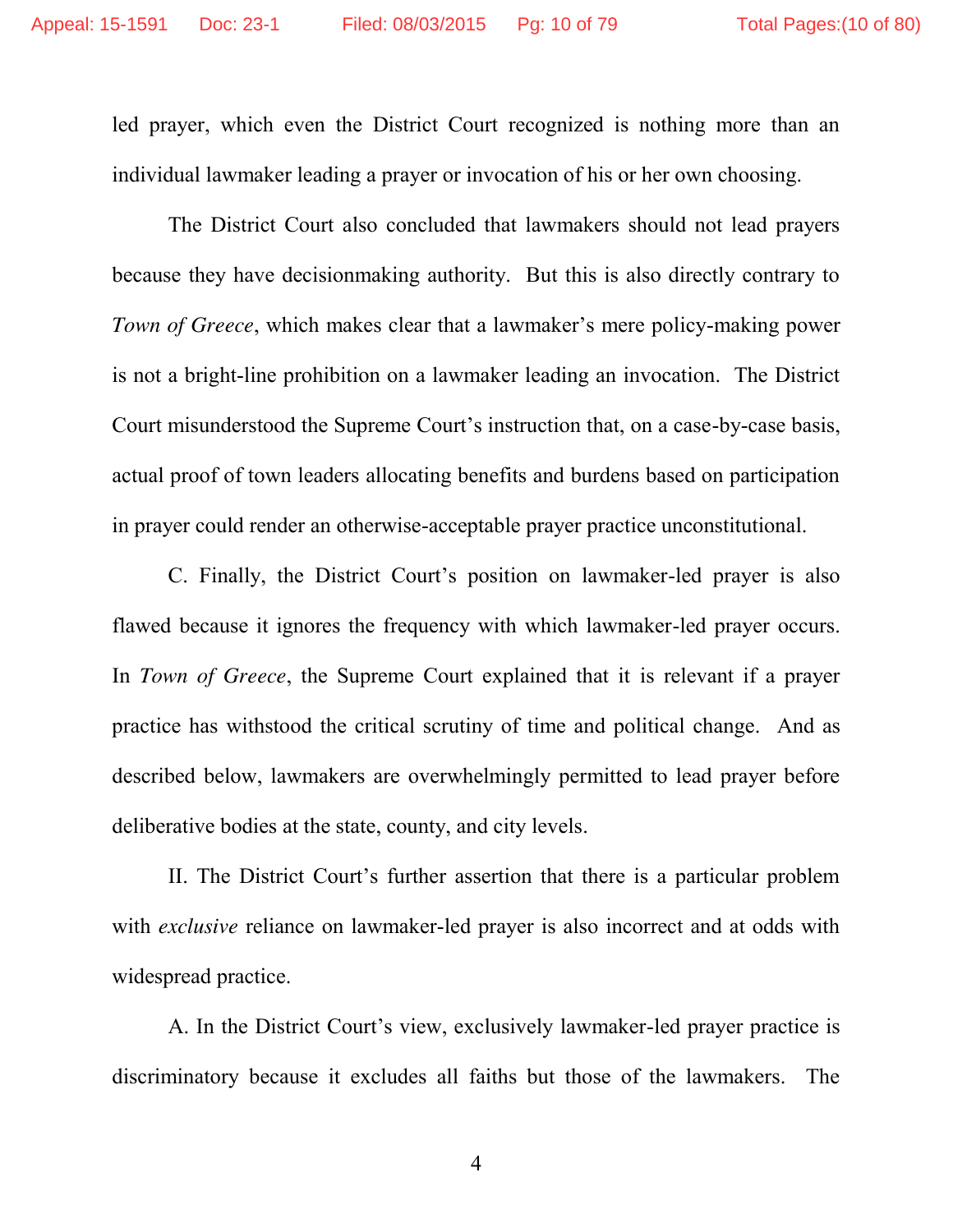Supreme Court has specifically rejected, however, any notion that a lawmaking body must promote a diversity of religious views or make an effort to achieve religious balancing. The Supreme Court's requirement of nondiscrimination in prayer practices is far narrower—aimed only at prohibiting the deliberate advancement or denigration of a faith or faiths.

B. The District Court's objection to exclusively lawmaker-led prayer practice, like its earlier objection to lawmaker-led prayers in general, is also inconsistent with common practice. *Amici*'s survey of publicly available meeting minutes and similar data revealed that in many of the instances where a deliberative body permits lawmaker-led prayers, it appears to rely exclusively on such prayers. In particular, among counties and cities in the Fourth Circuit, the reviewed data suggests that there are only a few entities that permit lawmaker-led prayers without relying exclusively on such prayers.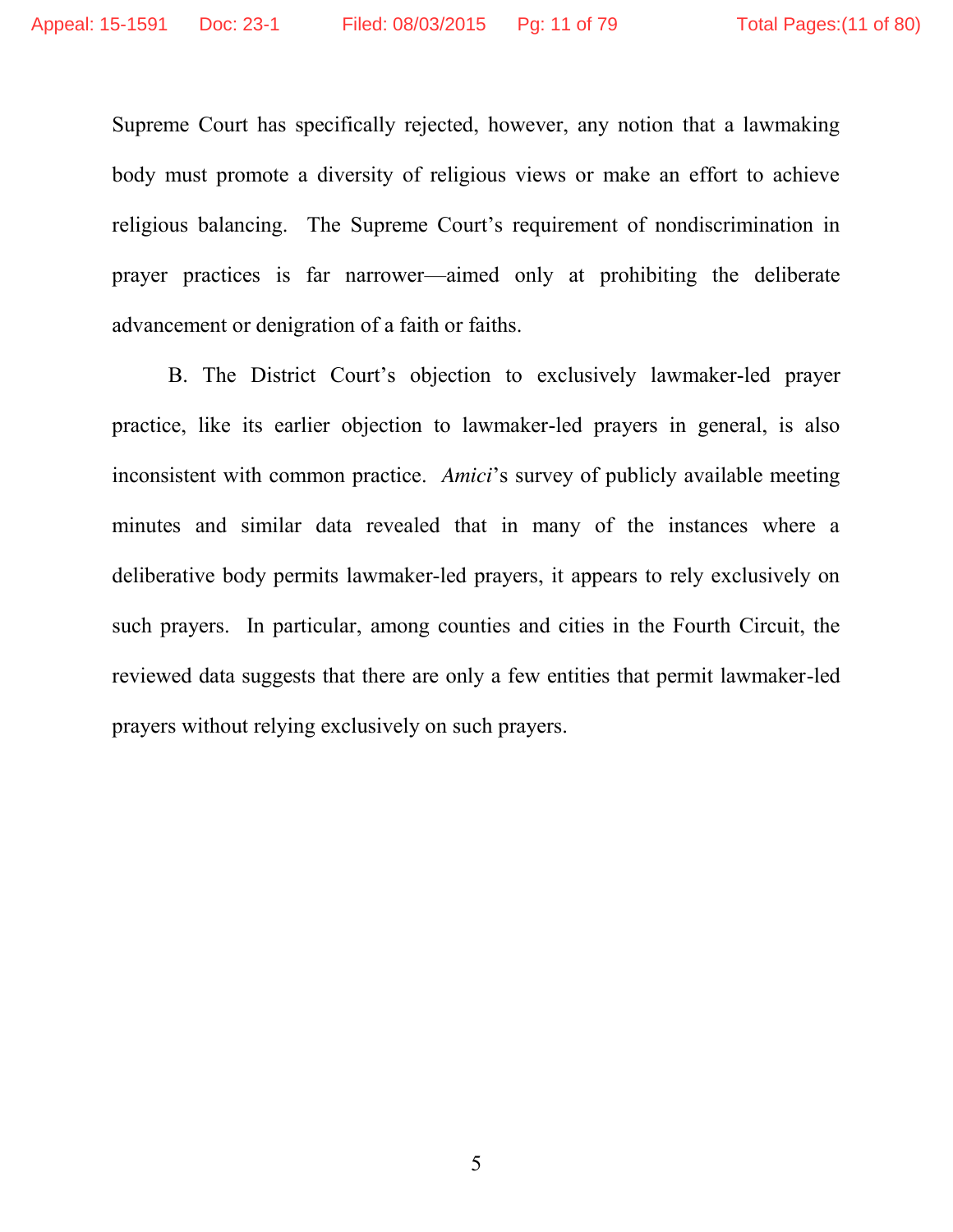#### **ARGUMENT**

## I. **THE DISTRICT COURT ERRONEOUSLY CONCLUDED THAT LAWMAKER-LED PRAYER FALLS OUTSIDE THE CONSTITUTIONAL TRADITION OF LEGISLATIVE PRAYER.**

The court below was wrong to treat "the identity of the prayer-giver, either as a member of the legislative body or a non-member of the legislative body," as a "determinative difference[]" between this case and the Supreme Court's decisions upholding challenges to legislative prayer. *Lund v. Rowan Cnty.*, No. 1:13CV207, 2015 WL 2072345, at \*9, \*11 (M.D.N.C. May 4, 2015). In the District Court's view, the fact that the lawmakers themselves delivered the prayers at meetings of the Rowan County Board of Commissioners was a "crucial" "distinction [that] matters under the Establishment Clause." *Id.* at \*9. That bright-line conclusion does not square with a proper reading of either *Marsh* or *Town of Greece*.

## A. **Lawmaker-Led Prayer Falls Within The Tradition Of Legislative Prayer Recognized In** *Marsh* **And** *Town Of Greece***.**

Twice in the past thirty-five years, the Supreme Court has affirmed that "the unambiguous and unbroken history of more than 200 years" of invocations before deliberative bodies shows "that legislative prayer presents no . . . potential for establishment." *Marsh v. Chambers*, 463 U.S. 783, 791–92 (1983). When it comes to legislative prayer, the Supreme Court has instructed that "the Establishment Clause must be interpreted by reference to historical practices and understandings." *Town of Greece v. Galloway*, 134 S. Ct. 1811, 1819 (2014)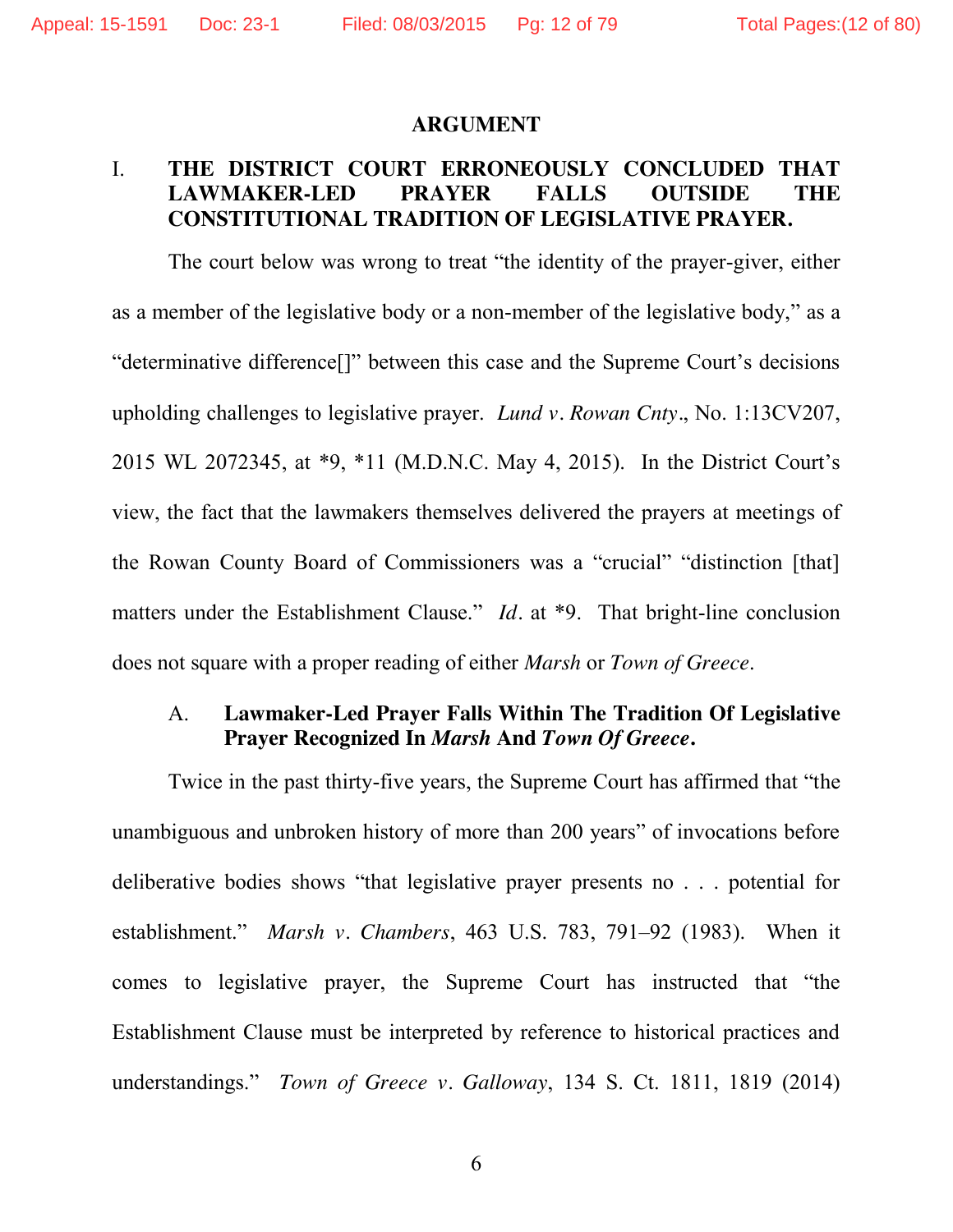(citation omitted). And this history shows that "[f]rom colonial times through the founding of the Republic and ever since, the practice of legislative prayer has coexisted with the principles of disestablishment and religious freedom." *Marsh*, 463 U.S. at 786. Indeed, "the same week Members of the First Congress voted to appoint and to pay a Chaplain for each House," they "also voted to approve the draft of the First Amendment for submission to the States." *Id.* at 790. Because the practice of legislative prayer "was accepted by the Framers and has withstood the critical scrutiny of time and political change," "there can be no doubt" that it is "compatible with the Establishment Clause." *Town of Greece*, 134 S. Ct. at 1818– 19 (citation omitted).

While neither *Marsh* nor *Town of Greece* specifically involved lawmakerled prayer, a fair reading of both cases shows that lawmaker-led prayer falls within the tradition of legislative prayer that, as a general rule, presents no constitutional concerns. Both *Marsh* and *Town of Greece* teach that the purpose of legislative prayer "is largely to accommodate the spiritual needs of lawmakers." *Town of Greece*, 134 S. Ct. at 1826 (plurality opinion). "The principal audience for these invocations is not, indeed, the public but lawmakers themselves, who may find that a moment of prayer or quiet reflection sets the mind to a higher purpose and thereby eases the task of governing." *Id.* at 1825. Thus, members of the First Congress "'join[ed] in the same act of worship'" when a chaplain led them in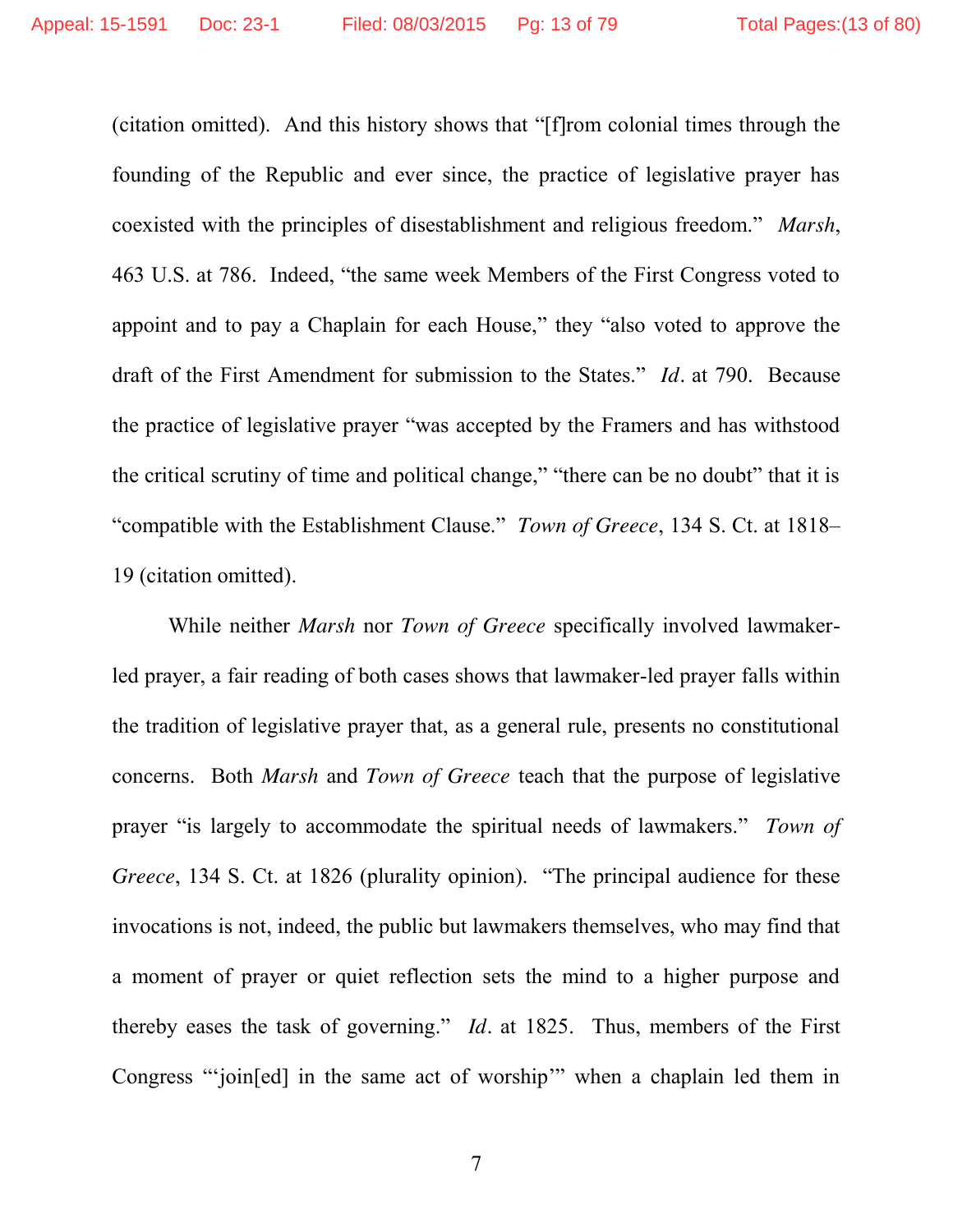prayer. *Marsh*, 463 U.S. at 791 (citations omitted). And the board members in *Town of Greece* "bowed their heads or made the sign of the cross" together under the leadership of a guest chaplain. 134 S. Ct. at 1818 (majority opinion).

What is clear from the cases, therefore, is that legislative prayer allows lawmakers *themselves* to make a public and "brief acknowledgment of their belief in a higher power." *Town of Greece*, 134 S. Ct. at 1827–28 (plurality opinion). Indeed, the Court specifically singled out "members of town boards and commissions, who often serve part-time and as volunteers," as lawmakers for whom "ceremonial prayer may . . . reflect the values they hold as private citizens." *Id.* at 1826. For those individuals—*the very type of lawmakers at issue in this case*—"the prayer is an opportunity for them to show who and what they are." *Id.*

As such, there "can be no doubt" that lawmaker-led prayer is "compatible with the Establishment Clause." *Id.* at 1818–19 (majority opinion) (citation omitted). If legislative prayer is intended to allow lawmakers to "reflect the values they hold as private citizens," then it stands to reason that lawmakers themselves should be able to lead the prayers. There is no clearer way for lawmakers to "show who and what they are," as a spiritual matter, than to lead the prayers themselves.

## B. **The District Court Misunderstood The Supreme Court's Concerns In** *Town Of Greece* **About Government Involvement.**

**1.** The District Court's analysis turned primarily on its concern with the extent of "government involvement" in the legislative prayer process. *Lund*, 2015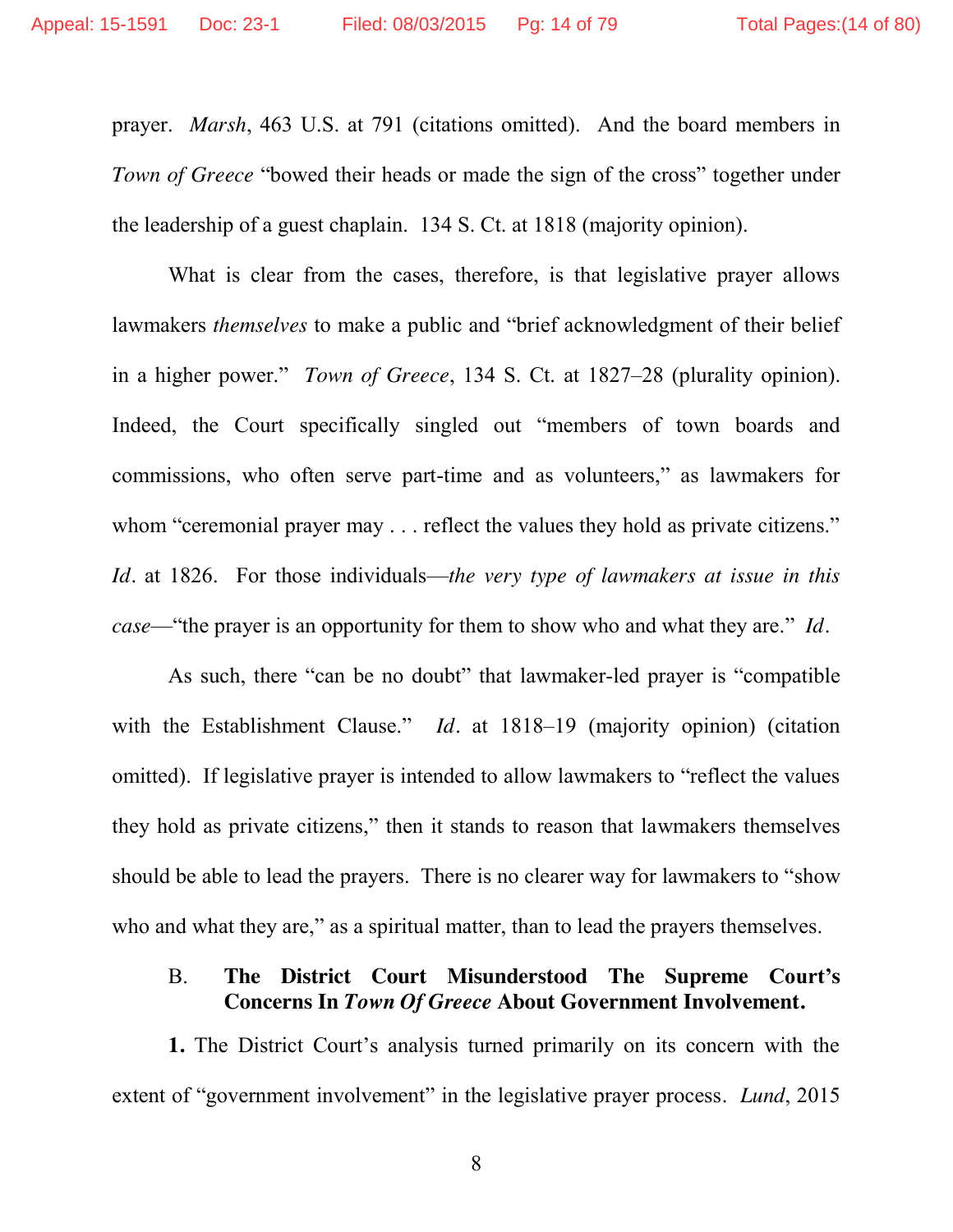WL 2072345, at \*10. Relying on statements by the Supreme Court in *Town of Greece*, the District Court reasoned that lawmaker-led prayer is inappropriate because that would make the individual lawmakers the "'supervisors' of the prayers" with editorial control over the content of the prayers. *Id.* In the District Court's view, a lawmaker-led prayer would "constitut[e] a much greater and more intimate government involvement in the prayer practice than that at issue in *Town of Greece* or *Marsh*." *Id.* In short, the District Court objected that lawmaker-led prayers are "effectively being delivered by the government itself." *Id.* at \*11.

But the District Court misunderstood the Supreme Court's concerns in *Town of Greece*, which were focused on the involvement of the legislature or the government *as a body*. What the Supreme Court cautioned against in *Town of Greece* was "forc[ing] *the legislatures* that sponsor prayers . . . to act as supervisors and censors of religious speech." *Town of Greece*, 134 S. Ct. at 1822 (emphasis added). "Our *Government*," the Supreme Court stressed, "is prohibited from prescribing prayers . . . ." *Id.* (emphasis added). "Once it invites prayer into the public sphere, *government* must permit a prayer giver to address his or her own God or gods as conscience dictates . . . ." *Id.* (emphasis added).

Those concerns do not apply to the practice of lawmaker-led prayer, which even the District Court recognized is nothing more than an individual lawmaker leading a prayer or invocation of his or her own choosing. There is no suggestion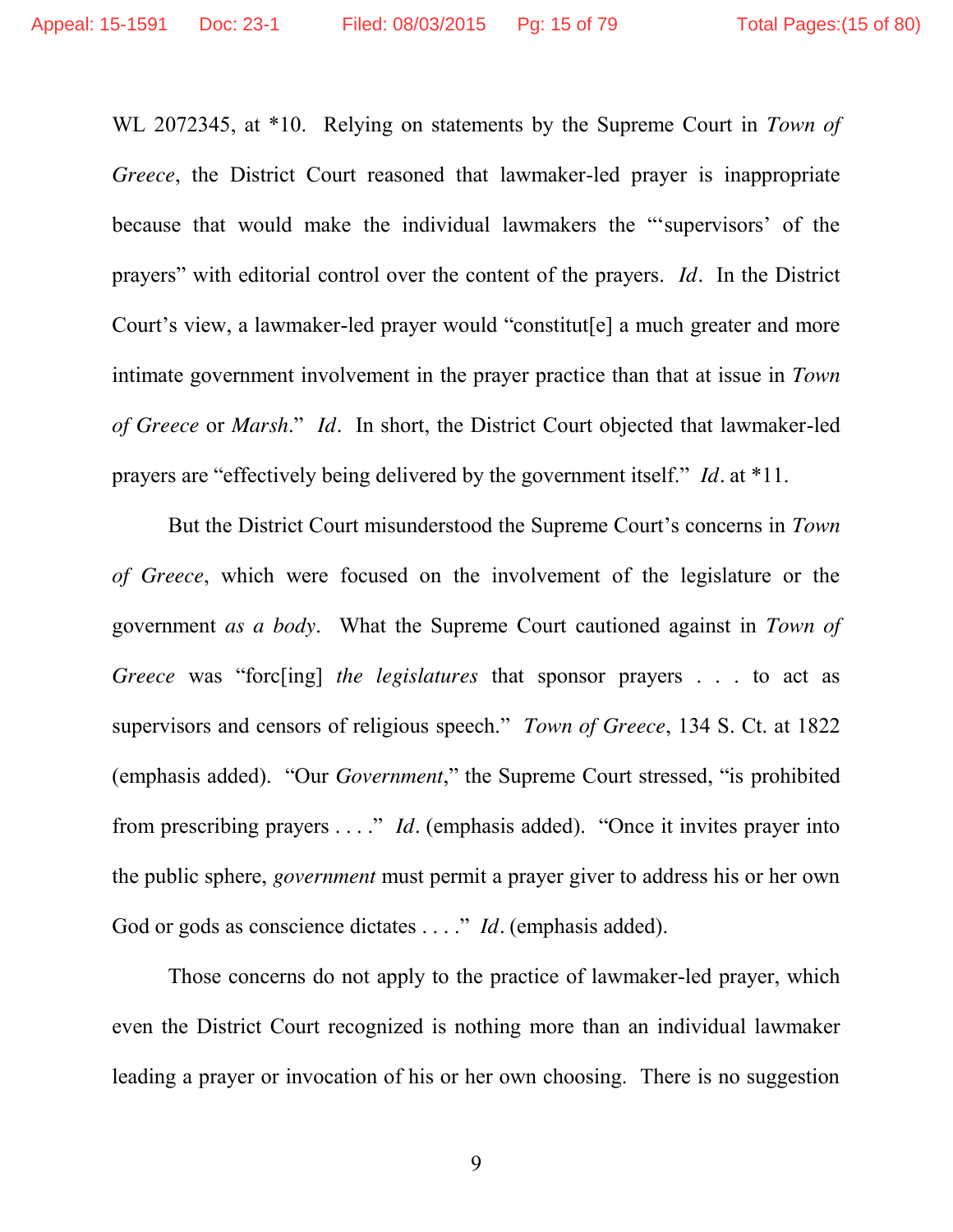from the District Court or anyone else that the legislature as a body edits or supervises lawmaker-led prayers any more than it does chaplain-led prayers. The District Court's concern was that each *individual* lawmaker would be editing his or her own prayer as he or she "simultaneously deliver[ed] th[e] prayer[]." *Lund*, 2015 WL 2072345, at \*10. That was not, however, the Supreme Court's worry in *Town of Greece*. The Supreme Court saw a problem with a lawmaking body as a whole dictating the content of prayers, not with individual lawmakers choosing prayers that "reflect the values they hold as private citizens" and "show who and what they are." *Town of Greece*, 134 S. Ct. at 1826 (plurality opinion).

In fact, government as a whole is arguably less entwined with lawmaker-led prayer than it is with chaplain-led prayer. In *Marsh*, chaplain-led prayer involved a permanent government-employed chaplain, paid by taxpayer funds. And in *Town of Greece*, the process for inviting and coordinating volunteer clergy from the community involved "[a] town employee . . . call[ing] the congregations listed in a local directory until she found a minister available for th[e] month's meeting." *Id.*  at 1816 (majority op.). Lawmaker-led prayer, in contrast, does not require additional government bureaucracy or taxpayer expense. Indeed, for poor or rural counties and towns, lawmaker-led prayer may be a critically important means of ensuring that their local leaders can avail themselves of the long-recognized benefits of legislative prayer: "lend[ing] gravity to public business, remind[ing]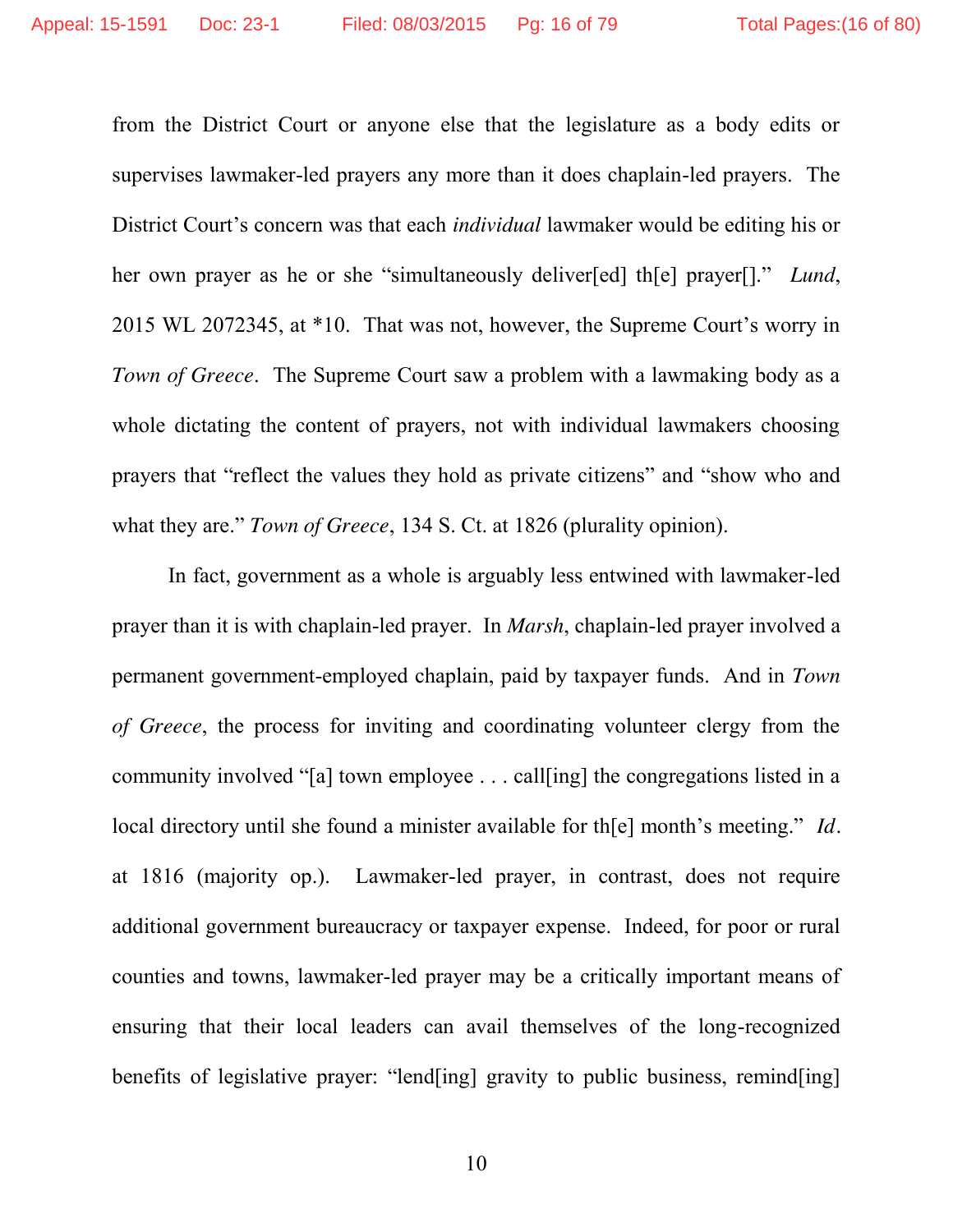lawmakers to transcend petty differences in pursuit of a higher purpose, and express[ing] a common aspiration to a just and peaceful society." *Id.* at 1818 (plurality opinion).

**2.** The District Court also concluded that lawmakers should not lead prayers because lawmakers have decisionmaking authority. "[L]egislators, unlike an appointed or volunteer chaplain, are elected decisionmakers who deliberate within the legislative body to whom the prayers are allegedly directed." *Lund*, 2015 WL 2072345, at \*9 n.5. Even if paid and employed by the government, the District Court stressed, "[a]n appointed chaplain possesses no such legislative, policymaking power." *Id.*

But this is directly contrary to *Town of Greece*, which makes clear that a lawmaker's mere policy-making power is not a bright-line prohibition on a lawmaker leading an invocation. In *Town of Greece*, the Supreme Court explained that actual proof of certain extreme circumstances, on a case-by-case basis, could render an otherwise-acceptable prayer practice unconstitutional. That means record evidence of lawmakers "direct[ing] the public to participate in the prayers, singl[ing] out dissidents for opprobrium, or *indicat[ing] that their decisions might be influenced by a person's acquiescence in the prayer opportunity*." *Town of Greece*, 134 S. Ct. at 1826 (plurality opinion) (emphasis added). Under *Town of Greece*, it is not enough that "constituents might feel pressure to join the prayers to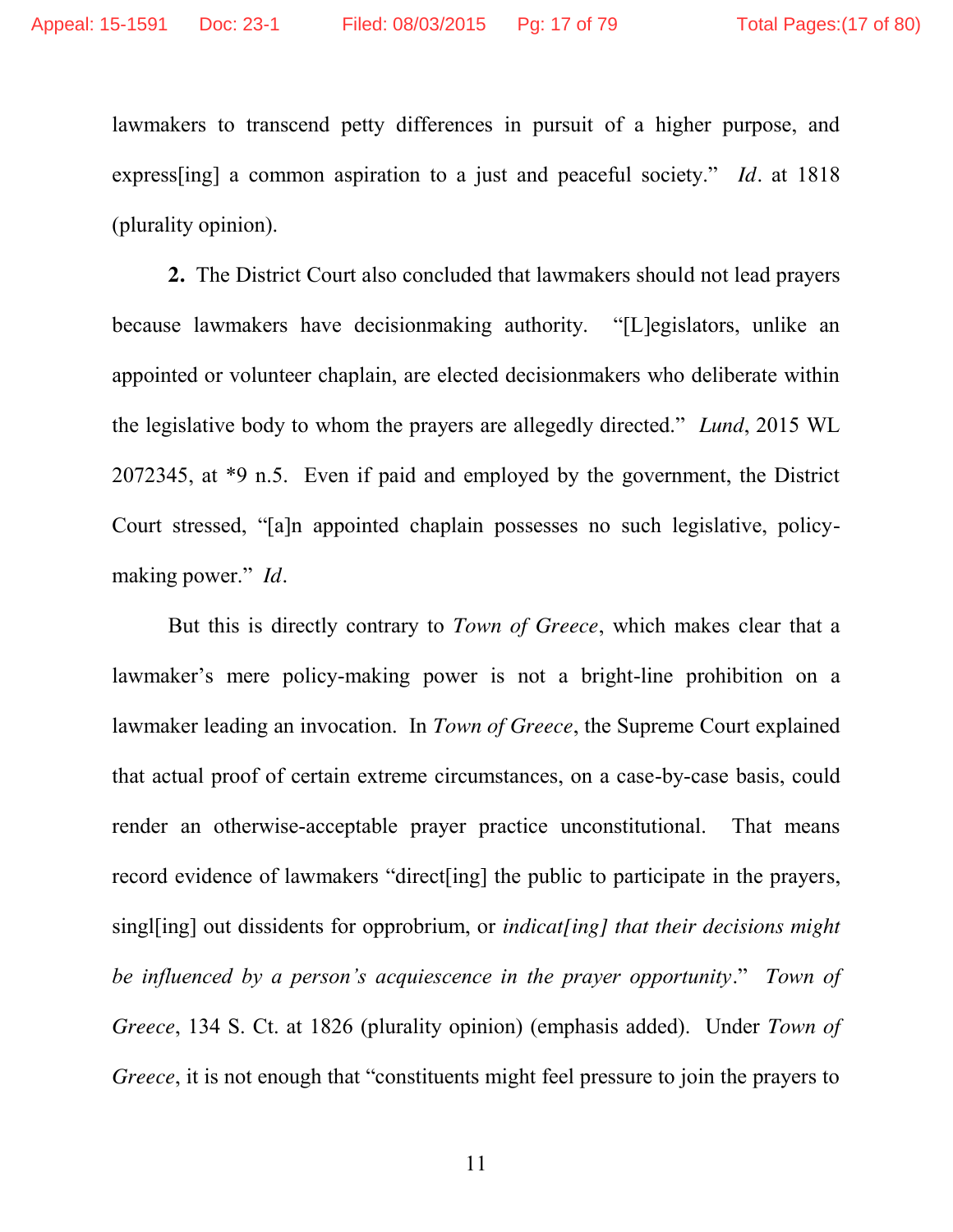avoid irritating the officials who would be ruling on their petitions." *Id.* There must be "evidentiary support," the Supreme Court held, "that town leaders allocated benefits and burdens based on participation in the prayer, or that citizens were received differently depending on whether they joined the invocation or quietly declined." *Id.* This is a "fact-sensitive" inquiry "that considers both the setting in which the prayer arises and the audience to whom it is directed." *Id.* at 1825.

Whether there is actual evidence here of such actions by the Rowan County Commissioners is beyond the scope of this brief, which urges reversal based solely on the District Court's erroneous conclusions about lawmaker-led prayer generally. Under *Town of Greece*, the District Court was wrong to conclude that the policymaking power of lawmakers is sufficient to categorically distinguish them from chaplains and thereby disqualify them from ever leading prayers before meetings. This error alone warrants a remand for reconsideration under the proper framework.

## C. **Lawmaker-Led Prayer Is Common Throughout The Country And The Fourth Circuit.**

The District Court's position on lawmaker-led prayer is also flawed because it ignores the frequency with which lawmaker-led prayer occurs. As the Supreme Court has explained, it is relevant if "history shows that [a] specific [prayer] practice is permitted" and "has withstood the critical scrutiny of time and political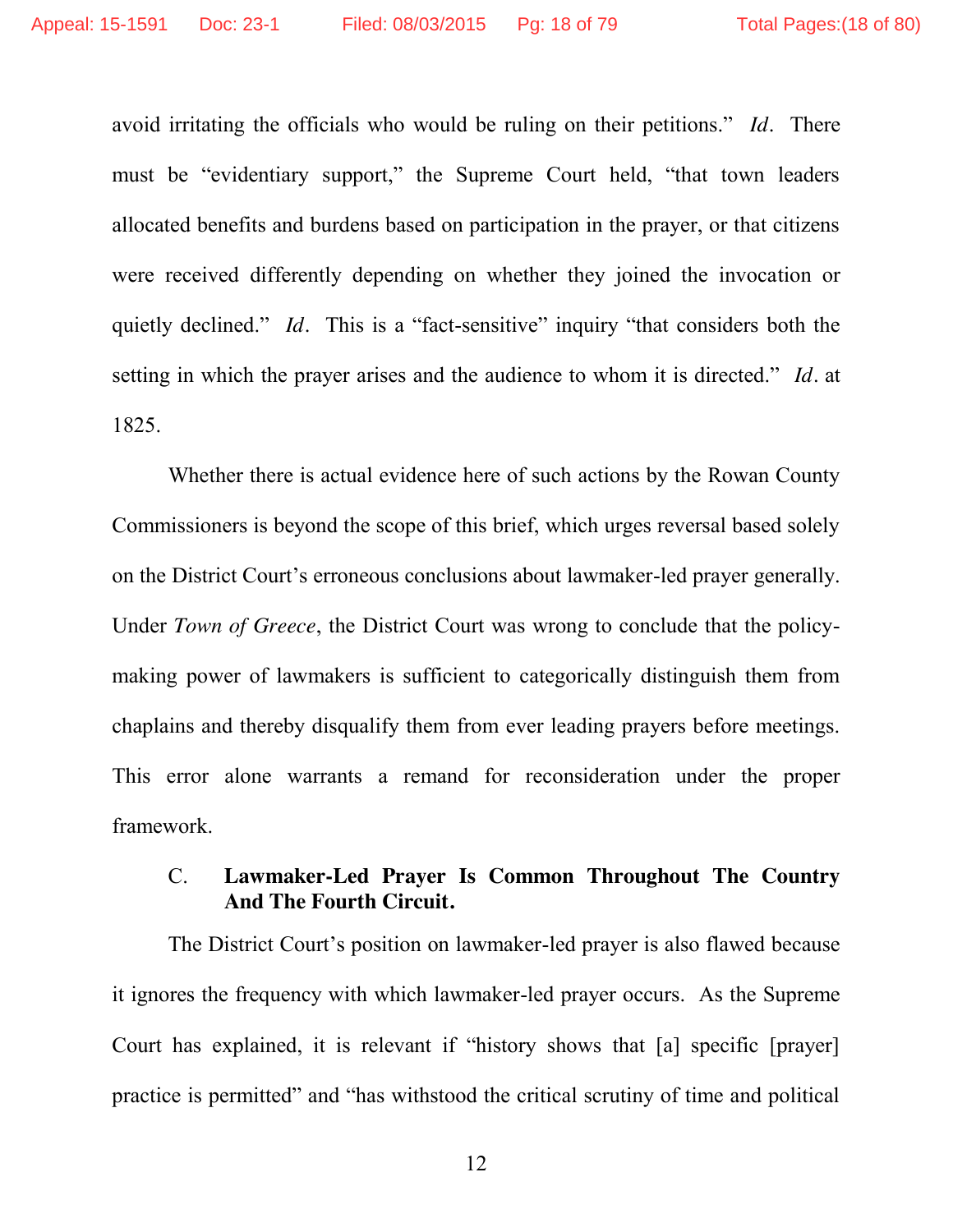change." *Town of Greece*, 134 S. Ct. at 1819.And as described below, lawmakers are overwhelmingly permitted to lead prayer before deliberative bodies at the state, county, and city levels. This Court should look skeptically on a ruling that "would sweep away what has so long been settled" and "create new controversy and begin anew the very divisions along religious lines that the Establishment Clause seeks to prevent." *Id.*

**1.** Across the nation, the majority of state and territorial legislatures rely on lawmaker-led invocations in some part. According to a 2002 national survey supplemented by *amici*'s research, every state legislative chamber but two continues the tradition of either legislative prayer or a moment of silence.<sup>2</sup> Of those, lawmakers lead the invocation on at least some occasions in 29 of 53 senate chambers<sup>3</sup> and 26 of 51 house chambers. Addendum Tables of Prayer Practices (hereinafter "Add."), Tab. 1 (Add. 2–10).

<sup>&</sup>lt;sup>2</sup> Under threat of litigation, the Hawaii Senate ended its practice of legislative prayer in 2011. Mark Niesse, *Hawaii Senate Ends Daily Chamber Prayers*, Associated Press, Jan. 21, 2011. The Massachusetts Senate also does not have any sort of opening invocation. *See, e.g.*, Mass. S., *Journal of the S.* 1 (June 4, 2015), *available at* https://malegislature.gov/Legislation/Journals.

<sup>&</sup>lt;sup>3</sup> The 2002 national survey counts Nebraska's unicameral legislature as a senate chamber. The *amici*'s supplemental survey similarly treats the unicameral legislatures in Guam and the Virgin Islands as senate chambers.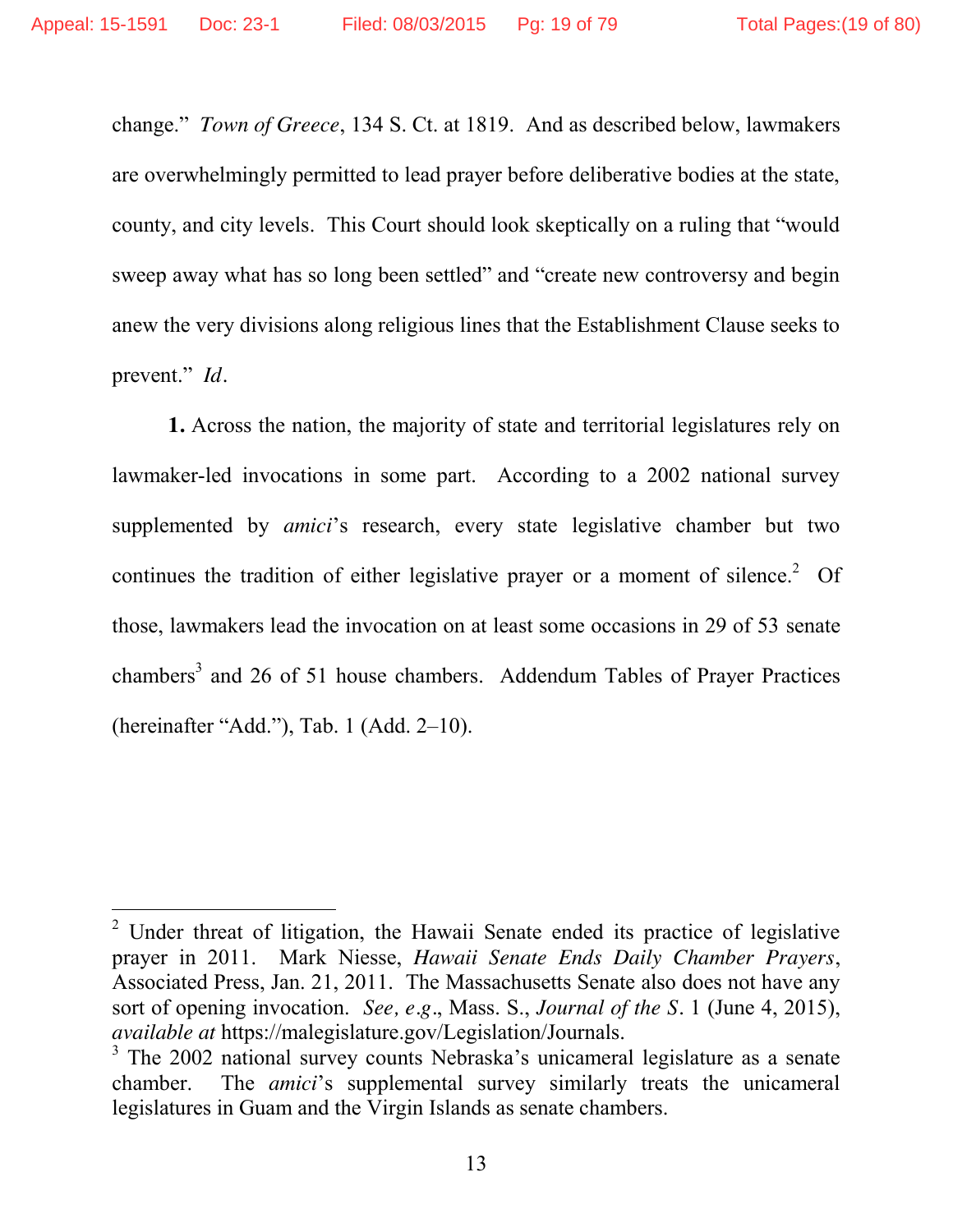

In the Fourth Circuit in particular, lawmakers lead invocations on at least some occasions in 7 of the 10 state legislative chambers. Tab. 1 (Add. 2–10). The seven include both legislative chambers in North Carolina, Virginia, and West Virginia, and the House of Delegates in Maryland. *Id.* Among those is one of the nation's oldest traditions of legislative prayer, Virginia's General Assembly. *Marsh v. Chambers*, 463 U.S. 783, 788 n.5 (1983); *e.g.*, Va. H.D., *2015 Reconvened Regular Session*, Va.'s Legis. Info. Sys. (Apr. 17, 2015), https://leg1. state.va.us/ (delegate-led invocation); Senate of Va., *2014 Special Session I*, Va. Legis. Info. Sys. (Sept. 18, 2014), http://lis.virginia.gov/cgibin/legp604.exe?142+min+SM0918 (senator-led invocation).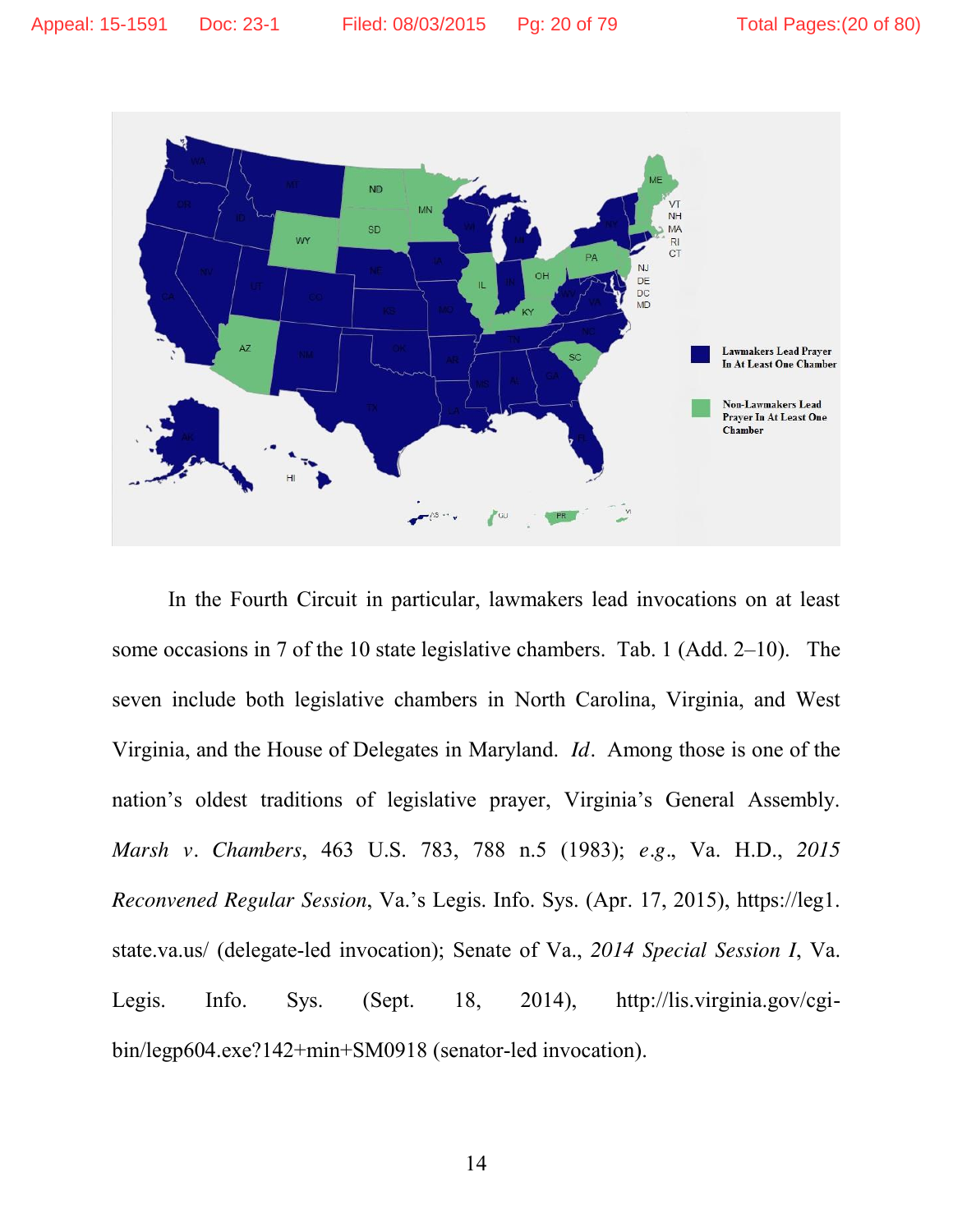Indeed, two states in the Fourth Circuit have enacted laws specifically to protect legislators who offer invocations. Virginia has provided that "[d]uring the time prior to the governing body's actual call to order or convening of business, any expressions by members of the governing body or members of the public shall be held consistent with the individual's First Amendment right of freedom of speech." Va. Code § 15.2-1416.1. And South Carolina expressly authorizes members of its local deliberative bodies to open meetings with lawmaker-led prayer. S.C. Code  $\S$  6-1-160(B)(1) (empowering a deliberative body to "allow for an invocation . . . by . . . one of the public officials, elected or appointed").

**2.** A survey by *amici* of publicly available sources revealed that lawmakerled prayer is also quite common in deliberative bodies at the county and city level throughout the Fourth Circuit. Sampling the available recent minutes, agendas, video archives, and news articles, *amici* found that lawmaker-led prayer occurs in a vast number of counties and cities in this Circuit. Of 319 counties in the Fourth Circuit, data was available from 276, and *amici*'s research reveals that lawmakerled prayer is permitted on at least some occasions in 166. Tab. 2, 4, 6, 8, 10 (Add. 11–12, 14–24, 26–30, 32–39, 42). *Amici* also surveyed 52 of the Circuit's largest cities, and of the 49 for which data was available, city councils in 21 made use of lawmaker-led prayer in at least some instances. Tab. 3, 5, 7, 9, 11 (Add. 13, 25, 31, 40–41, 43).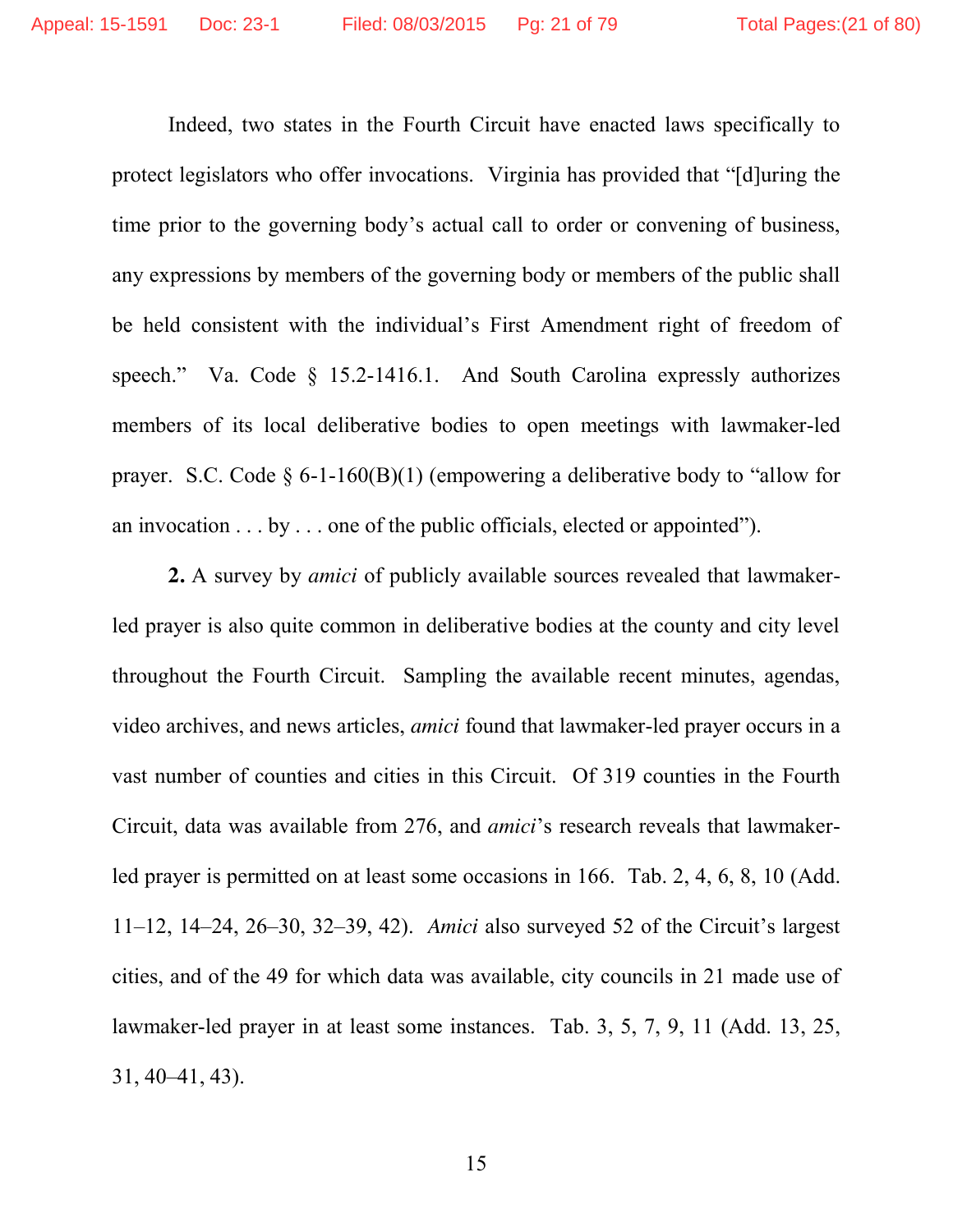*Maryland*.In 10 of the 22 counties in Maryland for which data was available and 2 of Maryland's most populous cities, the research found that lawmakers had led opening prayers. Tab. 2 (Add. 11–12). The counties include Anne Arundel, the fourth most populous Maryland county, *e.g.*, Anne Arundel Cnty. Council, *County Council Meetings 01. Introduction* (Apr. 22, 2015), http:// www.aacounty.org/VideoMediaExec/CC/County%20Council%20Meeting%2008 %20April%2020%2C%202015/01-introduction-7, and Carroll County, Maryland's eighth largest county, *see* John Fritze, *Supreme Court Decision Allows Carroll Co. Commissioners to Pray*, Balt. Sun (May 5, 2014), http://articles.baltimoresun.com/ 2014-05-05/news/bs-md-scotus-carroll-20140505\_1\_prayers-public-meetings -carroll-county; *Hake v. Carroll Cnty.*, 1:13-cv-01312-WDQ, 2014 WL 3974173, at \*1 (D. Md. Aug. 13, 2014). The two cities are Hagerstown and Annapolis, the State's sixth and seventh largest. *E.g.*, Tab. 3 (Add. 13); Hagerstown City Council, *71st Regular Session, Work Session and Executive Session* 4 (May 26, 2015), http: //www.hagerstownmd.org/ArchiveCenter/ViewFile/Item/885; City of Annapolis City Council, *Regular Minutes–Final* 1 (Mar. 9, 2015), http://www.annapolis.gov /government/city-council/minutes-1992---2013.

*North Carolina*. Lawmaker-led invocations are also widely used in North Carolina. Of the state's 100 counties, data was available for 92, of which 66 had lawmakers open meetings with a prayer in at least some instances. Tab. 4 (Add.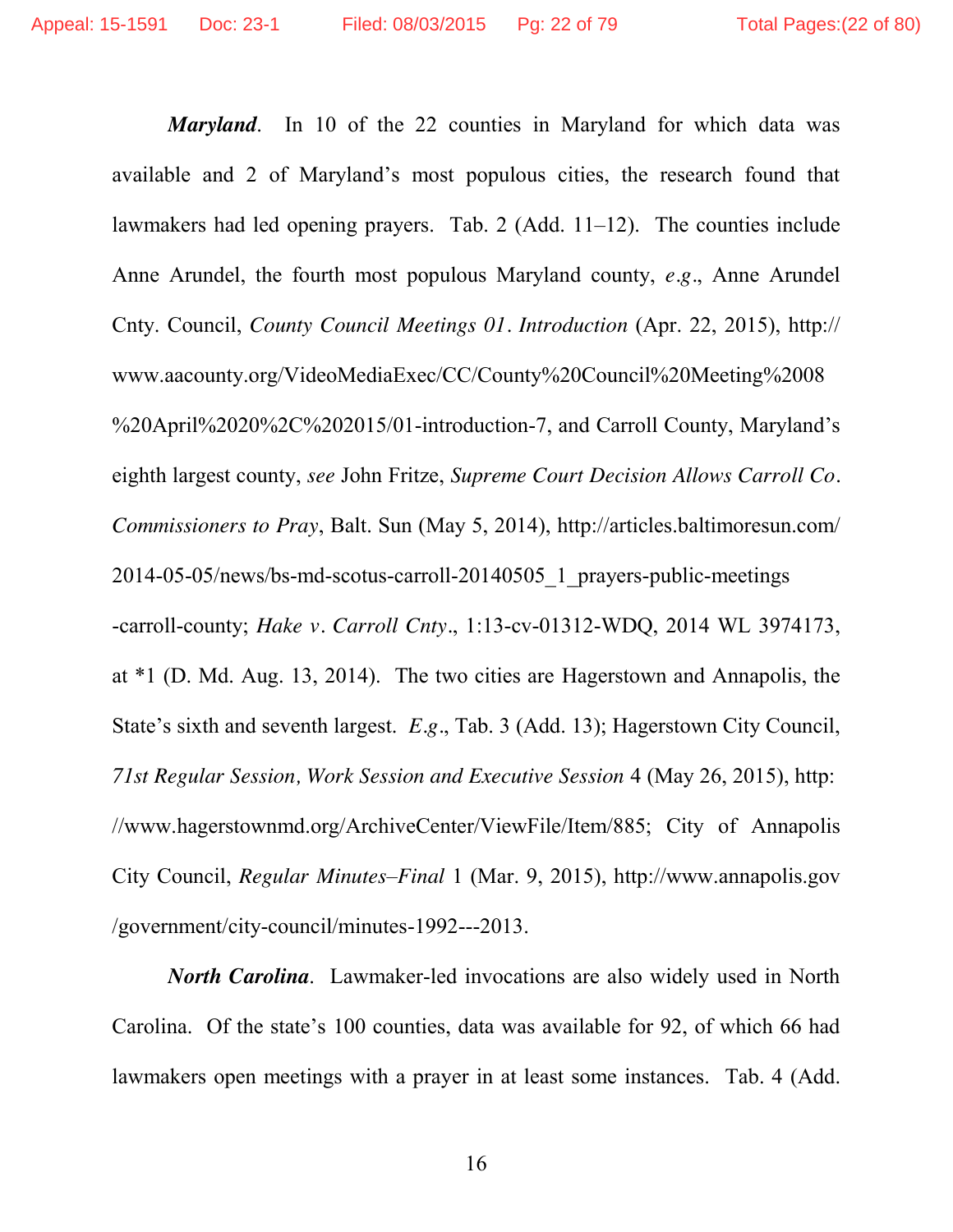14–24); *e.g.*, Clev. Cnty. Bd. of Comm'rs, *Minutes* 1 (Mar. 3, 2015), http://www. clevelandcounty.com/governing/minutes/minutes03032015.pdf (county attorney led prayer); Clev. Cnty. Bd. of Comm'rs, *Minutes* 1 (Feb. 3, 2015), http://www. clevelandcounty.com/governing/minutes/minutes02032015.pdf (commissioner-led prayer). Of the ten most populous North Carolina cities, data was available for nine, and council members offer prayer on at least some occasions in three. Those three cities include North Carolina's two largest, Charlotte and Raleigh. Tab. 5 (Add. 25); *e.g.*, City Council of the City of Raleigh, *Council Minutes* 1 (June 2, 2015), https://www.raleighnc.gov/government/content/BoardsCommissions/Article s/CityCouncil.html (councilmember-led invocation); City Council of the City of Raleigh, *Council Minutes* 1 (May 19, 2015), https://www.raleighnc.gov/govern ment/content/BoardsCommissions/Articles/CityCouncil.html (clergy-led prayer).

*South Carolina*.An even stronger tradition of lawmaker-led prayer exists in South Carolina. Of the 46 counties, information was available in 43, revealing that lawmakers lead invocations in at least some instances in 36. Tab. 6 (Add. 26–30). Those include the two most populous counties, Greenville and Richland*. See id.*; *e.g.*, Greenville Cnty. Council, *Regular Council Meeting* 1 (Mar. 17, 2015), https:// www.greenvillecounty.org/apps/DirectoryListings/CountyCouncilAgendas/; Richland Cnty. Council, *Regular Session Minutes* 1 (June 2, 2015), http://www. richlandonline.com/Portals/0/Departments/CountyCouncil/Minutes/Reg.06.02.15.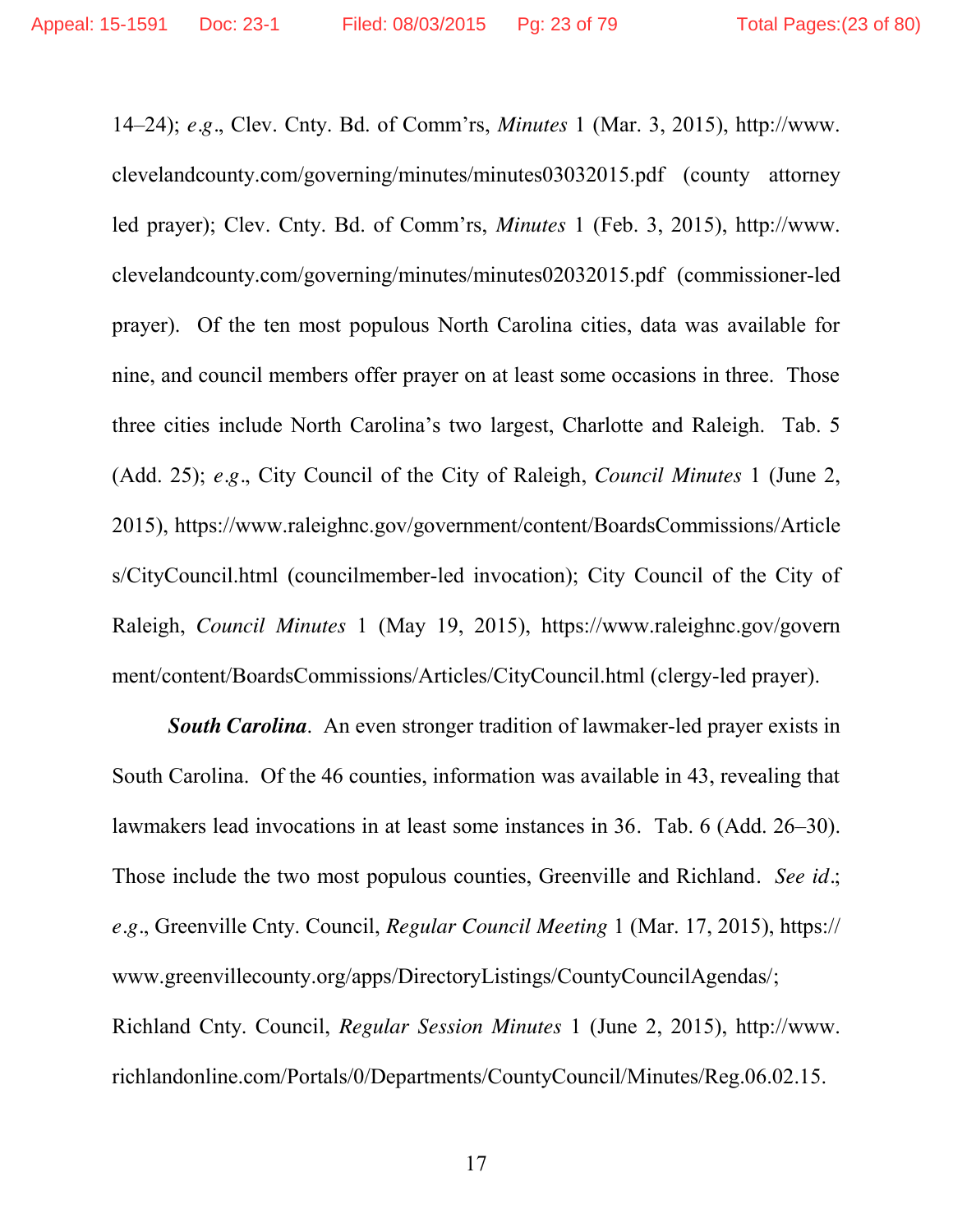pdf. Councilmembers offer prayer at meetings in 5 of the 10 most populous cities: Charleston, Greenville, Summerville, Sumter, and Hilton Head Island. Tab. 7 (Add. 31).

*Virginia*.Virginia is no different from its sister states. Of the Commonwealth's 95 counties, information was available for 85, and county supervisors lead prayers on at least some occasions in 48. Tab. 8 (Add. 32–39). In addition, councilmembers lead prayer at meetings in 7 of the 12 largest cities: Norfolk, Chesapeake, Hampton, Roanoke, Suffolk, Lynchburg, and Harrisonburg. Tab. 9 (Add. 40–41).

*West Virginia.* Data on West Virginia's prayer practices is comparatively hard to come by, as *amici* were only able to gather limited data for 34 of the 55 counties. In 6 of the 34 counties, lawmakers lead prayer in at least some instances. Tab. 10 (Add. 42). In Berkeley, for example, it appears that commissioners and clergy both can offer prayer. *See, e.g.*, Berkeley Cnty. Comm'n, *Berkley County Commission Meeting* 1 (Apr. 13, 2000), http://www.berkeleycountycomm.org/ sharedimg/pdf/minutes/917.pdf (invocation led by council member); Berkeley Cnty. Council, *Minutes* 1 (June 4, 2015), http://www.berkeleycountycomm.org/ sharedimg/pdf/minutes/1820.pdf (clergy led the invocation). Other sub-county units, like the Berkeley County Emergency Ambulance Authority, also appear to permit a member of the deliberative body to lead an opening prayer. Berkeley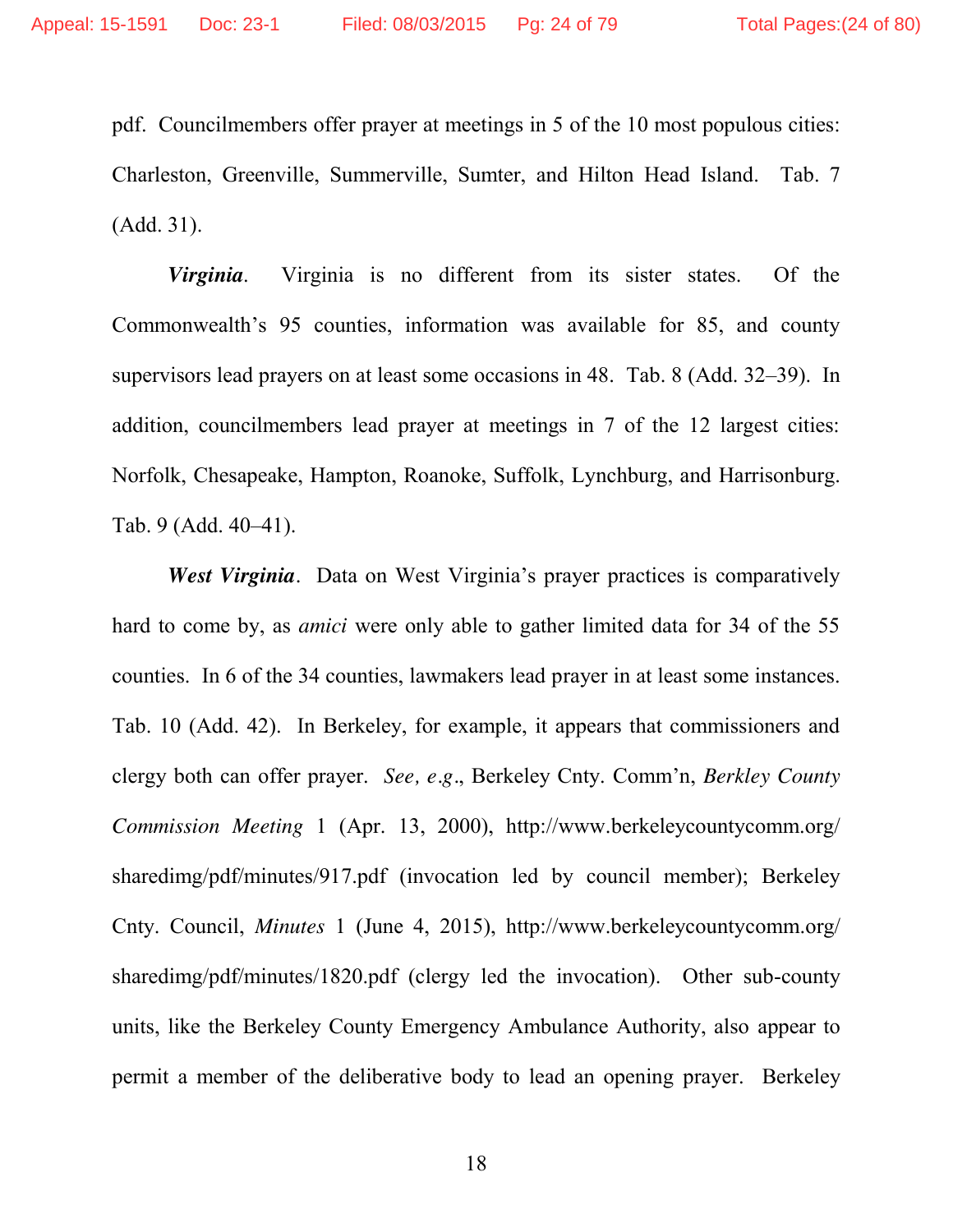Cnty. Emergency Ambulance Auth., *Minutes* 1 (Mar. 26, 2015), http://www.bceaa. com/Forms/BCEAAMonthlyMeetingMinutes03-26-15.pdf.

As for West Virginia's ten most populous cities, data was available for eight. Tab. 11 (Add. 43). For four of those eight—Charleston, Parkersburg, Wheeling, and Clarksburg—councilmembers lead prayer at least some of the time. *Id.*; *see also* Associated Press, *Parkersburg Council Asked to Drop Pre-meeting Lord's Prayer*, Charleston Gazette (July 7, 2015), http://www.wvgazette. com/article/ 20150707/GZ01/150709521.

\* \* \*

The map below shows the frequency with which lawmaker-led prayer is utilized on some occasions in counties in the Fourth Circuit.

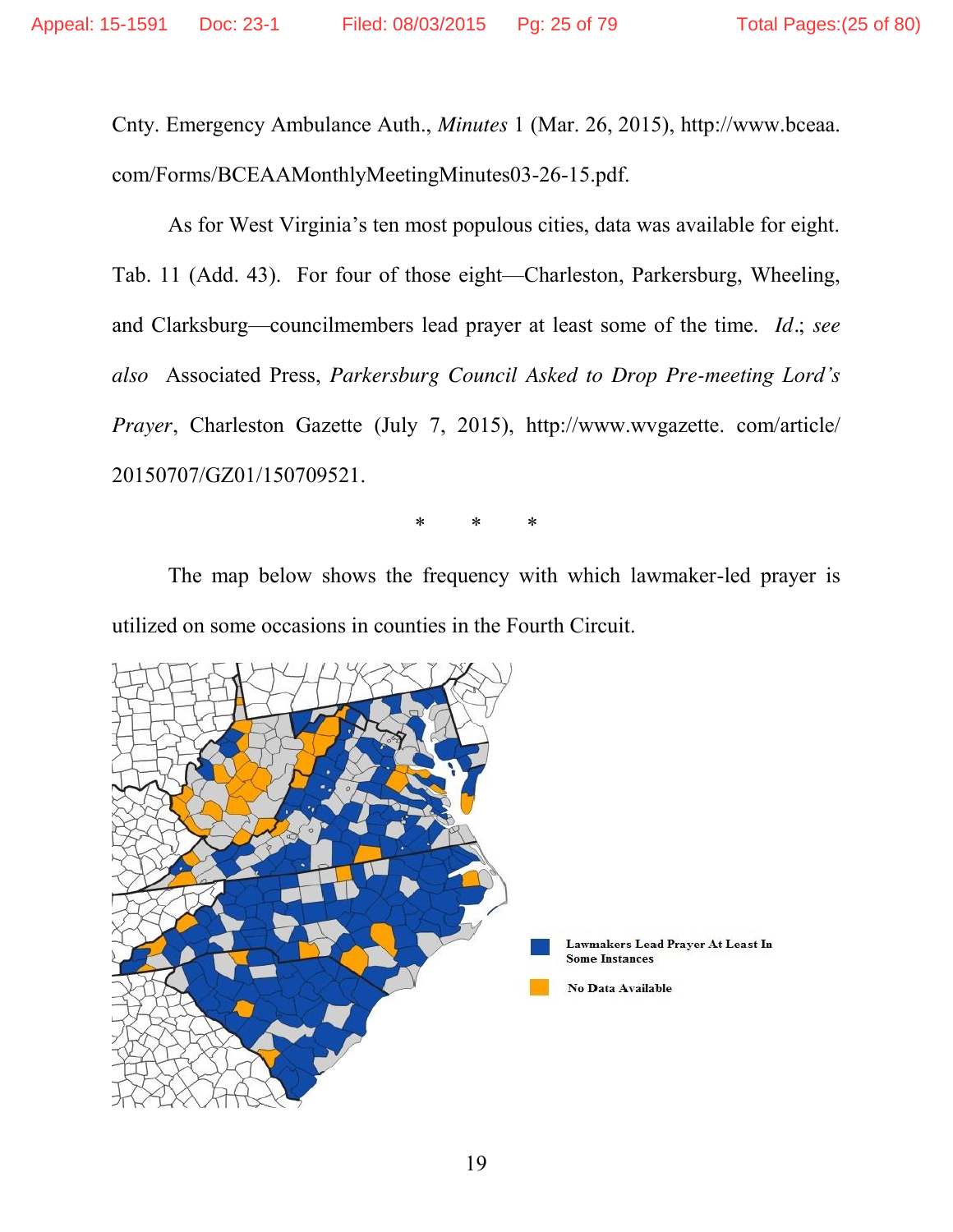## II. **THE DISTRICT COURT WAS ALSO WRONG TO CONCLUDE THAT LEGISLATIVE PRAYER CANNOT BE EXCLUSIVELY LAWMAKER-LED.**

Apparently recognizing the weakness of its bright-line position on lawmaker-led prayer, the District Court equivocated *in a footnote* as to whether lawmaker-led prayer could ever be constitutional. Despite declaring the identity of the prayer-giver a "crucial" and "determinative" factor, the court retreated to the view that "[t]he prayer-givers' identities are significant [only] in relation to the surrounding circumstances." *Lund*, 2015 WL 2072345, at \*9 n.4. Lawmaker-led prayer, the court purported to clarify, is not "*per se* unconstitutional." *Id.*

Pivoting, the District Court suggested that the real problem with the prayer practice is that it is *exclusively* lawmaker led. "Under a different, inclusive prayer practice," the District Court explained in the footnote, "Commissioners might be able to provide prayers." *Id.* at \*9 n.4. But because the prayers are "delivered *solely* by the Commissioners," "only the faiths of the five Commissioners are represented," so the prayer practice "cannot be said to be nondiscriminatory." *Id.* at \*10 (emphasis added).

This narrower back-up position, however, is still incorrect and at odds with widespread practice. As explained below, the District Court misunderstood the Supreme Court in finding that exclusively lawmaker-led prayer is discriminatory. Moreover, while there are fewer instances where lawmaker-led prayer is the *sole*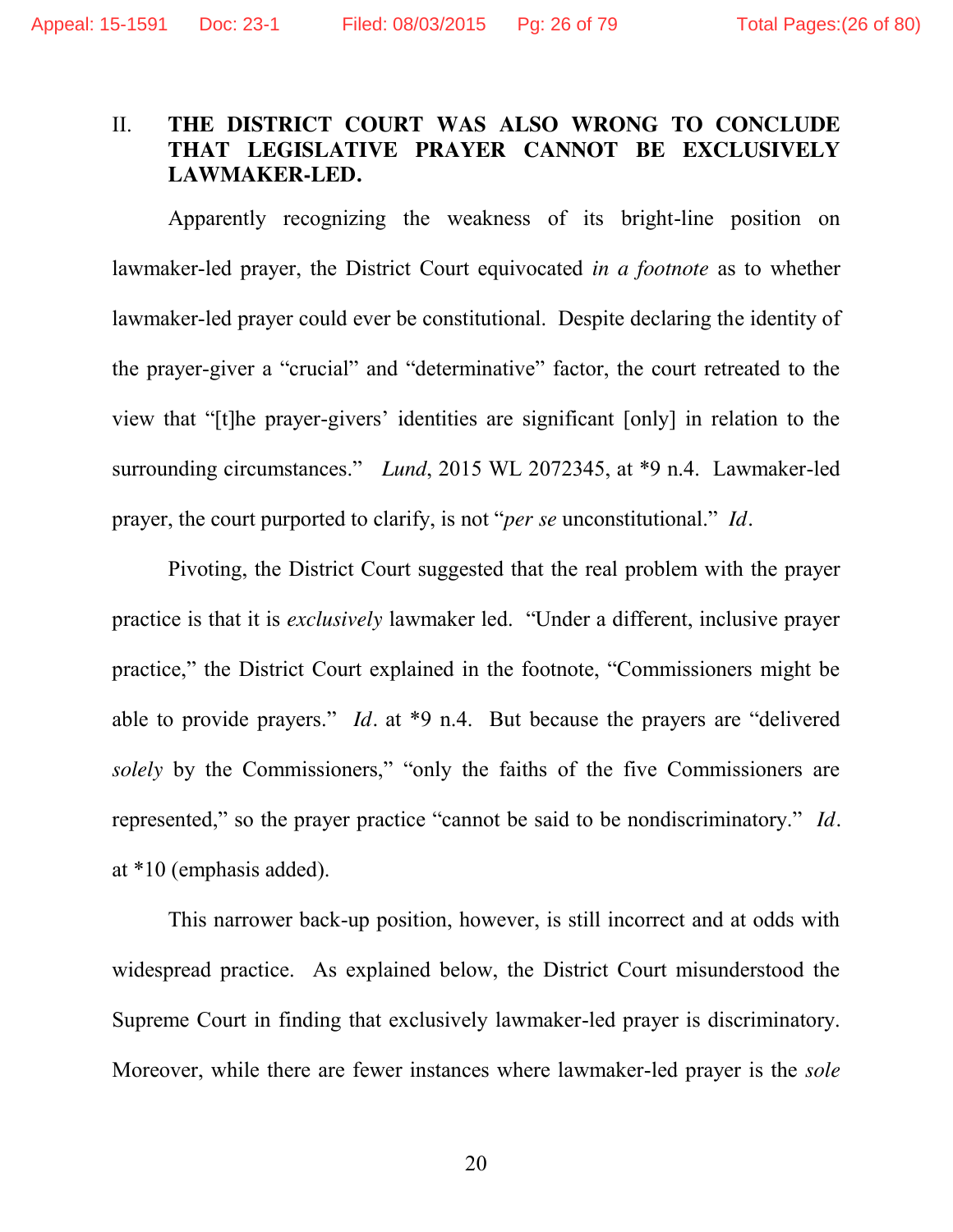practice than where it is just one available option, the data show that the exclusive use of lawmaker-led prayer is quite a common occurrence.

## A. **Exclusively Lawmaker-Led Prayer Is Not Discriminatory Under**  *Marsh* **And** *Town Of Greece***.**

The Supreme Court's requirement of nondiscriminatory prayer practices is aimed at prohibiting the deliberate advancement or denigration of a faith or faiths. As the Court explained in *Town of Greece*, there is no *per se* requirement that a prayer practice reflect multiple faiths or even more than one faith. Thus, the town board in *Town of Greece* was not required "to search beyond its borders for non-Christian prayer givers in an effort to achieve religious balancing." *Town of Greece*, 134 S. Ct. at 1824. And in *Marsh*, the Nebraska legislature was permitted to hire a chaplain whose prayers reflected only one religious perspective. *Marsh*, 463 U.S. at 793. Concern arises, the Supreme Court explained, only if there is evidence over time that a prayer practice is being "'exploited to proselytize or advance any one, or to disparage any other, faith or belief.'" *Town of Greece*, 134 S. Ct. at 1821–22, 1824 (quoting *Marsh*, 463 U.S. at 794–795).

As a general rule, an exclusively lawmaker-led prayer practice is fully consistent with this understanding of "nondiscrimination." By definition, the system limits the represented faiths to those that the individual lawmakers choose when they give their respective prayers, but that is no different than the systemic limitations upheld in *Town of Greece* and *Marsh*. Standing alone, there is nothing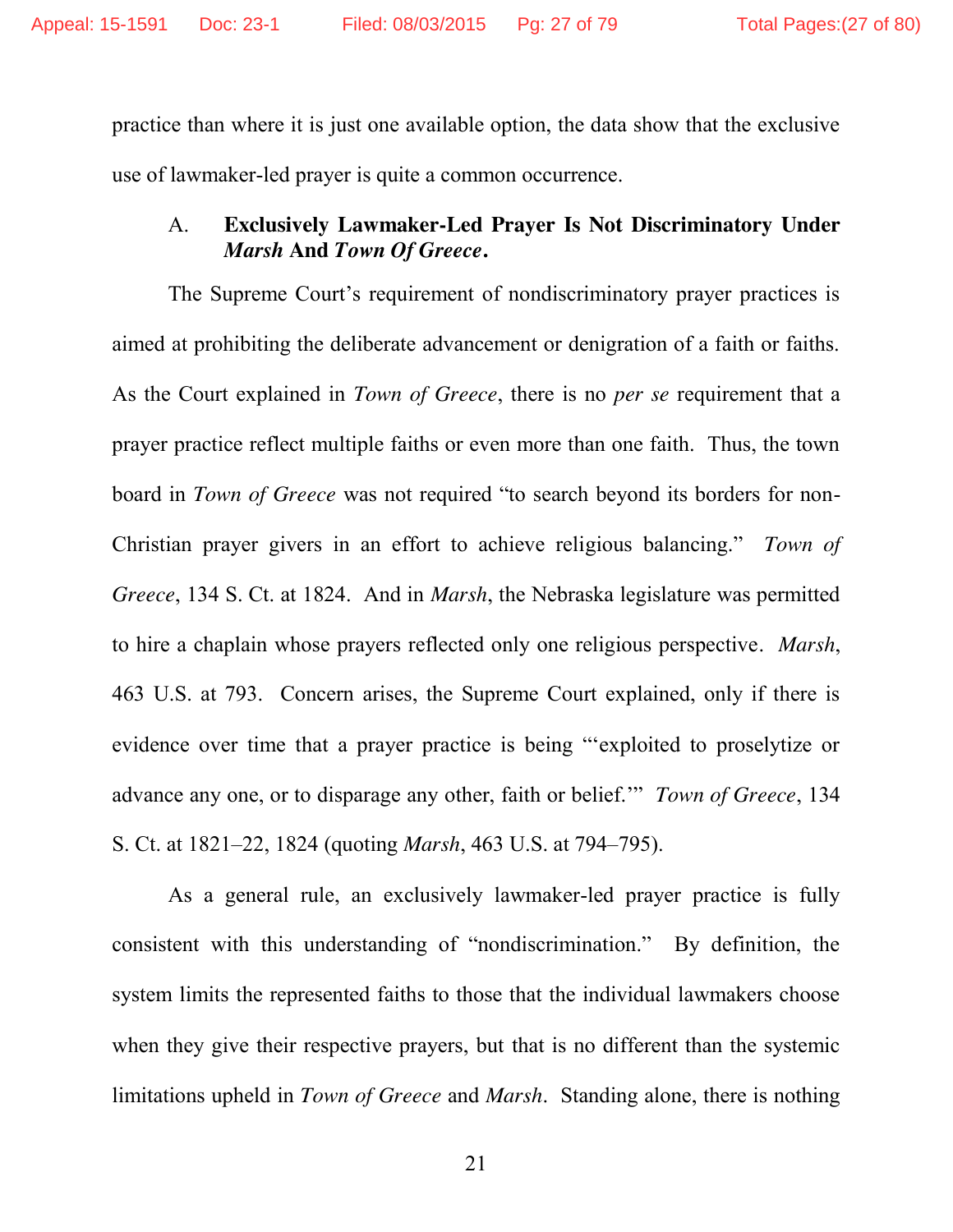about an exclusively lawmaker-led prayer practice that inherently suggests the deliberate advancement or denigration of a faith or faiths.

In fact, an exclusively lawmaker-led prayer practice is arguably less likely to result in the sort of deliberate discrimination that concerns the Supreme Court. With a chaplain-led prayer practice, the prayer-givers are chosen by a select few individuals for the sole purpose of giving an opening prayer. If desired, it would be relatively easy to bias the selection process toward the advancement or denigration of a particular faith or faiths. In contrast, with an exclusively lawmaker-led prayer practice, the prayer-givers are chosen by the entire electorate primarily for the purpose of governing, not the incidental task of giving an opening prayer. Even if desired, it would be quite difficult to sway the selection process toward the advancement or denigration of a particular faith or faiths.

The District Court's reasoning evidences a misunderstanding of the Supreme Court's concern about discrimination. According to the District Court, the exclusively lawmaker-led prayer practice in this case "inherently discriminates" because "all faiths but those of the five elected Commissioners are excluded." *Lund*, 2015 WL 2072345, at \*10. But the Supreme Court specifically rejected any notion that a lawmaking body must "promote a diversity of religious views" or make an "effort to achieve religious balancing." *Town of Greece*, 134 S. Ct. at 1824 (internal quotations omitted). And perhaps more important, the District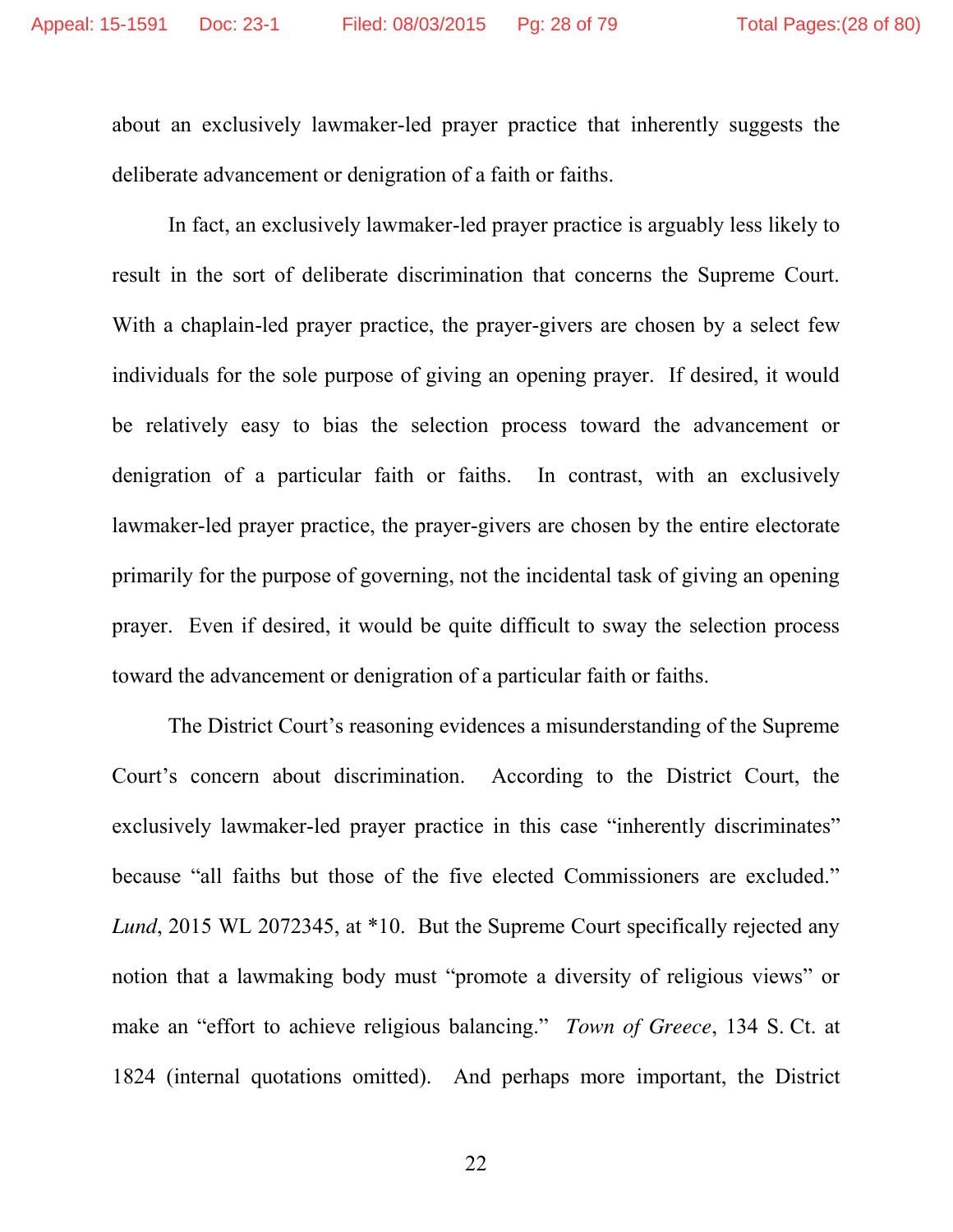Court's conclusion cannot be reconciled with *Marsh*, in which the Supreme Court upheld the "long tenure" of a single chaplain with a particular religious viewpoint. 463 U.S. at 793.

#### B. **Exclusively Lawmaker-Led Prayer Is A Common Practice.**

The District Court's objection to *exclusively* lawmaker-led prayer practice, like its earlier objection to lawmaker-led prayers in general, is also inconsistent with common practice. *Amici*'s survey of publicly available meeting minutes and similar data revealed that in many of the instances where a deliberative body permits lawmaker-led prayers, it appears to rely exclusively on such prayers. In most cases, *amici* inferred exclusivity from the fact that no one other than a lawmaker offered a prayer in any of the meeting minutes or similar data reviewed. And in a few cases, exclusivity was confirmed by formal policies or statements by the deliberative bodies. While admittedly a rough estimate at best, *amici*'s research ultimately found that the lion's share of the many entities that rely on lawmaker-led prayers do so exclusively.

The pattern is not obvious at the state level, where exclusive reliance on lawmaker-led prayer is relatively rare. Compared to the 55 state senate or house chambers that rely at least in part on lawmaker-led prayers, only two rely exclusively on such prayers: the Rhode Island Senate and the Maryland House of Delegates. *See* Nat'l Conf. of State Leg., *Inside the Legislative Process, Prayer*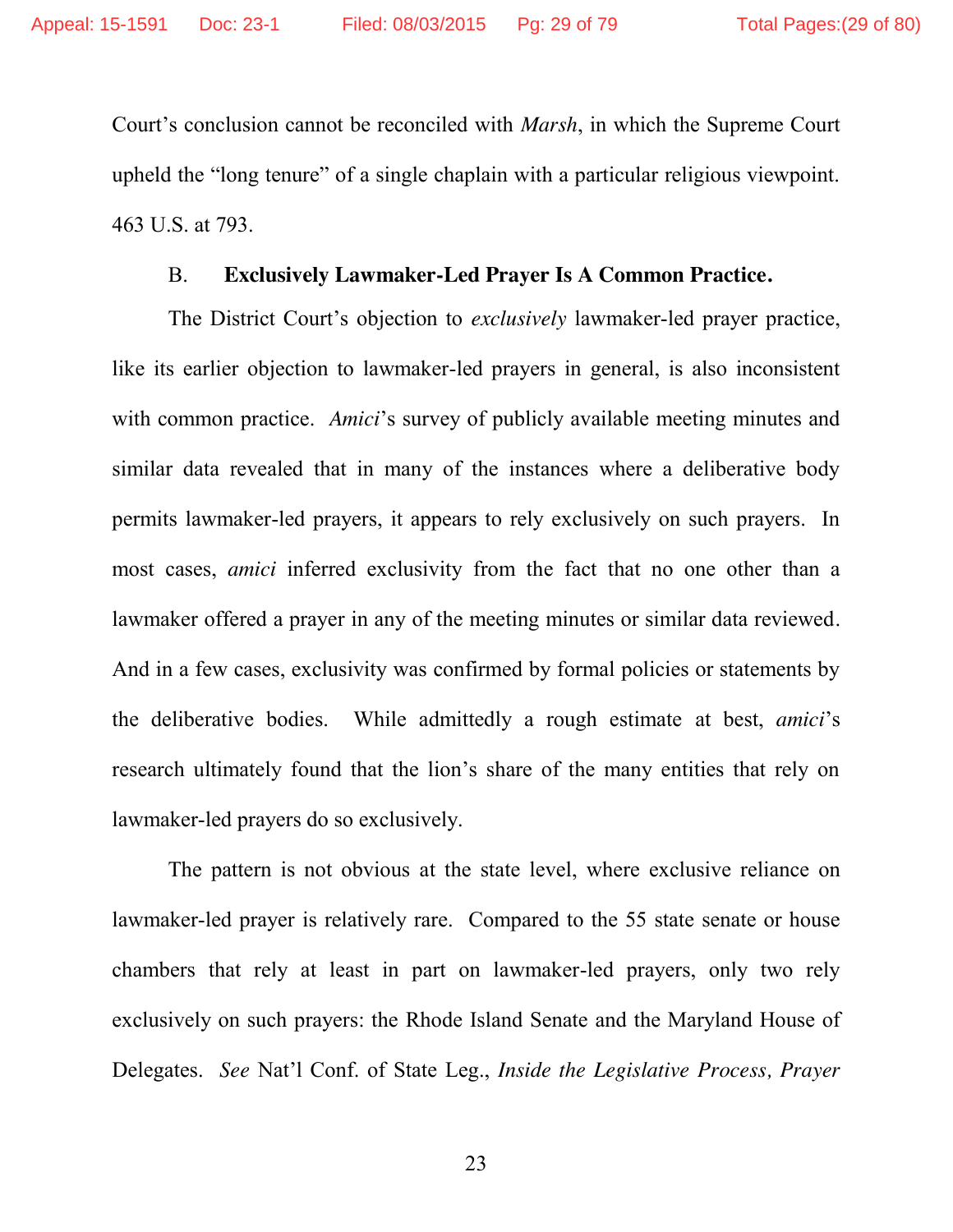*Practices* 5-148 (2002), *available at* http://tinyurl.com/ncslprayer; Kate Havard, *In Delegates They Trust: Maryland House Members Lead Secular Prayer*, Wash. Post (Mar. 9, 2013), http://www.washingtonpost.com/local/md-politics/in-dele gates-they-trust-md-house-members-lead-secular-prayer/2013/03/09/571fef8e-810a-11e2-8074-b26a871b165a\_story.html.

But among counties and cities in the Fourth Circuit, there are only a few entities that permit lawmaker-led prayers without relying exclusively on such prayers. Of the 276 counties in the Fourth Circuit from which data were available, *amici*'s research suggests that 144 begin their deliberative meetings exclusively with lawmaker-led invocations. Tab. 2, 4, 6, 8, 10 (Add. 11–12, 14–24, 26–30, 32–39, 42). This encompasses nearly all of the 166 counties reported earlier as permitting lawmaker-led prayer. Similarly, the data reviewed suggests that 19 city councils begin exclusively with lawmaker-led invocations, Tab. 3, 5, 7, 9, 11 (Add. 13, 25, 31, 40–41, 43), again nearly all of the 21 previously reported as making use lawmaker-led prayer in at least some instances.

On a state-by-state basis, the breakdown is as follows:

*Maryland.* The data reviewed suggests that all 10 counties and 2 large cities in Maryland that use lawmaker-led prayers do so exclusively. Tab. 2–3 (Add. 11– 123).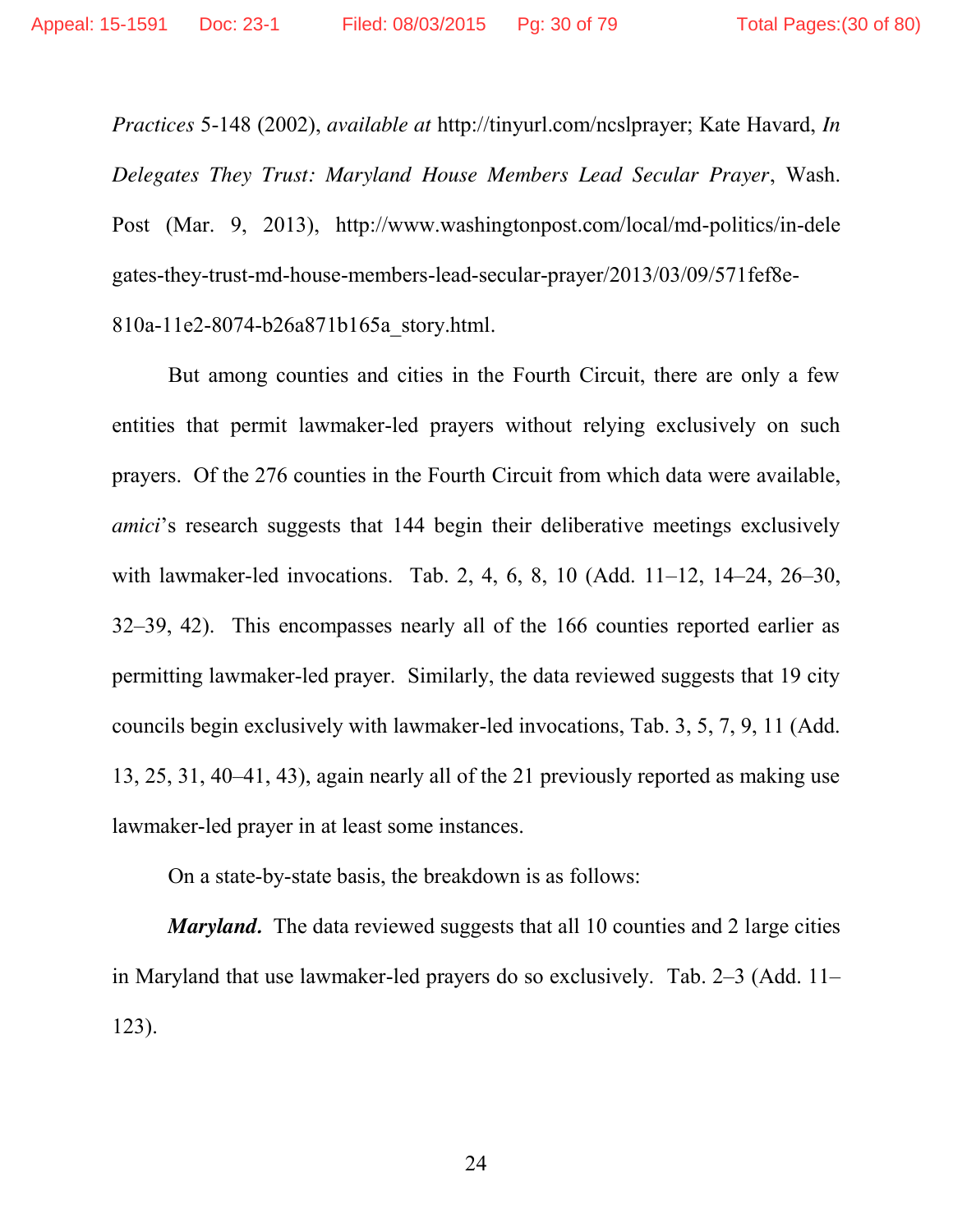*North Carolina.* In North Carolina, it appears that commissioners exclusively lead invocations in 57 of the 66 counties that make use of lawmakerled prayers. Tab. 4 (Add. 14–24). The 57 include two of the state's most populous counties, Mecklenburg and Wake. Tim Funk and David Perlmutt, *Mecklenburg Comm'rs Leak, Cotham Battle Over Prayer*, The Charlotte Observer (May 18, 2015), http://www.charlotteobserver.com/living/religion/article21332430.html; Wake Cnty. Comm'n, *Meeting Procedures* (Aug. 7, 2013), http://www.wake gov.com/commissioners/Pages/meetingprocedures.aspx. The reviewed data also suggests that 1 of the 3 large cities that rely on lawmaker-led prayers—Charlotte, the state's largest city—does so exclusively. Tab. 5 (Add. 25); *e.g.*, Charlotte City Council, *2nd Monday–City Council–Business*, CharlotteNC.gov (June 2, 2015), http://charlottenc.granicus.com/MediaPlayer.php?view\_id=2&clip\_id=2699.

**South Carolina.** All the reviewed data suggests that commissioners exclusively lead invocations in 32 of the 36 South Carolina counties that use lawmaker-led prayers. Tab. 6 (Add. 26–30). And the data suggests that in all 5 large cities that make use of lawmaker-led prayers, councilmembers do so exclusively. Tab. 7 (Add. 31).

*Virginia.* Based on the data reviewed, *amici* believe that supervisors in 40 counties in Virginia lead invocations exclusively, of the 48 that make use of lawmaker-led prayers. Tab. 8 (Add. 32–39). Those 40 include Chesterfield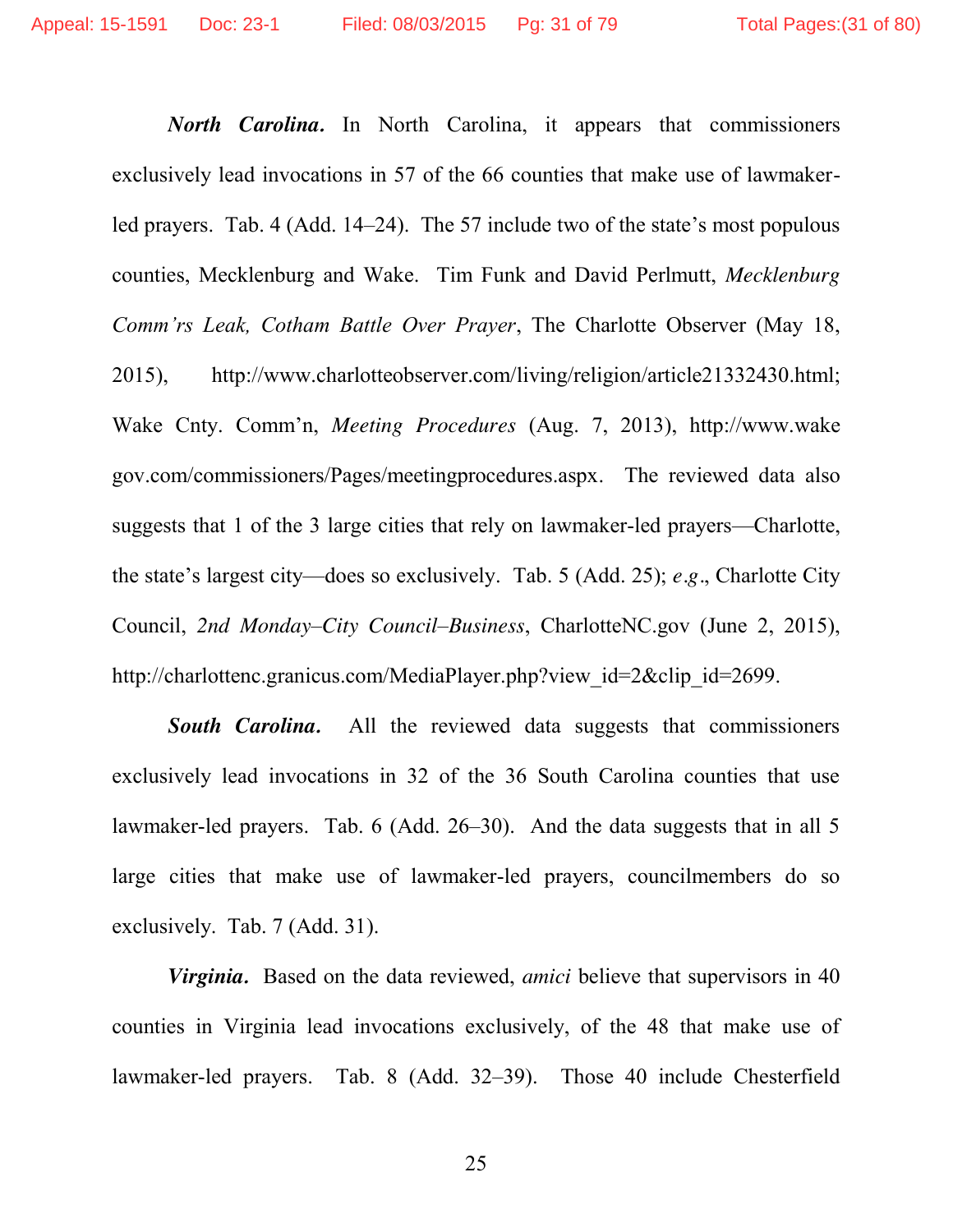County, Virginia's fourth largest county. Chesterfield Cnty. Bd. of Sup'rs Invocation Policy (Jan. 1, 2015). The overlap among Virginia's large cities is more complete; of the seven identified as using lawmaker-led prayer, all appear to do so exclusively. Tab. 9 (Add. 40–41).

*West Virginia.* In West Virginia, the reviewed data suggests that lawmakers lead prayers exclusively in five of the six counties, and all four of the large cities, that were earlier identified as relying on lawmaker-led prayers. Tab. 10–11 (Add. 42–43).

\* \* \*

Based on *amici*'s research, the map below shows the frequency with which lawmaker-led prayer is exclusively utilized in counties in the Fourth Circuit.

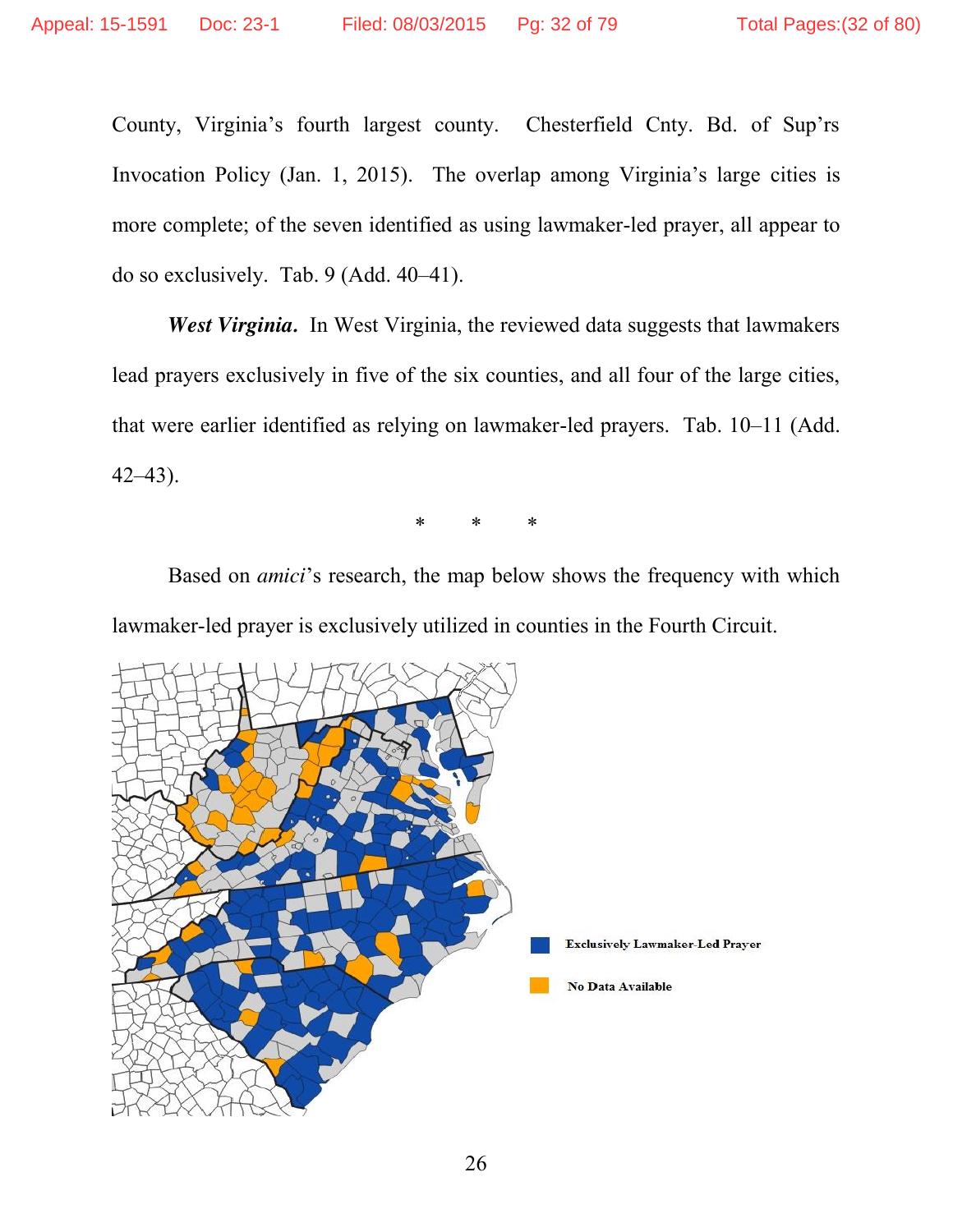#### **CONCLUSION**

The District Court should be reversed.

Respectfully submitted,

## PATRICK MORRISEY ATTORNEY GENERAL

/s/ Elbert Lin

Elbert Lin *Solicitor General Counsel of Record* Julie Marie Blake *Assistant Attorney General* OFFICE OF THE ATTORNEY GENERAL OF WEST VIRGINIA State Capitol Building 1, Room 26-E Charleston, WV 25305 Telephone: (304) 558-2021 August 3, 2015 Email: Elbert.Lin@wvago.gov

### **COUNSEL FOR ADDITIONAL** *AMICI*

## **Luther Strange**

Attorney General State of Alabama 501 Washington Ave Montgomery AL 36130 (334) 242-7300

#### **Mark Brnovich**

Attorney General State of Arizona 1275 West Washington Street Phoenix, AZ 85007 (602) 542-5025

**Leslie Rutledge**

Attorney General State of Arkansas 323 Center St. Little Rock, AR 72201 (501) 682-2007

#### **Pamela Jo Bondi**

Attorney General State of Florida The Capitol, PL-01 Tallahassee, FL 32399-1050 (850) 414-3681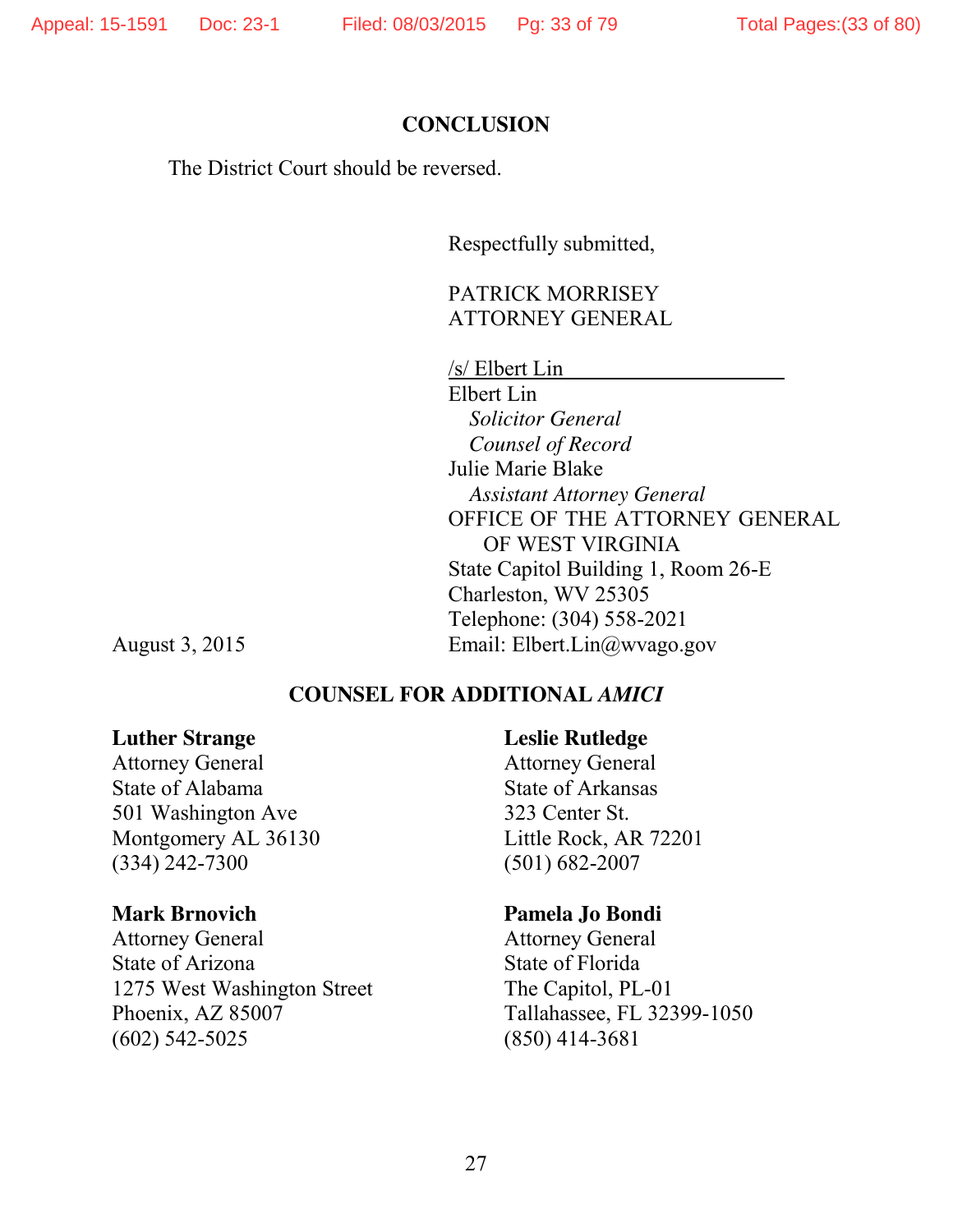#### **Gregory F. Zoeller**

Attorney General State of Indiana 302 W. Washington Street IGC-South, Fifth Floor Indianapolis, IN 46204 (317) 232-6201

#### **Bill Schuette**

Attorney General State of Michigan P.O. Box 30212 Lansing, MI 48909 (517) 373-1110

#### **Douglas J. Peterson**

Attorney General State of Nebraska State Capitol, Room 2115 1445 K Street Lincoln, NE 68509 (402) 471-2683

### **Adam Paul Laxalt**

Attorney General State of Nevada 100 North Carson Street Carson City, NV 89701 (775) 684-1100

#### **Michael DeWine**

Attorney General State of Ohio 30 E. Broad St., 17th Floor Columbus, OH 43215 (614) 466-8980

#### **E. Scott Pruitt**

Attorney General State of Oklahoma 313 N.E. 21st Street Oklahoma City, OK 73105-4894 (405) 521-3921

## **Alan Wilson**

Attorney General State of South Carolina P.O. Box 11549 Columbia, SC 29211 (803) 734-3970

## **Ken Paxton**

Attorney General State of Texas 300 W. 15th Street Austin, TX 78701 (512) 936-1700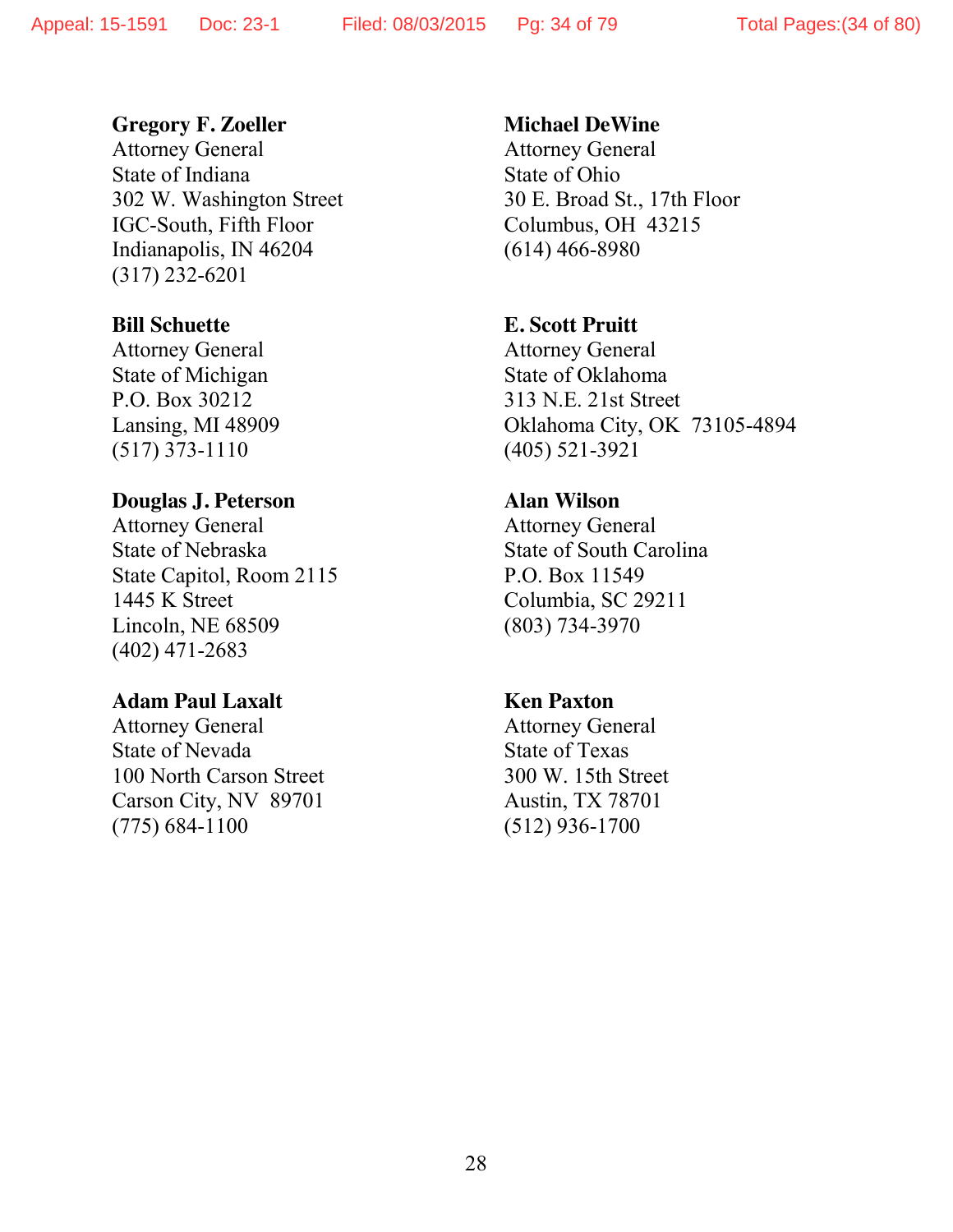## **CERTIFICATE OF COMPLIANCE**

- 1. This brief complies with the type-volume limitation of Fed. R. App. P.  $32(a)(7)(B)$  because this brief contains 5,334 words, excluding the parts of the brief exempted by Fed. R. App. P.  $32(a)(7)(B)(iii)$ .
- 2. This brief complies with the typeface requirements of Fed. R. App. P.  $32(a)(5)$  and the type style requirements of Fed. R. App. P.  $32(a)(6)$  because it has been prepared in a proportionally spaced typeface using Microsoft Word in 14-point Times New Roman.

Date: August 3, 2015 /s/ Elbert Lin

Elbert Lin Office of the West Virginia Attorney General State Capitol Building 1, Room E-26 Charleston, WV 25305 Telephone: (304) 558-2021 Fax: (304) 558-0140 E-mail: elbert.lin@wvago.gov

Counsel for *Amicus Curiae* State of West Virginia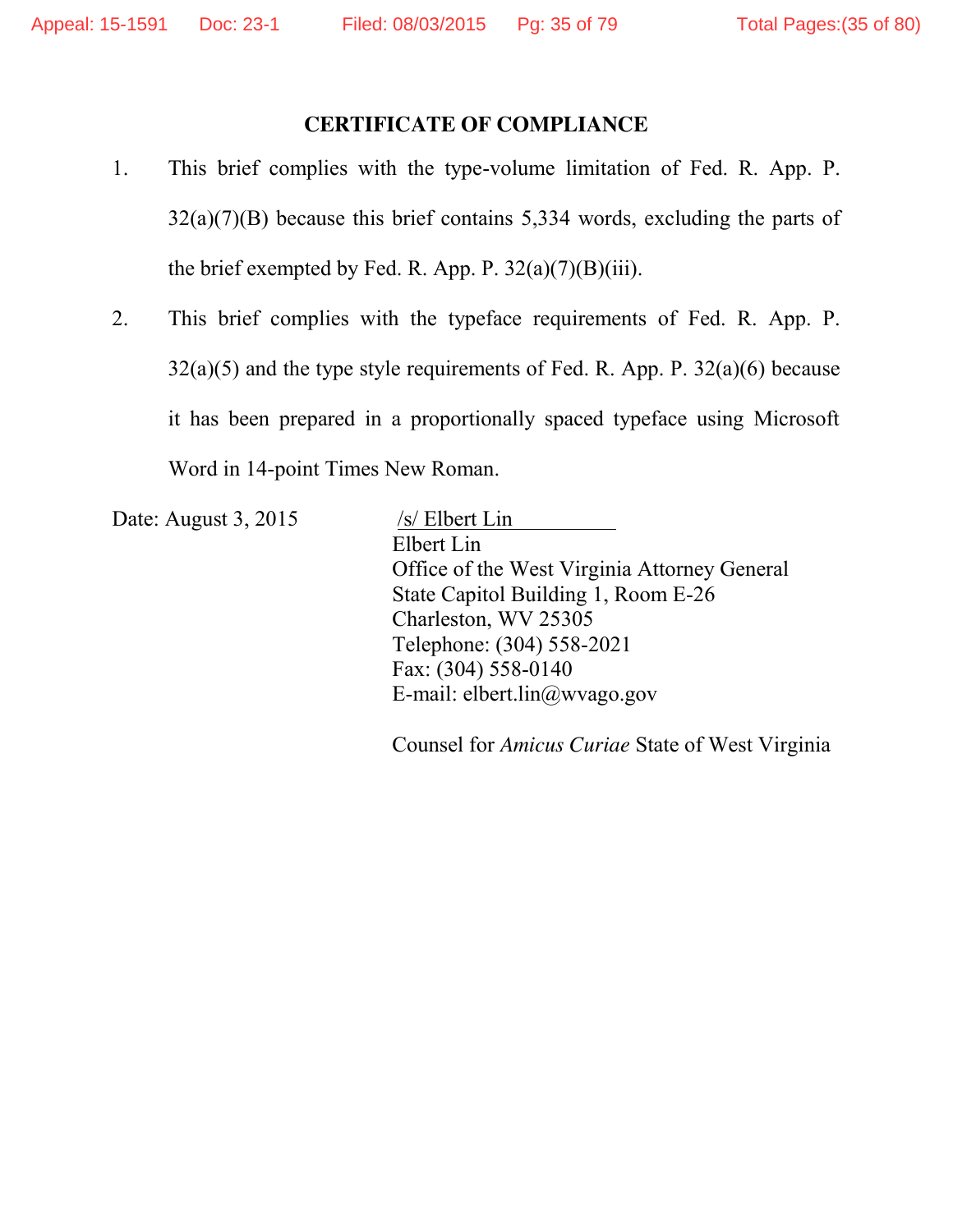# **CERTIFICATE OF SERVICE**

I certify that on August 3, 2015, the foregoing document was served on the counsel of record for all parties through the CM/ECF system. Eight paper copies of this brief will be sent to the Clerk of Court via Federal Express.

Elbert Lin Date

/s/ Elbert Lin August 3, 2015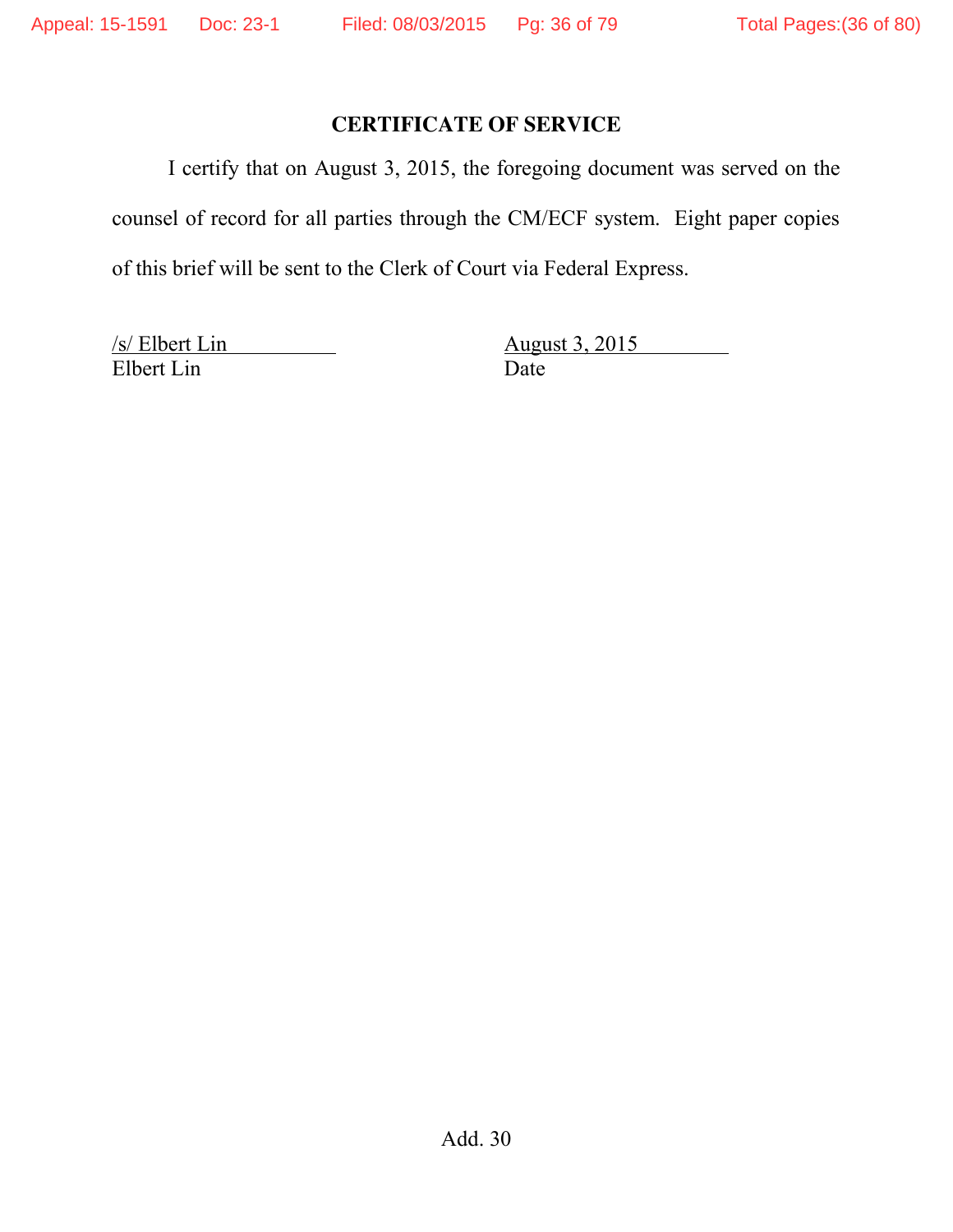#### **ADDENDUM: TABLES OF PRAYER PRACTICES**

| Table 1  | Prayer Practices of the State and Territorial Legislatures (Add. 2)                       |
|----------|-------------------------------------------------------------------------------------------|
| Table 2  | Lawmaker-Led Prayer Practices in Maryland Counties (Add. 11)                              |
| Table 3  | Lawmaker-Led Prayer Practices in the Ten Most Populous Maryland<br>Cities (Add. 13)       |
| Table 4  | Lawmaker-Led Prayer Practices in North Carolina Counties (Add. 14)                        |
| Table 5  | Lawmaker-Led Prayer Practices in the Ten Most Populous North<br>Carolina Cities (Add. 25) |
| Table 6  | Lawmaker-Led Prayer Practices in South Carolina Counties (Add. 26)                        |
| Table 7  | Lawmaker-Led Prayer Practices in the Ten Most Populous South<br>Carolina Cities (Add. 31) |
| Table 8  | Lawmaker-Led Prayer Practices in Virginia Counties (Add. 32)                              |
| Table 9  | Lawmaker-Led Prayer Practices in the Twelve Most Populous<br>Virginia Cities (Add. 40)    |
| Table 10 | Lawmaker-Led Prayer Practices in West Virginia Counties (Add. 42)                         |
| Table 11 | Lawmaker-Led Prayer Practices in the Ten Most Populous West<br>Virginia Cities (Add. 43)  |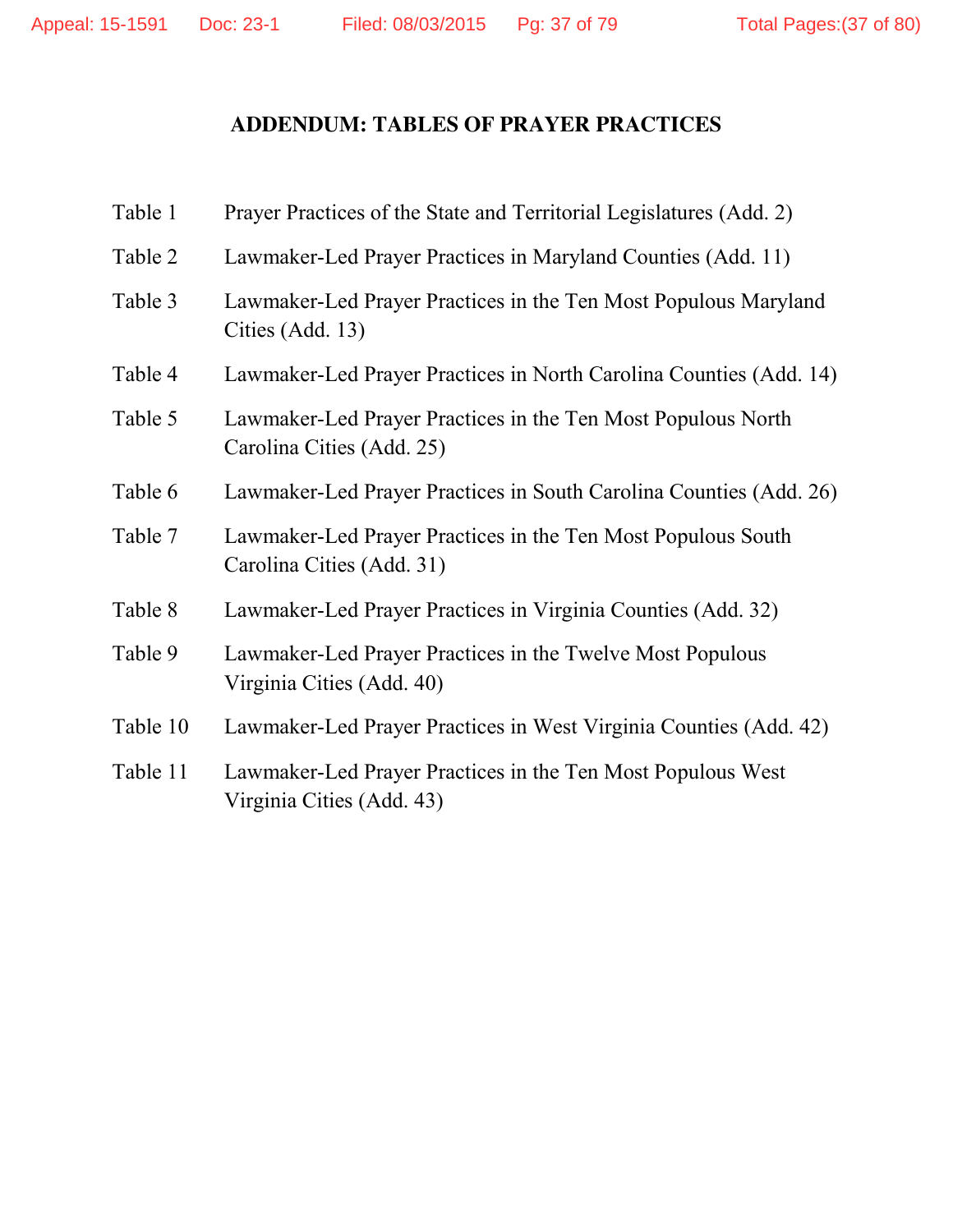# **Table 1. Prayer Practices of the State and Territorial Legislatures.**

| <b>State or</b><br><b>Territory</b> | <b>Member</b><br><b>Leads</b><br><b>Prayer</b> | <b>Clergy</b><br><b>Leads</b><br><b>Prayer</b> | <b>Moment</b><br>of<br><b>Silence</b> | <b>No Prayer</b><br>and No<br><b>Moment</b> of<br><b>Silence</b> |
|-------------------------------------|------------------------------------------------|------------------------------------------------|---------------------------------------|------------------------------------------------------------------|
| Alabama                             | Senate,<br>House                               | Senate,<br>House                               |                                       |                                                                  |
| Alaska                              | Senate,<br>House                               | Senate,<br>House                               |                                       |                                                                  |
| American<br>Samoa                   | Senate                                         | House                                          |                                       |                                                                  |
| <b>Arizona</b>                      |                                                | Senate,<br>House                               |                                       |                                                                  |
| Arkansas                            | Senate,<br>House                               | Senate,<br>House                               |                                       |                                                                  |
| California                          | Senate                                         | Senate,<br>House                               |                                       |                                                                  |
| Colorado                            | Senate                                         | Senate,<br>House                               |                                       |                                                                  |
|                                     | Senate,                                        | Senate,                                        |                                       |                                                                  |
| Connecticut                         | House                                          | House                                          |                                       |                                                                  |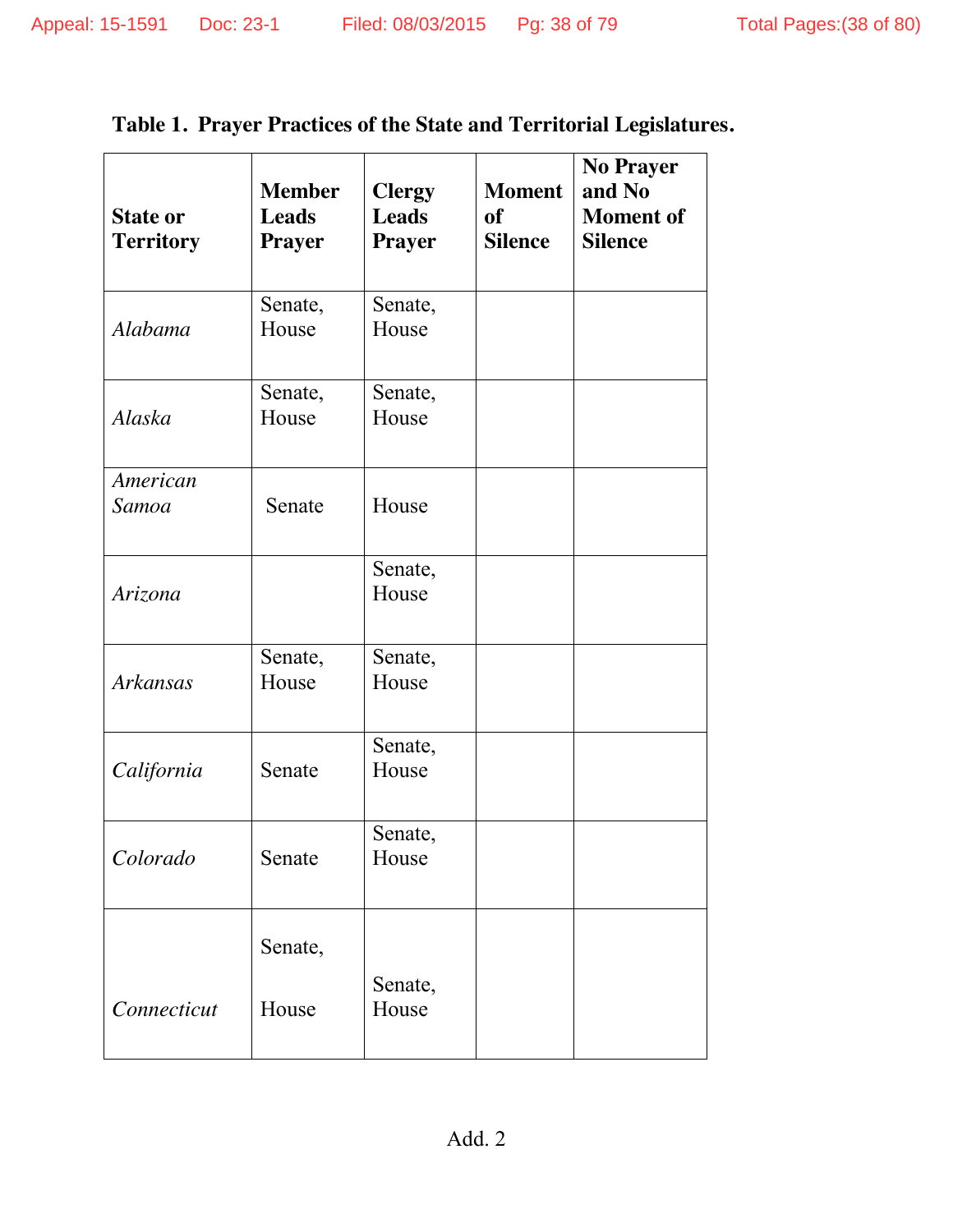| <b>State or</b><br><b>Territory</b> | <b>Member</b><br><b>Leads</b><br><b>Prayer</b> | <b>Clergy</b><br><b>Leads</b><br><b>Prayer</b> | <b>Moment</b><br><b>of</b><br><b>Silence</b> | <b>No Prayer</b><br>and No<br><b>Moment</b> of<br><b>Silence</b> |
|-------------------------------------|------------------------------------------------|------------------------------------------------|----------------------------------------------|------------------------------------------------------------------|
|                                     |                                                | Senate,                                        |                                              |                                                                  |
| <b>Delaware</b>                     | House                                          | House                                          |                                              |                                                                  |
| District of<br>Columbia             |                                                |                                                | City<br>Council                              |                                                                  |
| Florida                             | Senate,<br>House                               | Senate,<br>House                               |                                              |                                                                  |
| Georgia                             | Senate                                         | Senate,<br>House                               |                                              |                                                                  |
| Guam                                |                                                | Legis.                                         |                                              |                                                                  |
| Hawaii                              | House                                          | House                                          |                                              | Senate                                                           |
| <b>Idaho</b>                        | Senate,<br>House                               | Senate,<br>House                               |                                              |                                                                  |
|                                     |                                                | Senate,                                        |                                              |                                                                  |
| <i>Illinois</i>                     |                                                | House                                          |                                              |                                                                  |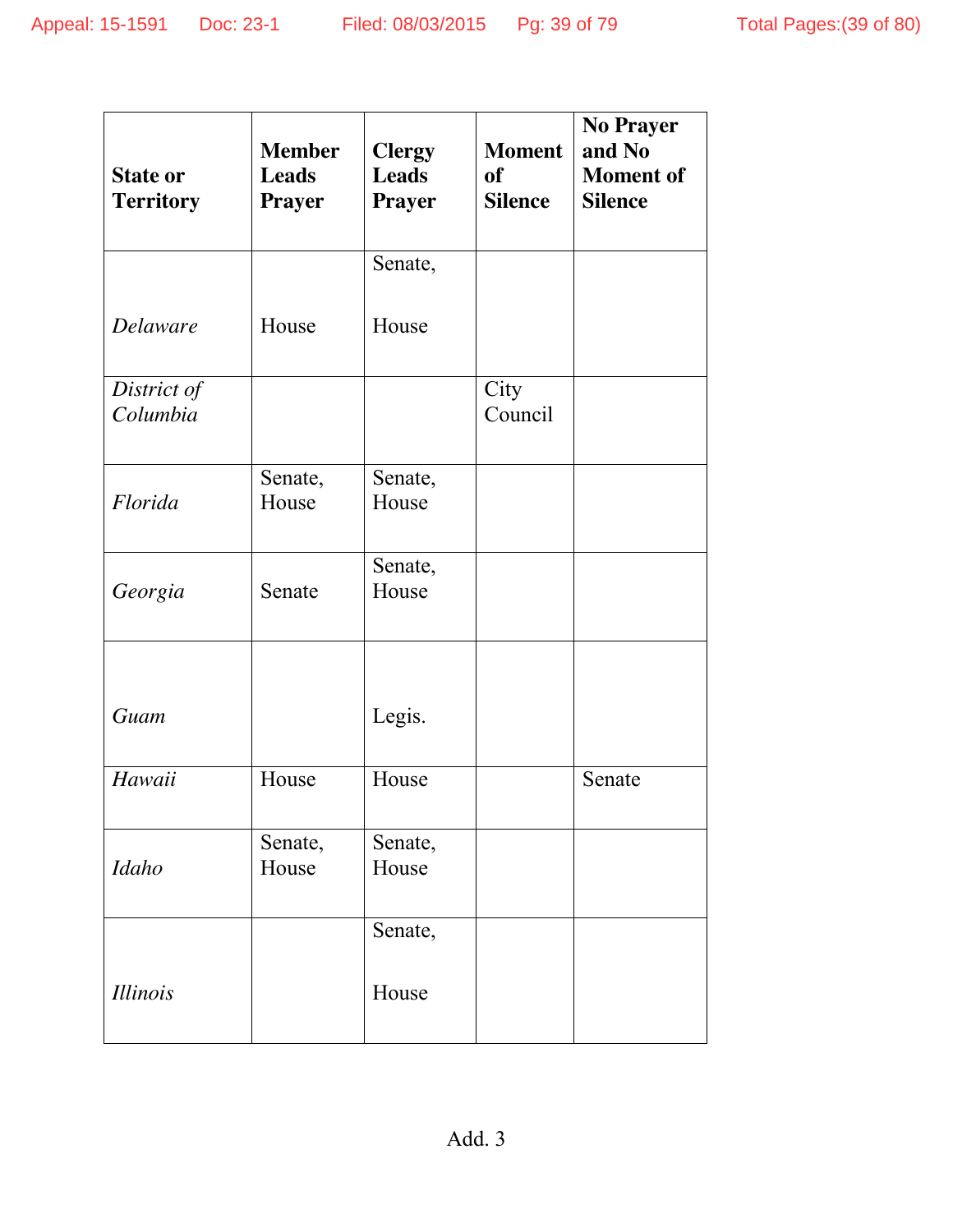| <b>State or</b><br><b>Territory</b> | <b>Member</b><br><b>Leads</b><br><b>Prayer</b> | <b>Clergy</b><br><b>Leads</b><br><b>Prayer</b> | <b>Moment</b><br><b>of</b><br><b>Silence</b> | <b>No Prayer</b><br>and No<br><b>Moment</b> of<br><b>Silence</b> |
|-------------------------------------|------------------------------------------------|------------------------------------------------|----------------------------------------------|------------------------------------------------------------------|
| <b>Indiana</b>                      | Senate                                         | Senate,<br>House                               |                                              |                                                                  |
| <b><i>Iowa</i></b>                  | Senate,<br>House                               | Senate,<br>House                               |                                              |                                                                  |
| <b>Kansas</b>                       | Senate,<br>House                               | Senate,<br>House                               |                                              |                                                                  |
| Kentucky                            |                                                | Senate,<br>House                               |                                              |                                                                  |
| Louisiana                           | Senate,<br>House                               | Senate,<br>House                               |                                              |                                                                  |
| Maine                               |                                                | Senate,<br>House                               |                                              |                                                                  |
| <b>Maryland</b>                     | House                                          | Senate                                         |                                              |                                                                  |
| <b>Massachusetts</b>                |                                                | House                                          |                                              | Senate                                                           |
| Michigan                            | House                                          | Senate,<br>House                               |                                              |                                                                  |
| <b>Minnesota</b>                    |                                                | Senate,<br>House                               |                                              |                                                                  |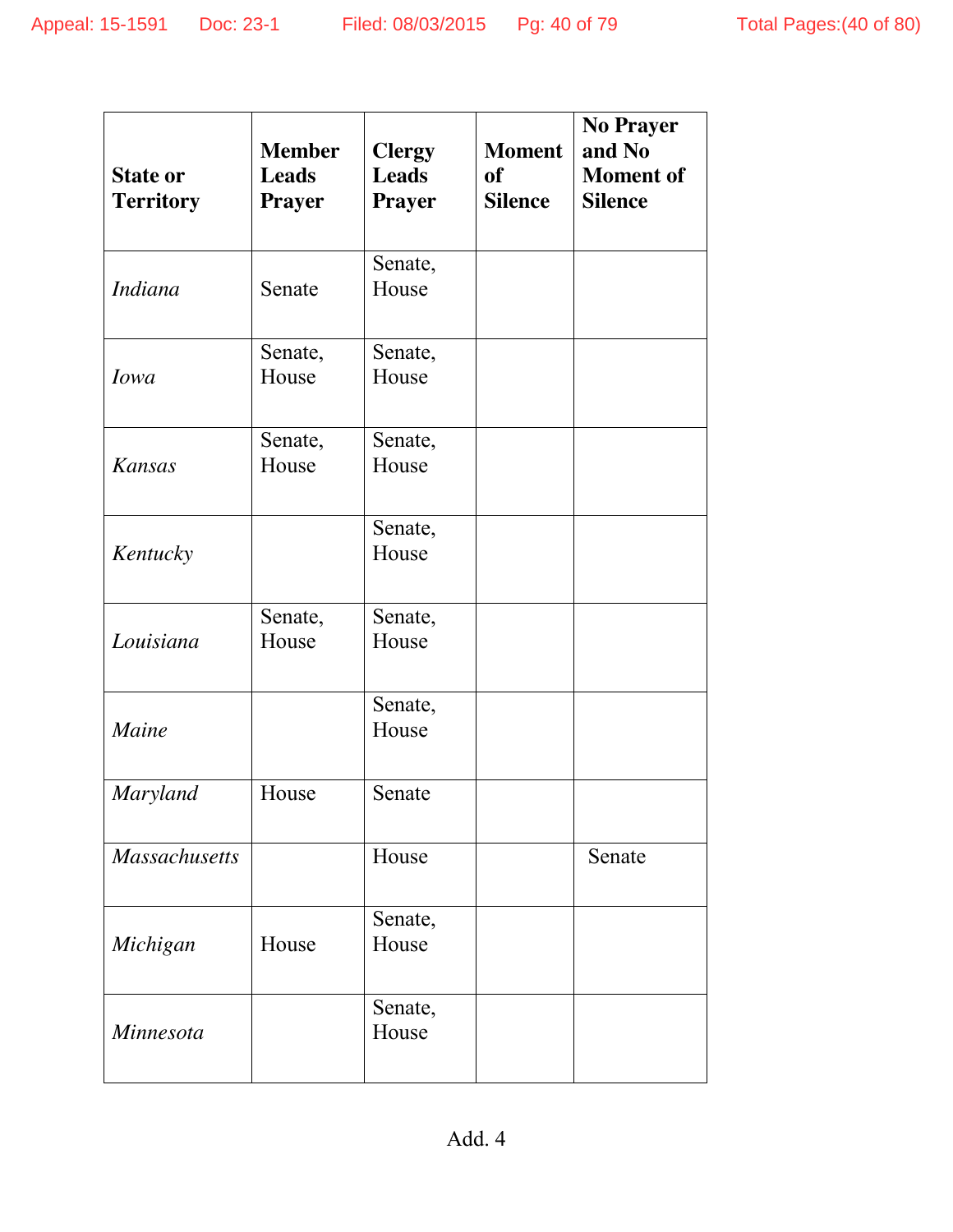| <b>State or</b><br><b>Territory</b> | <b>Member</b><br><b>Leads</b><br><b>Prayer</b> | <b>Clergy</b><br><b>Leads</b><br><b>Prayer</b> | <b>Moment</b><br><b>of</b><br><b>Silence</b> | <b>No Prayer</b><br>and No<br><b>Moment</b> of<br><b>Silence</b> |
|-------------------------------------|------------------------------------------------|------------------------------------------------|----------------------------------------------|------------------------------------------------------------------|
| Mississippi                         | House                                          | Senate,<br>House                               |                                              |                                                                  |
| <b>Missouri</b>                     | House                                          | Senate,<br>House                               |                                              |                                                                  |
| <b>Montana</b>                      | Senate,<br>House                               | Senate,<br>House                               |                                              |                                                                  |
| Nebraska                            | Legis.                                         | Legis.                                         |                                              |                                                                  |
| Nevada                              | Senate                                         | Senate,<br>House                               |                                              |                                                                  |
|                                     |                                                | Senate,                                        |                                              |                                                                  |
| New<br>Hampshire                    |                                                | House                                          |                                              |                                                                  |
| New Jersey                          |                                                | Senate,<br>House                               |                                              |                                                                  |
| <b>New Mexico</b>                   | Senate                                         | Senate,<br>House                               |                                              |                                                                  |
| New York                            |                                                | Senate,<br>House                               |                                              |                                                                  |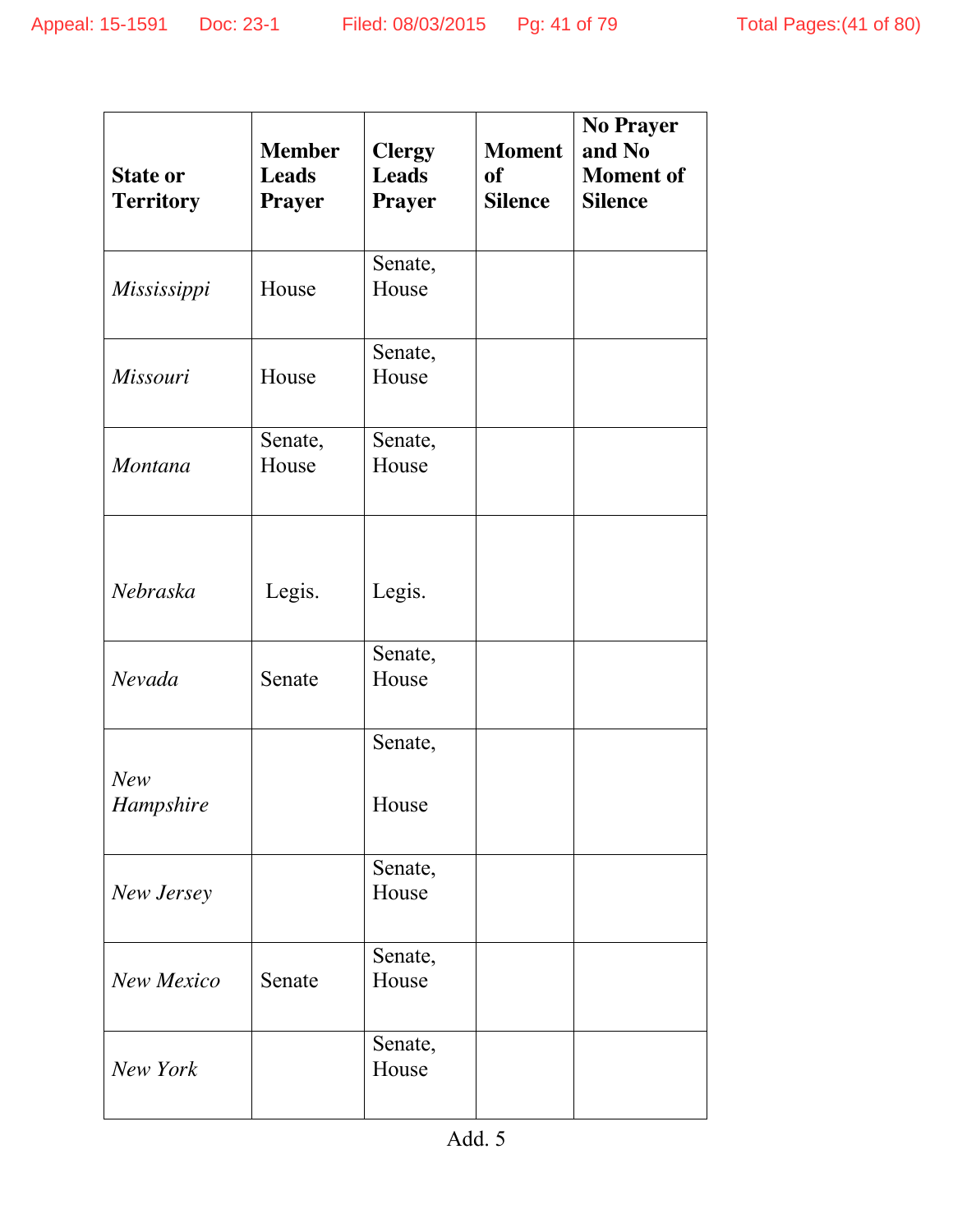| <b>State or</b><br><b>Territory</b>          | <b>Member</b><br><b>Leads</b><br><b>Prayer</b> | <b>Clergy</b><br><b>Leads</b><br><b>Prayer</b> | <b>Moment</b><br><b>of</b><br><b>Silence</b> | <b>No Prayer</b><br>and No<br><b>Moment</b> of<br><b>Silence</b> |
|----------------------------------------------|------------------------------------------------|------------------------------------------------|----------------------------------------------|------------------------------------------------------------------|
| <b>North</b><br>Carolina                     | Senate,<br>House                               | Senate,<br>House                               |                                              |                                                                  |
| North Dakota                                 |                                                | Senate,<br>House                               |                                              |                                                                  |
| Northern<br><b>Mariana</b><br><b>Islands</b> | Senate                                         | Senate                                         | House                                        |                                                                  |
| <i>Ohio</i>                                  |                                                | Senate,<br>House                               |                                              |                                                                  |
| <b>Oklahoma</b>                              | Senate,<br>House                               | Senate,<br>House                               |                                              |                                                                  |
| <b>Oregon</b>                                | Senate                                         | Senate,<br>House                               |                                              |                                                                  |
| Pennsylvania                                 |                                                | Senate,<br>House                               |                                              |                                                                  |
| <b>Puerto Rico</b>                           |                                                | Senate,<br>House                               |                                              |                                                                  |

Add. 6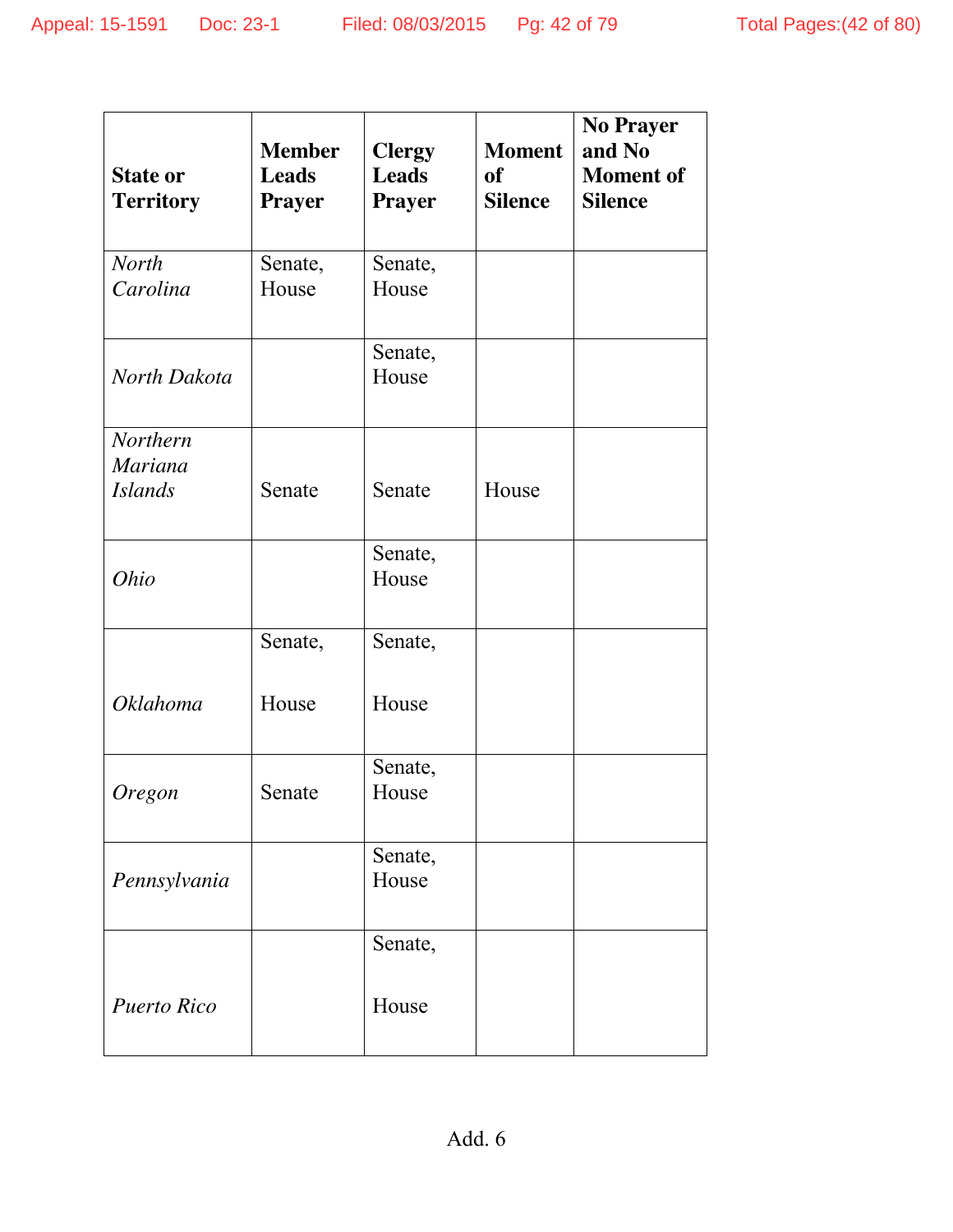|                                     | <b>Member</b>                 | <b>Clergy</b>                 | <b>Moment</b>               | <b>No Prayer</b><br>and No         |
|-------------------------------------|-------------------------------|-------------------------------|-----------------------------|------------------------------------|
| <b>State or</b><br><b>Territory</b> | <b>Leads</b><br><b>Prayer</b> | <b>Leads</b><br><b>Prayer</b> | <b>of</b><br><b>Silence</b> | <b>Moment</b> of<br><b>Silence</b> |
|                                     | Senate                        | House                         |                             |                                    |
| Rhode Island                        | House                         |                               |                             |                                    |
| South                               |                               | Senate,                       |                             |                                    |
| Carolina                            |                               | House                         |                             |                                    |
|                                     |                               | Senate,                       |                             |                                    |
| South Dakota                        |                               | House                         |                             |                                    |
|                                     |                               | Senate                        |                             |                                    |
|                                     | Senate,                       |                               |                             |                                    |
| Tennessee                           | House                         | House                         |                             |                                    |
|                                     |                               | Senate,                       |                             |                                    |
| Texas                               | Senate                        | House                         |                             |                                    |
|                                     | Senate,                       | Senate,                       |                             |                                    |
| Utah                                | House                         | House                         |                             |                                    |
|                                     |                               | Senate,                       |                             |                                    |
| Vermont                             | House                         | House                         |                             |                                    |
|                                     | Senate,                       | Senate,                       |                             |                                    |
| Virginia                            | House                         | House                         |                             |                                    |
| Virgin Islands                      |                               | Legis.                        |                             |                                    |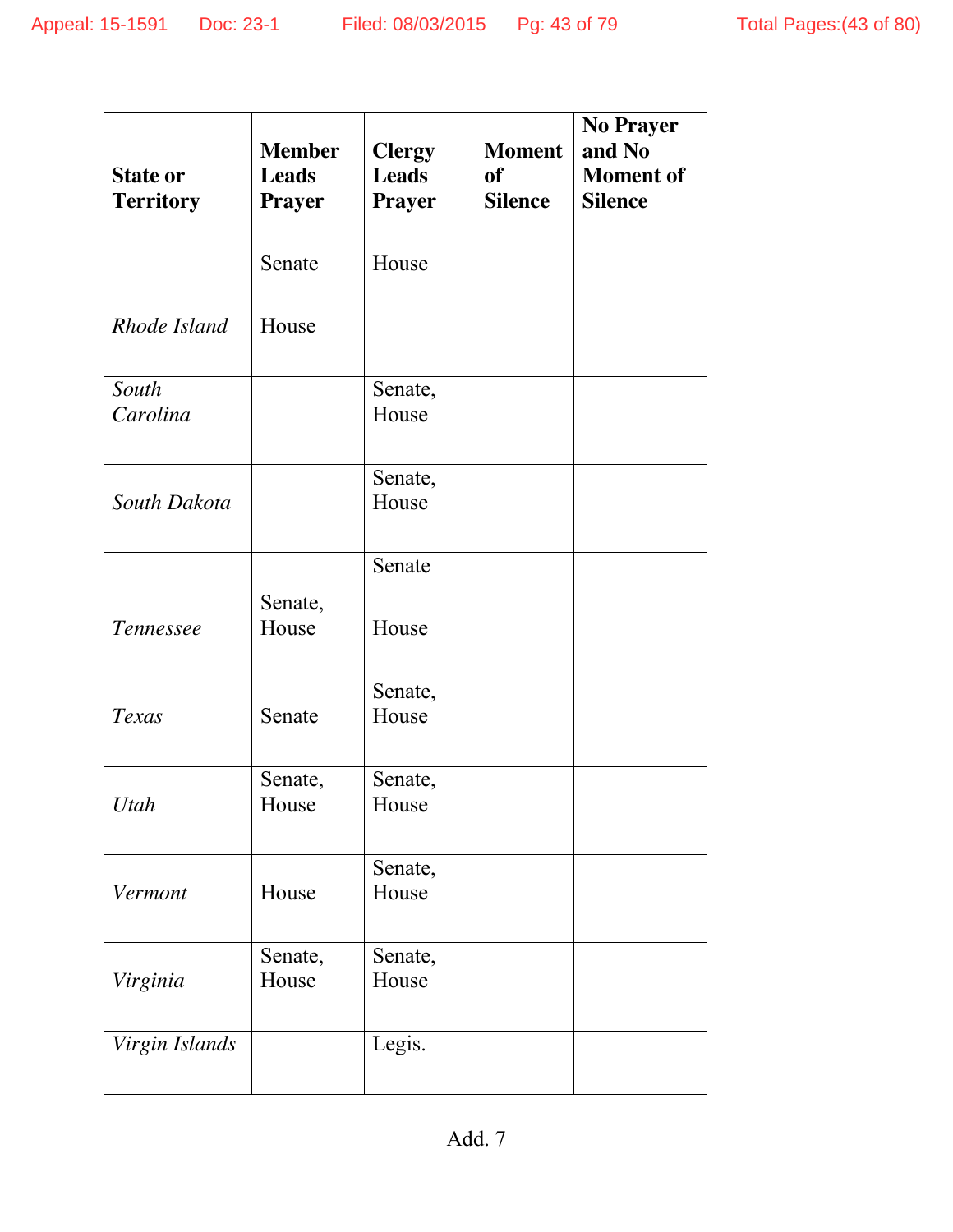| <b>State or</b><br><b>Territory</b> | <b>Member</b><br><b>Leads</b><br><b>Prayer</b> | <b>Clergy</b><br><b>Leads</b><br><b>Prayer</b> | <b>Moment</b><br><b>of</b><br><b>Silence</b> | <b>No Prayer</b><br>and No<br><b>Moment</b> of<br><b>Silence</b> |
|-------------------------------------|------------------------------------------------|------------------------------------------------|----------------------------------------------|------------------------------------------------------------------|
| Washington                          | Senate,<br>House                               | Senate,<br>House                               |                                              |                                                                  |
| West Virginia                       | Senate,<br>House                               | Senate,<br>House                               |                                              |                                                                  |
| Wisconsin                           | House                                          | Senate,<br>House                               |                                              |                                                                  |
| Wyoming                             |                                                | Senate,<br>House                               |                                              |                                                                  |

The data in Table 1 comes from and supplements a 2002 national survey. Nat'l Conf. of State Leg., *Inside the Legislative Process, Prayer Practices* 5-148 (2002), http://tinyurl.com/ncslprayer.

The following sources correct omissions and later changes to the practices reported in the survey: Conn. H.R. No. 5 (2015); 2 Guam Code § 1112; Guam S. Standing R. § 2.08; N.Y. Assemb. R. VI, § 2(b); N.J. Gen. Assemb. R. 9:1; Ore. H. R. 4.01; N.Y. S. R. IX, § 4(a); Miss. S. R. 25(2); N.C. S. R. 3; Kate Havard, *In Delegates They Trust: Maryland House Members Lead Secular Prayer*, Wash. Post (Mar. 9, 2013), http://www.washingtonpost.com/local/md-politics/in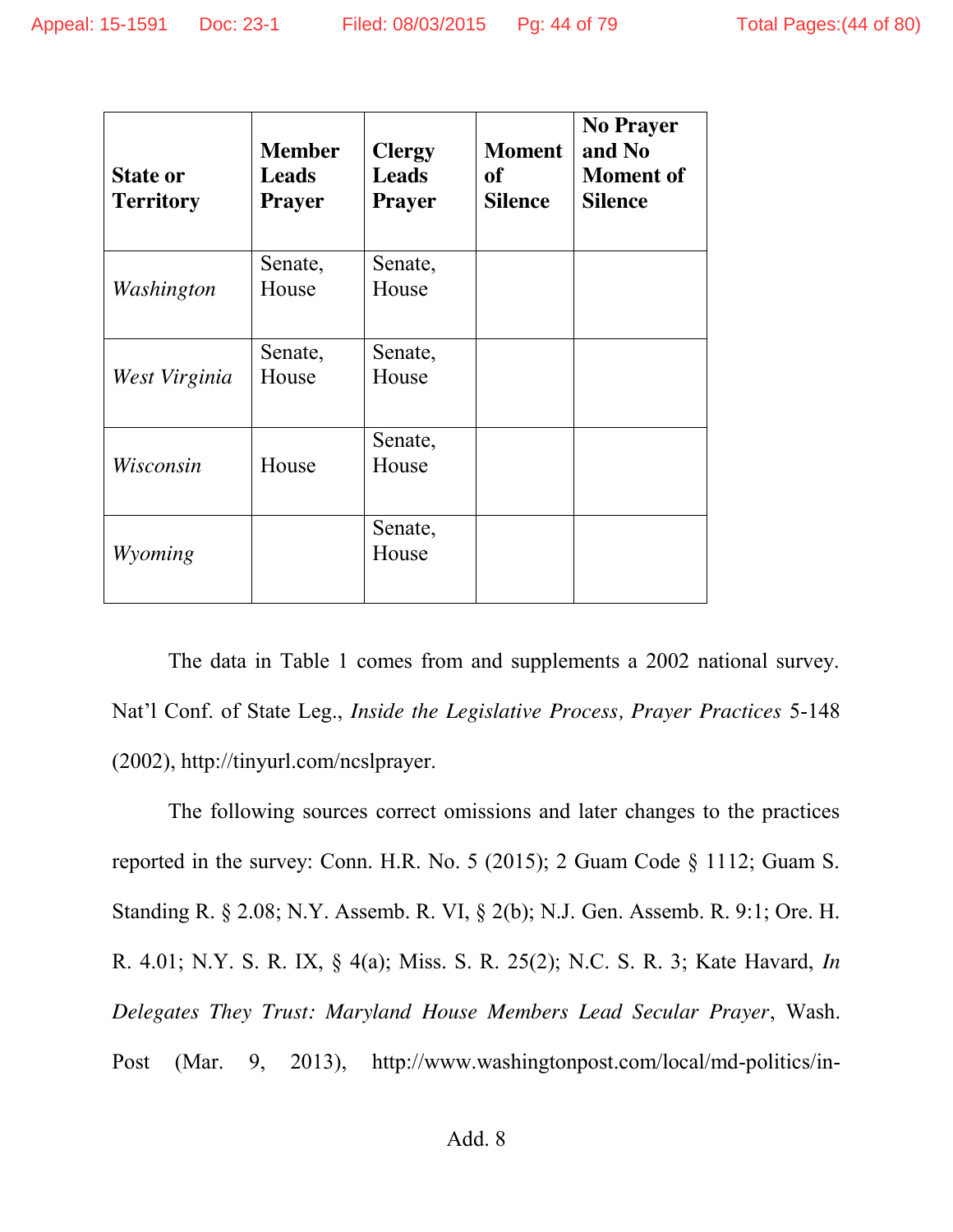delegates-they-trust-md-house-members-lead-secular-prayer/2013/03/09/571fef8e-810a-11e2-8074-b26a871b165a\_story.html; *Prayers and Public Meetings Don't Mix, Critic Says*, News Journal, 2009 WLNR 26228629 (Dec. 31, 2009); Deanna Martin, *Prayer Returns to the Ind. House*, Associated Press (Nov. 19, 2008); Ind. S., *S. J.* 1 (Nov. 19, 2013) (member offered prayer); *e.g.*, Colo. S. J. (70th Gen. Assemb.,  $1<sup>st</sup>$  Sess.) (Jan. 26, 2015) (by the chaplain); Colo. S. J. (67th Gen. Assemb., 2d Sess.) (Mar. 30, 2010) (by Sen. Tapia); Colo. S. J. (64th Gen. Assemb., 1st Sess.) (Jan. 9, 2003) (by Sen. Hanna); S.C.H.R., *Wednesday, July 8, 2015 Pt. 1*, S.C. Leg. Video Archives, http://www.scstatehouse.gov/video/ videofeed.php; S.C.S., *Tuesday, July 7, 2015 Pt. 1*, S.C. Leg. Video Archives, http://www.scstatehouse.gov/video/videofeed.php; D.C. City Council, *Agenda* 1 (July 14, 2015), http://dccouncil.us/videos/archive/; Freedom from Religion Foundation, *North Carolina Senate Prayers* (Jan. 26, 2011-Jan. 5, 2012), http:// ffrf.org/uploads/legal/NCSenatePrayers.pdf; Okla. S., *S. J.* 901 (Apr. 14, 2015); N. Mar. I. S., *Rules of the Senate* 1 (May 1, 2015); R.I. H.R., *Rhode Island House of Representatives June 5, 2013*, YouTube (June 6, 2013), https://www.youtube.com/watch?v=6vXFolcdl10; Tenn. H.R., *House Session – 12th Legislative Day* (Mar. 16, 2015), http://tnga.granicus.com/ MediaPlayer.php?view\_id=280&clip\_id=10356 (member offered prayer); P.R.S.,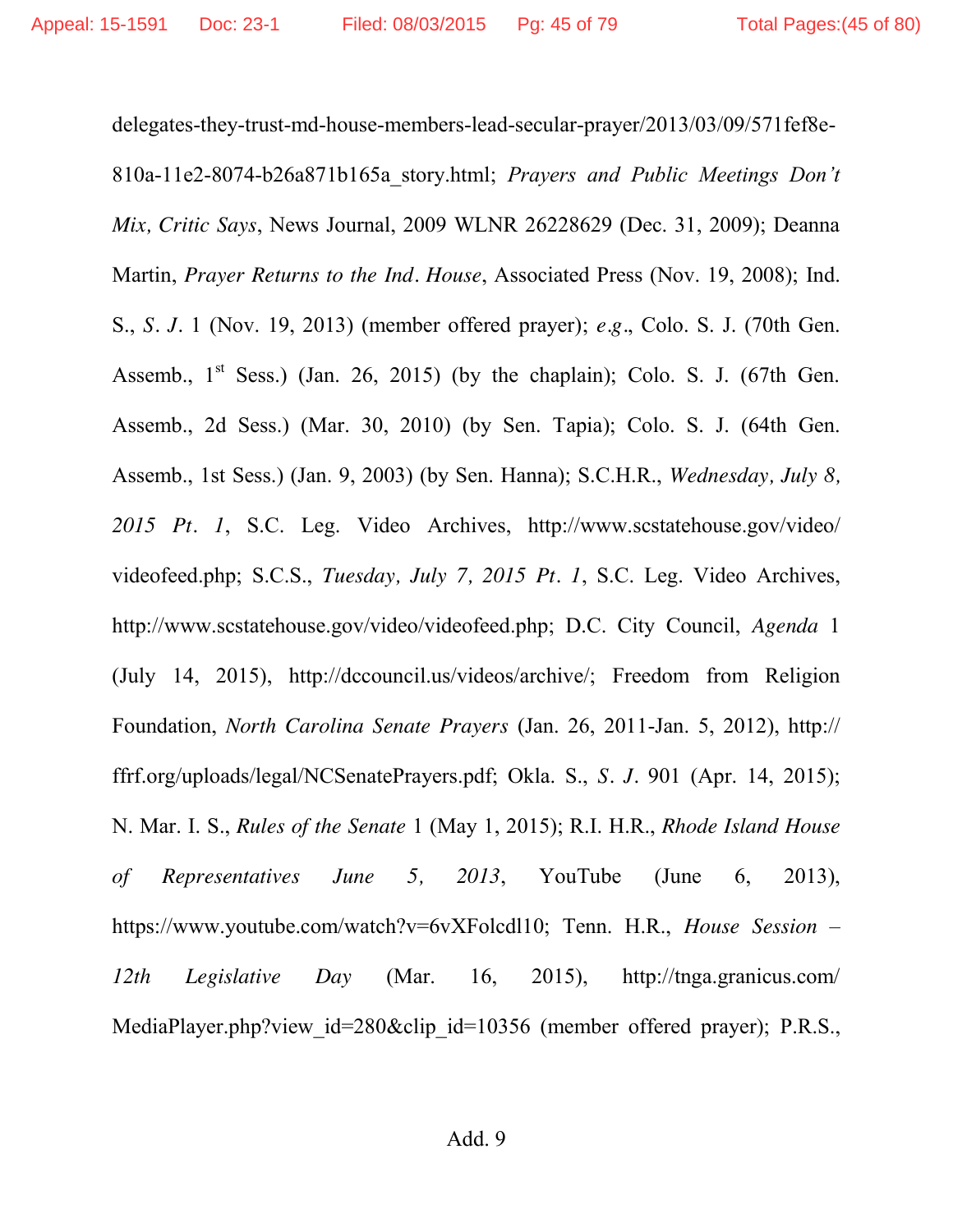*Diario de Sesiones* 1 (May 18, 2015), http://senado.pr.gov/

Diario%20de%20Sesiones/051815.pdf (prayer by clergy).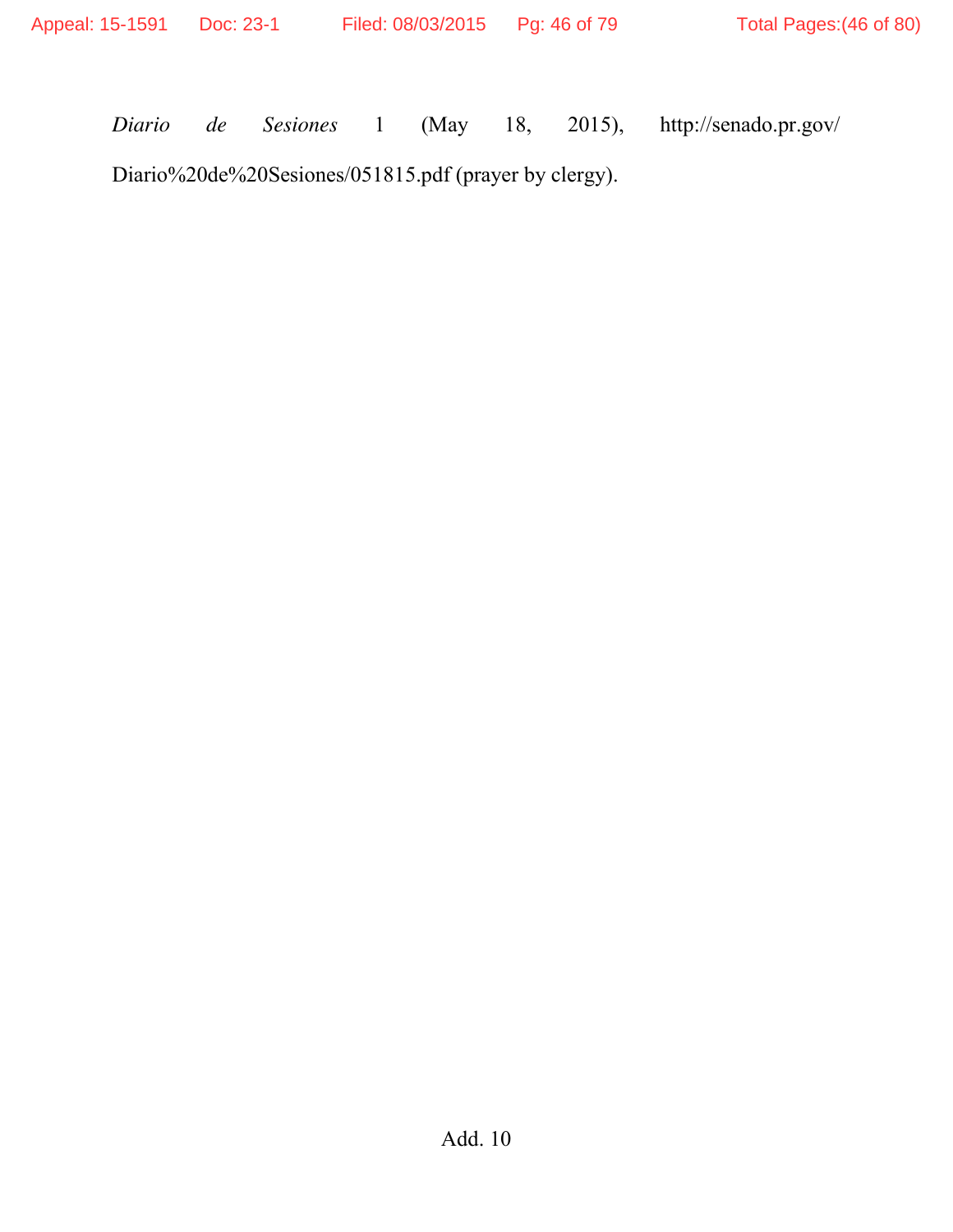## **Table 2. Lawmaker-Led Prayer Practices in Maryland Counties**

| County<br><b>Name</b>  | Who<br><b>Offers</b><br><b>Prayer</b> | <b>Source</b>                                                                                                                                                                                                                                                                            |
|------------------------|---------------------------------------|------------------------------------------------------------------------------------------------------------------------------------------------------------------------------------------------------------------------------------------------------------------------------------------|
| Anne<br><b>Arundel</b> | Lawmaker                              | E.g., Anne Arundel Cnty. Council, Apr. 20, 2015<br>County Council Meetings (Apr. 22, 2015),<br>http://www.aacounty.org/VideoMediaExec/CC/<br>County%20Council%20Meeting%2008%20April%2<br>020%2C%202015/01introduction-7.                                                                |
| Carroll                | Lawmaker                              | John Fritze, Supreme Court Decision Allows Carroll<br>Co. Commissioners to Pray, The Balt. Sun (May 05,<br>2014), http://articles.baltimoresun.com/2014-05-<br>05/news/bs-md-scotus-carroll-20140505 1 prayers-<br>public-meetings-carroll-county.                                       |
| Cecil                  | Lawmaker                              | E.g., Cecil Cnty. Council, Legislative Session<br><i>Minutes</i> 4-5 (June 17, 2014),<br>http://www.ccgov.org/06.17.14.legislativeminutes.pd<br>f.                                                                                                                                       |
| Dorchester             | Lawmaker                              | E.g., Cnty. Council of Dorchester Cnty., Regular<br>Meeting Minutes 1 (May 19, 2015),<br>http://docogonet.com/uploads/File/Regular%20Meeti<br>ng%20Minutes %20May%2019%202015.pdf.                                                                                                       |
| Garrett                | Lawmaker                              | $E.g.,$ Audio Public Meeting – Tuesday June 16, 2015<br>(June 21, 2015),<br>https://www.garrettcounty.org/commissioners/audio-<br>video-meetings.                                                                                                                                        |
| <b>Harford</b>         | Lawmaker                              | Jonathan Pitts and Pamela Wood, Supreme Court to<br>Consider Prayer at Government Meetings, The Balt.<br>Sun, (August 10, 2013),<br>http://articles.baltimoresun.com/2013-08-<br>10/news/bs-md-prayer-at-meetings-<br>20130810 1 prayer-policy-christian-prayer-<br>government-meetings. |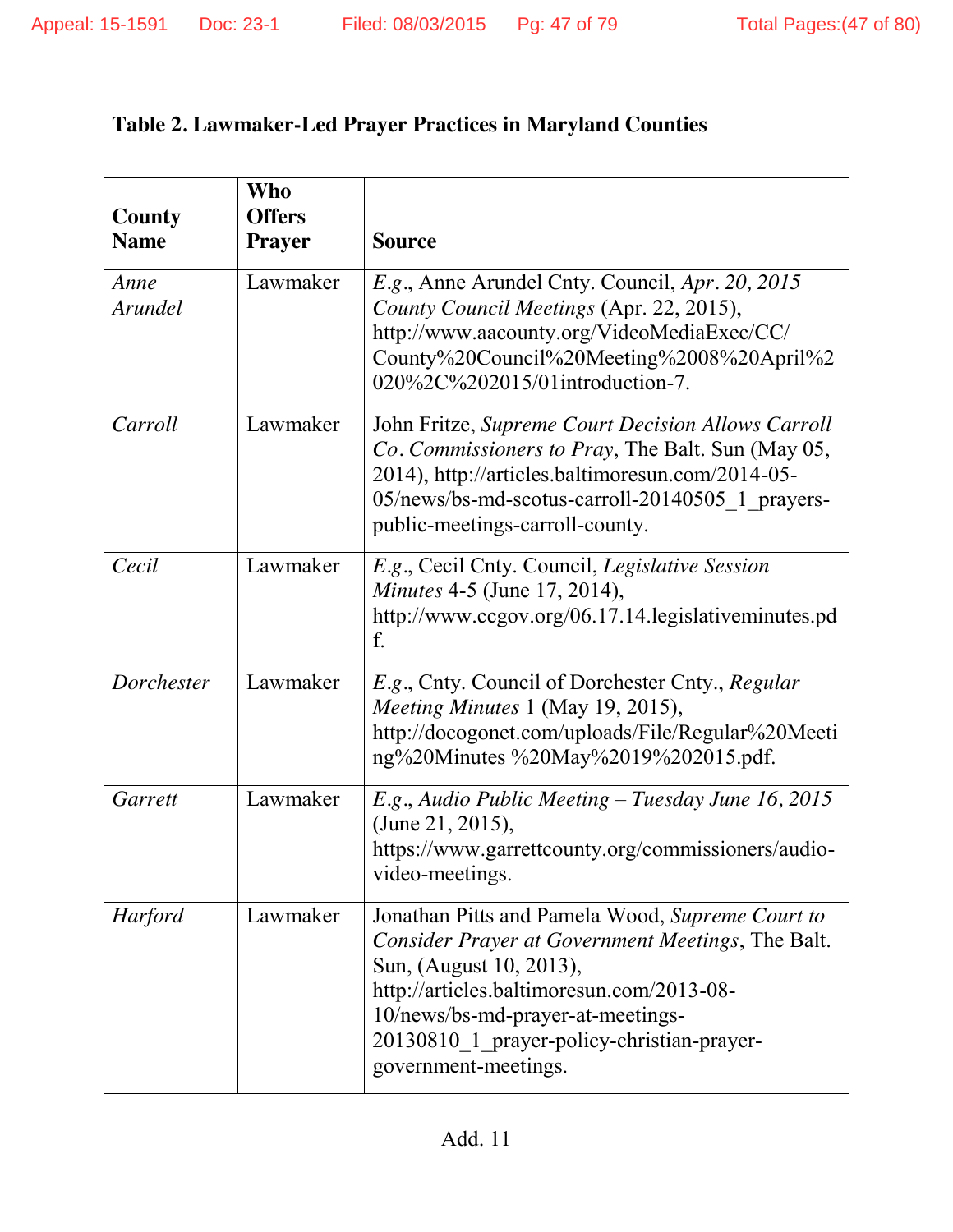| County<br><b>Name</b> | Who<br><b>Offers</b><br><b>Prayer</b> | <b>Source</b>                                                                                                                                                             |
|-----------------------|---------------------------------------|---------------------------------------------------------------------------------------------------------------------------------------------------------------------------|
| Saint Mary's          | Lawmaker                              | E.g., St. Mary's Cnty., Md., Gov't, Comm'rs of St.<br><i>Mary's Cnty. 04/14/15, YouTube (Apr. 16, 2015),</i><br>https://www.youtube.com/watch?v=pip0d2wJ_7U.              |
| Somerset              | Lawmaker                              | <i>E.g.</i> , Bd. of Cnty. Commr's for Somerset Cnty.,<br><i>Tuesday, June 2, 2015</i> 1 (June 2, 2015),<br>http://www.co.somerset.md.us/minutes/Comm6 2 2<br>$015.pdf$ . |
| Washington            | Lawmaker                              | E.g., Washington Cnty. Bd. of Comm'rs, June 2,<br>2015 Approved Minutes (June 2, 2015),<br>http://www.washco-<br>md.net/commissioners/packets/2015/<br>150602/150602.pdf. |
| Wicomico              | Lawmaker                              | E.g., PAC 14, Wicomico County Council Meeting<br>2.3.15 Part 1, YouTube (Feb. 4, 2015),<br>https://www.youtube.com/watch?v=RcoQ0LOUoPQ                                    |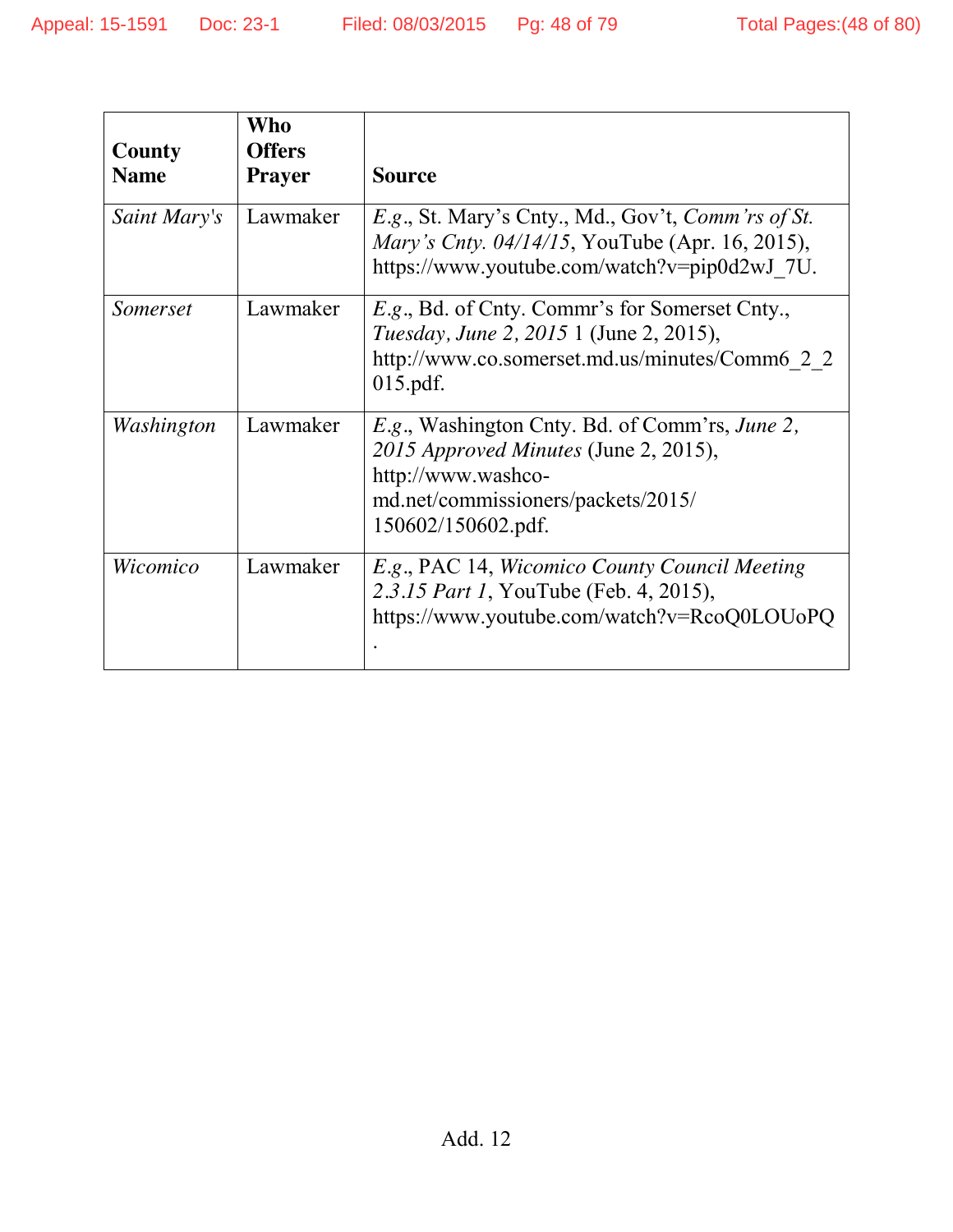#### **Table 3. Lawmaker-Led Prayer Practices in the Ten Most Populous Maryland Cities**

| <b>City Name</b> | <b>Who Offers</b><br><b>Prayer</b> | <b>Source</b>                                                                                                                                                                    |
|------------------|------------------------------------|----------------------------------------------------------------------------------------------------------------------------------------------------------------------------------|
| Hagerstown       | Lawmaker                           | E.g., Hagerstown City Council, 71st Regular<br>Session, Work Session and Executive Session 4 (May<br>26, 2016), http://www.hagerstownmd.org/<br>ArchiveCenter/ViewFile/Item/885. |
| Annapolis        | Lawmaker                           | E.g., Annapolis City Council, Regular Minutes –<br><i>Final</i> 1 (Mar. 9, 2015),<br>https://annapolismd.legistar.com/Calendar.aspx.                                             |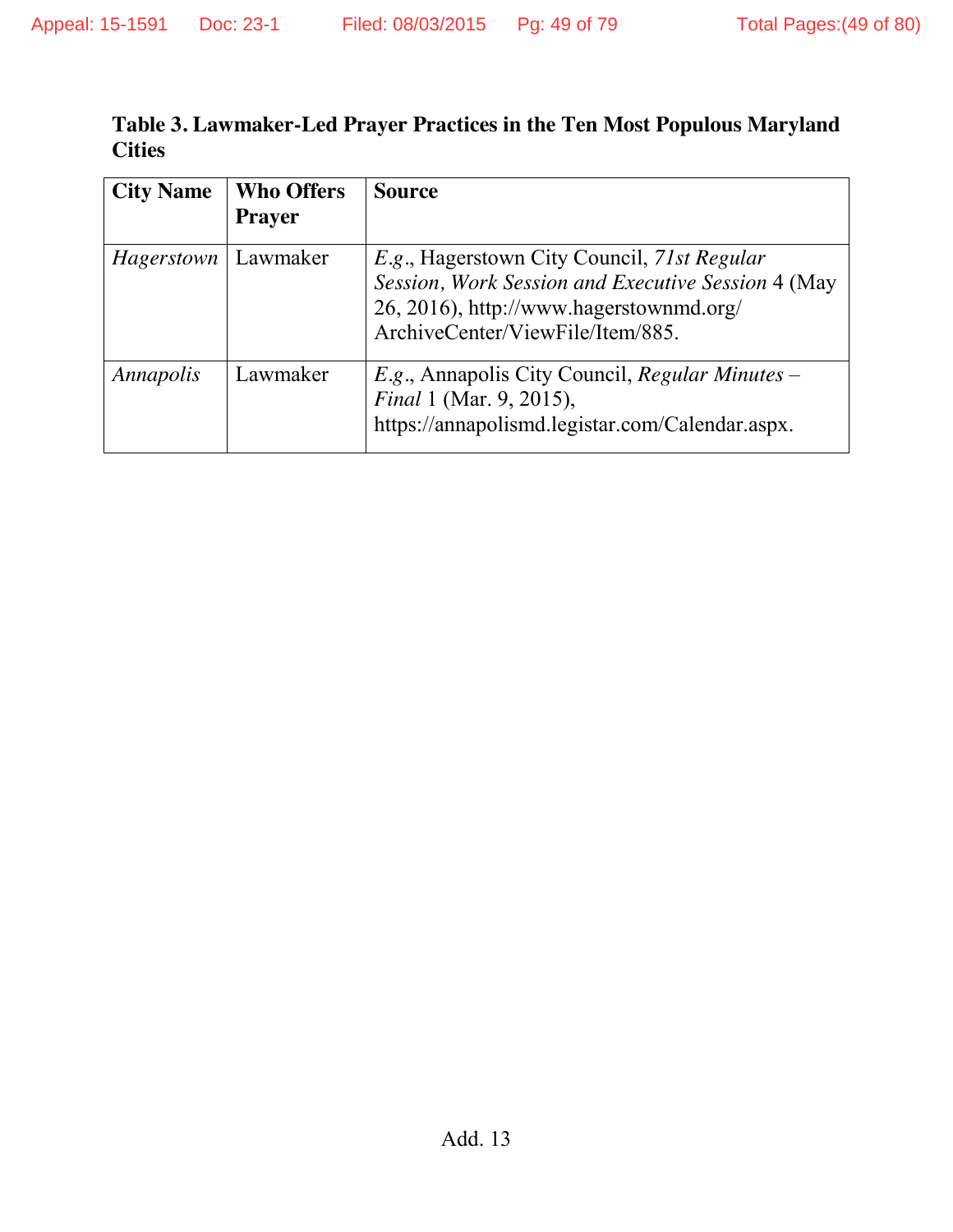| <b>County</b>   | <b>Who Offers</b> | Source                                                                                                                                                                                                   |
|-----------------|-------------------|----------------------------------------------------------------------------------------------------------------------------------------------------------------------------------------------------------|
| <b>Name</b>     | Prayer            |                                                                                                                                                                                                          |
| Alamance        | Lawmaker          | E.g., Alamance Cnty. Bd. of Comm'rs, Minutes of the<br>Regular Meeting 1 (May 18, 2015),<br>http://alamancecountync.iqm2.com/Citizens/<br>FileOpen.aspx?Type=15&ID=1193&Inline=True.                     |
| Alexander       | Lawmaker          | E.g., Alexander Cnty. Bd. of Comm'rs, Regular<br><i>Meeting</i> 1 (June 8, 2015),<br>http://alexandercountync.gov/minutes-agendas/2015-<br>docs/20150608m.pdf.                                           |
| Alleghany       | Lawmaker          | E.g., Alleghany Cnty. Bd. of Comm'rs, Agenda 1<br>(May 18, 2015), http://www.alleghanycounty-<br>nc.gov/minutes/05-18-15.pdf.                                                                            |
| Ashe            | Lawmaker          | $E.g.,$ Ashe Cnty. Comm'n, Meeting Minutes – Final 1<br>(Apr. 6, 2015),<br>https://ashecounty.legistar.com/Calendar.aspx.                                                                                |
| <b>Beaufort</b> | Lawmaker          | <i>E.g.</i> , Cnty. Council of Beaufort Cnty., Agenda 1 (June)<br>8, 2015),<br>http://www.bcgov.net/departments/Administrative/be<br>aufort-county-council/council-<br>meetings/agendas/2015/060815.pdf. |
| <b>Bertie</b>   | Lawmaker          | E.g., Bertie Cnty. Bd. of Comm'rs, Regular Meeting 1<br>(May 4, 2015),<br>http://www.co.bertie.nc.us/commissioners/meetings/2<br>$015/minutes/5-4-15min.pdf.$                                            |
| <b>Buncombe</b> | Lawmaker          | E.g., BCGOVTV, Bd. of Comm'rs' Regular Meeting<br>( <i>June 2, 2015</i> ), YouTube (June 3, 2015),<br>https://www.youtube.com/watch?v=cCk7wX2W9-g.                                                       |
| Caldwell        | Lawmaker          | E.g., Caldwell Cnty. Bd. of Comm'rs, Minutes 1<br>(June 1, 2015),<br>https://ccgov.s3.amazonaws.com/portal/5591a08dc6b<br>b5.pdf.                                                                        |

|  | <b>Table 4. Lawmaker-Led Prayer Practices in North Carolina Counties</b> |  |  |
|--|--------------------------------------------------------------------------|--|--|
|  |                                                                          |  |  |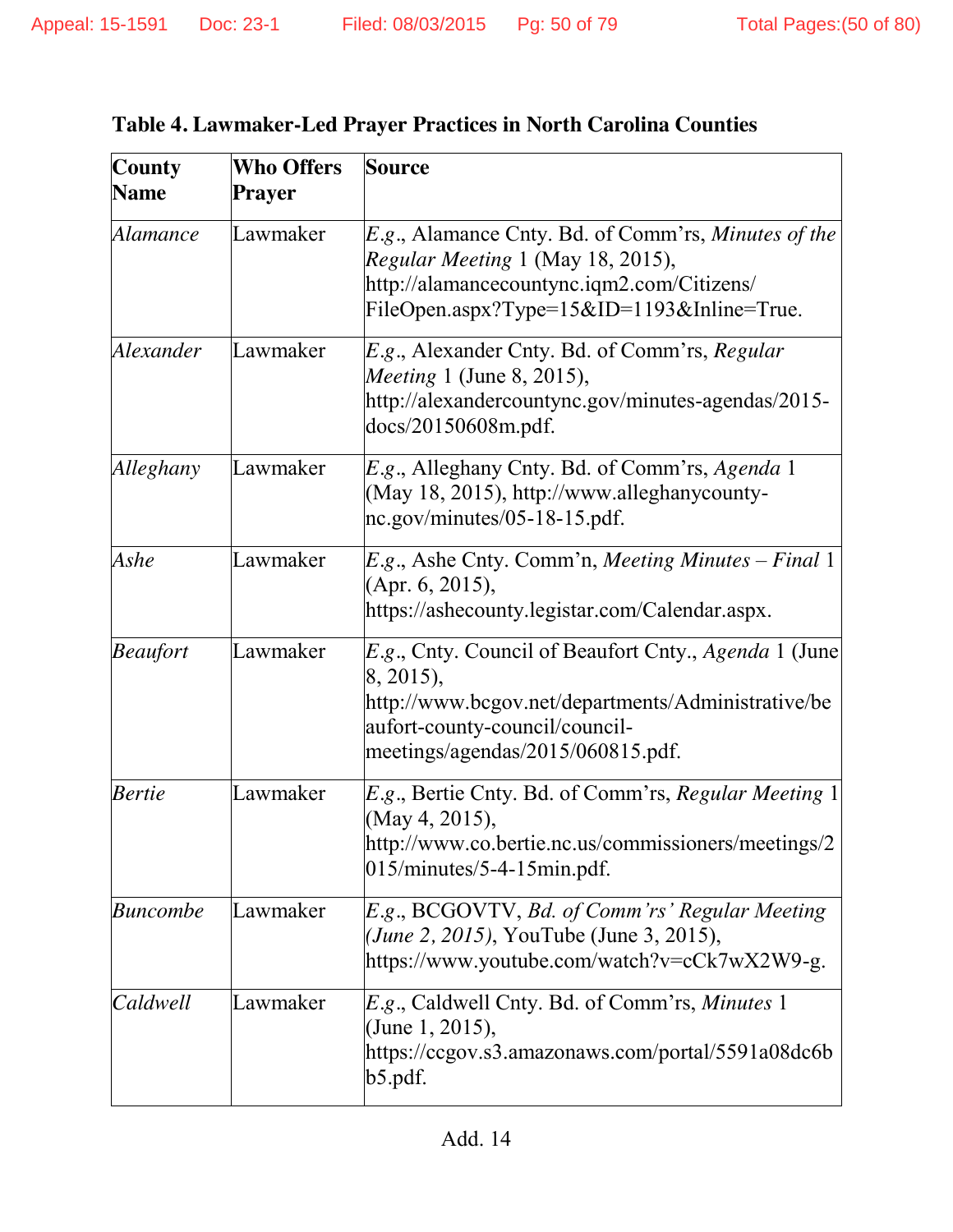| <b>County</b> | <b>Who Offers</b>       | <b>Source</b>                                                                                                                                                                                                                                                                                                                                                                                                                                                                          |
|---------------|-------------------------|----------------------------------------------------------------------------------------------------------------------------------------------------------------------------------------------------------------------------------------------------------------------------------------------------------------------------------------------------------------------------------------------------------------------------------------------------------------------------------------|
| <b>Name</b>   | <b>Prayer</b>           |                                                                                                                                                                                                                                                                                                                                                                                                                                                                                        |
| Camden        | Lawmaker                | E.g., Camden Cnty. Bd. of Comm'rs, Minutes 1 (Mar.<br>2, 2015),<br>http://www.camdencountync.gov/government/board-<br>of-commissioners/meeting-minutes/category/101-<br>2015.                                                                                                                                                                                                                                                                                                          |
| Catawba       | Lawmaker                | <i>E.g.</i> , Catawba Cnty. Bd. of Comm'rs, Regular<br>Session 525 (May 18, 2015),<br>http://www.catawbacountync.gov/commish/Minutes/0<br>51815min.pdf.                                                                                                                                                                                                                                                                                                                                |
| Chatham       | Lawmaker                | E.g., Chatham Cnty. Bd. of Comm'rs, Meeting<br><i>Minutes</i> 1 (May 4, 2015),<br>http://www.chathamnc.org/index.aspx?page=1797.                                                                                                                                                                                                                                                                                                                                                       |
| Cherokee      | Lawmaker or<br>Employee | <i>E.g.</i> , Cherokee Cnty. Bd. of Comm'rs, A Regular<br>Meeting of the Cherokee County Board of<br>Commissioners 1 (May 18, 2015),<br>http://www.cherokeecounty-<br>nc.gov/Modules/ShowDocument.aspx?documentid=1<br>821 (lawmaker-led prayer); Cherokee Cnty. Bd. of<br>Comm'rs, A Regular Meeting of the Cherokee County<br>Board of Commissioners 1 (Apr. 20, 2015),<br>http://www.cherokeecounty-<br>nc.gov/Modules/ShowDocument.aspx?documentid=1<br>809 (employee-led prayer). |
| Chowan        | Lawmaker                | E.g., Chowan Cnty. Bd. of Comm'rs, Regular<br>Meeting 1 (Apr. 6, 2015), http://www.chowancounty-<br>nc.gov/vertical/sites/%7B10E82D50-AAE0-43D7-<br>A98A-<br>42E82683885E%7D/uploads/April 6 minutes.pdf.                                                                                                                                                                                                                                                                              |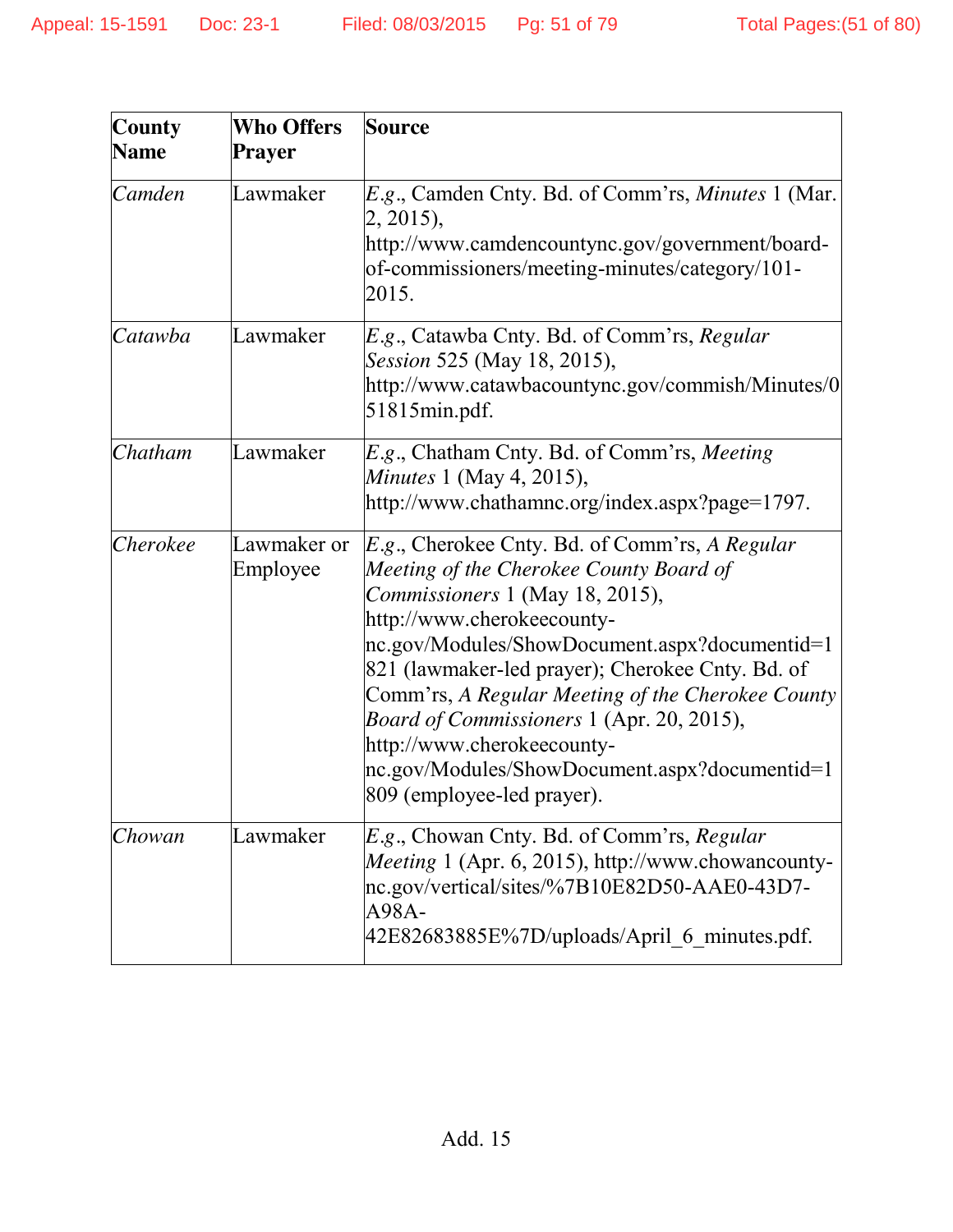| <b>County</b><br><b>Name</b>                | <b>Who Offers</b><br>Prayer | <b>Source</b>                                                                                                                                                                                                                                                                                                                            |  |  |  |  |
|---------------------------------------------|-----------------------------|------------------------------------------------------------------------------------------------------------------------------------------------------------------------------------------------------------------------------------------------------------------------------------------------------------------------------------------|--|--|--|--|
| <i>Cleveland</i><br>Lawmaker or<br>Employee |                             | E.g., Cleveland Cnty. Bd. of Comm'rs, Minutes 1<br>(Mar. 3, 2015),<br>http://www.clevelandcounty.com/governing/minutes/<br>minutes03032015.pdf (employee-led prayer);<br>Cleveland Cnty. Bd. of Comm'rs, Minutes 1 (Feb. 3,<br>2015),<br>http://www.clevelandcounty.com/governing/minutes/<br>minutes02032015.pdf (lawmaker-led prayer). |  |  |  |  |
| Columbus                                    | Lawmaker                    | E.g., Columbus Cnty. Bd. of Comm'rs, Agenda and<br><i>Backup</i> 1 (May 18, 2015),<br>http://columbusco.org/Portals/0/Minutes/2010s/2015-<br>$05-18.pdf$ .                                                                                                                                                                               |  |  |  |  |
| Craven                                      | Lawmaker                    | E.g., Craven Cnty. Bd. of Comm'rs, Regular Meeting,<br>CTV10 (Jan. 20, 2015),<br>http://www.ctv10.com/craven_boc_january_20_2015.<br>htm.                                                                                                                                                                                                |  |  |  |  |
| Cumberland Lawmaker                         |                             | <i>E.g.</i> , Cumberland Cnty. Bd. of Sup'rs, <i>Minutes</i> 1<br>(Apr. 14, 2015),<br>http://www.cumberlandcounty.virginia.gov/superviso<br>rs/docs/2015/041415.BOS.6pm.minutes.pdf.                                                                                                                                                     |  |  |  |  |
| Davidson                                    | Lawmaker                    | <i>E.g.</i> , Davidson Cnty. Bd. of Comm'rs, <i>Minutes of the</i><br>Regular Board of Commissioners Meeting 1 (June 9,<br>2015), http://www.co.davidson.nc.us/<br>commissioners/MinutesAndAgendas.aspx                                                                                                                                  |  |  |  |  |
| Davie                                       | Lawmaker or<br>Clergy       | <i>E.g.</i> , Davie Bd. of Comm'rs, <i>Minutes</i> 1 (Nov. 3,<br>2014),<br>http://www.daviecountync.gov/ArchiveCenter/ViewF<br>ile/Item/427 (lawmaker-led prayer); Davie Bd. of<br>Comm'rs, Minutes 1 (Feb. 2, 2015),<br>http://www.daviecountync.gov/ArchiveCenter/ViewF<br>ile/Item/445 (clergy-led prayer).                           |  |  |  |  |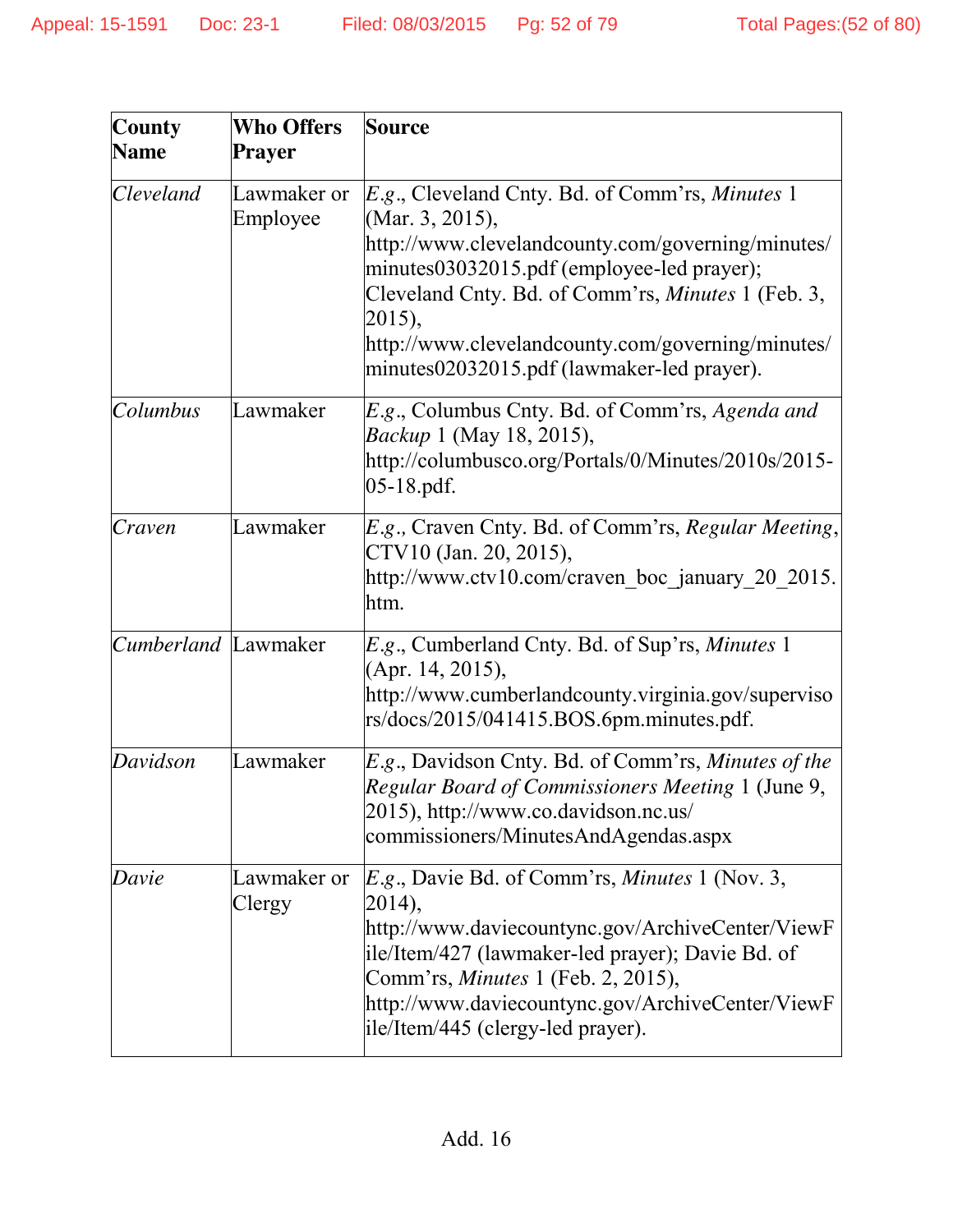| <b>County</b><br><b>Name</b> | <b>Who Offers</b><br>Prayer | <b>Source</b>                                                                                                                                                                                                                                |
|------------------------------|-----------------------------|----------------------------------------------------------------------------------------------------------------------------------------------------------------------------------------------------------------------------------------------|
| Duplin                       | Lawmaker                    | <i>E.g.</i> , Duplin Cnty. Bd. of Comm'rs, <i>Minutes</i> 1 (July<br>(6, 2015),<br>http://www.duplincountync.com/minutes/2015%20mi<br>nutes/07062015 meeting.pdf.                                                                            |
| Franklin                     | Lawmaker                    | E.g., Franklin Cnty. Bd. of Comm'rs, Agenda Packet<br>(July $6, 2015$ ),<br>http://files.www.franklincountync.us/commissioners/f<br>ranlin-county-comissioners-<br>links/AGENDA PACKET -<br>July 6 2015 Part 1.PDF.                          |
| <b>Gaston</b>                | Lawmaker                    | E.g., Gaston Cnty. Bd. of Comm'rs, Regular Session<br>1 (Jan. 27, 2015),<br>http://www.gastongov.com/departments/county-<br>commission/agendas-minutes-meeting-schedule.                                                                     |
| <b>Gates</b>                 | Lawmaker                    | E.g., Gates Cnty. Bd. of Comm'rs, Regular Meeting<br><i>Minutes</i> 1694 (June 3, 2015),<br>http://www.gatescounty.govoffice2.com/vertical/sites/<br>%7BC4993D33-7F3A-4388-B179-<br>2EC1739C7E2E%7D/uploads/6-3-<br>15 Approved Minutes.pdf. |
| <b>Graham</b>                | Lawmaker                    | E.g., Graham Cnty. Bd. of Comm'rs, Regular<br><i>Meeting</i> 1 (June 2, 2015),<br>http://www.grahamcounty.org/forms/1/2015/6/20150<br>602Regular.pdf.                                                                                        |
| <b>Granville</b>             | Lawmaker                    | <i>E.g.</i> , Bd. of Comm'rs of Granville Cnty., <i>Minutes</i> 1<br>(June 1, 2015),<br>http://www.granvillenc.govoffice2.com/vertical/sites/<br>%7BF819B1A2-6E50-4666-BDD0-<br>AE938210631C%7D/uploads/June 1 2015 Minutes.<br>pdf.         |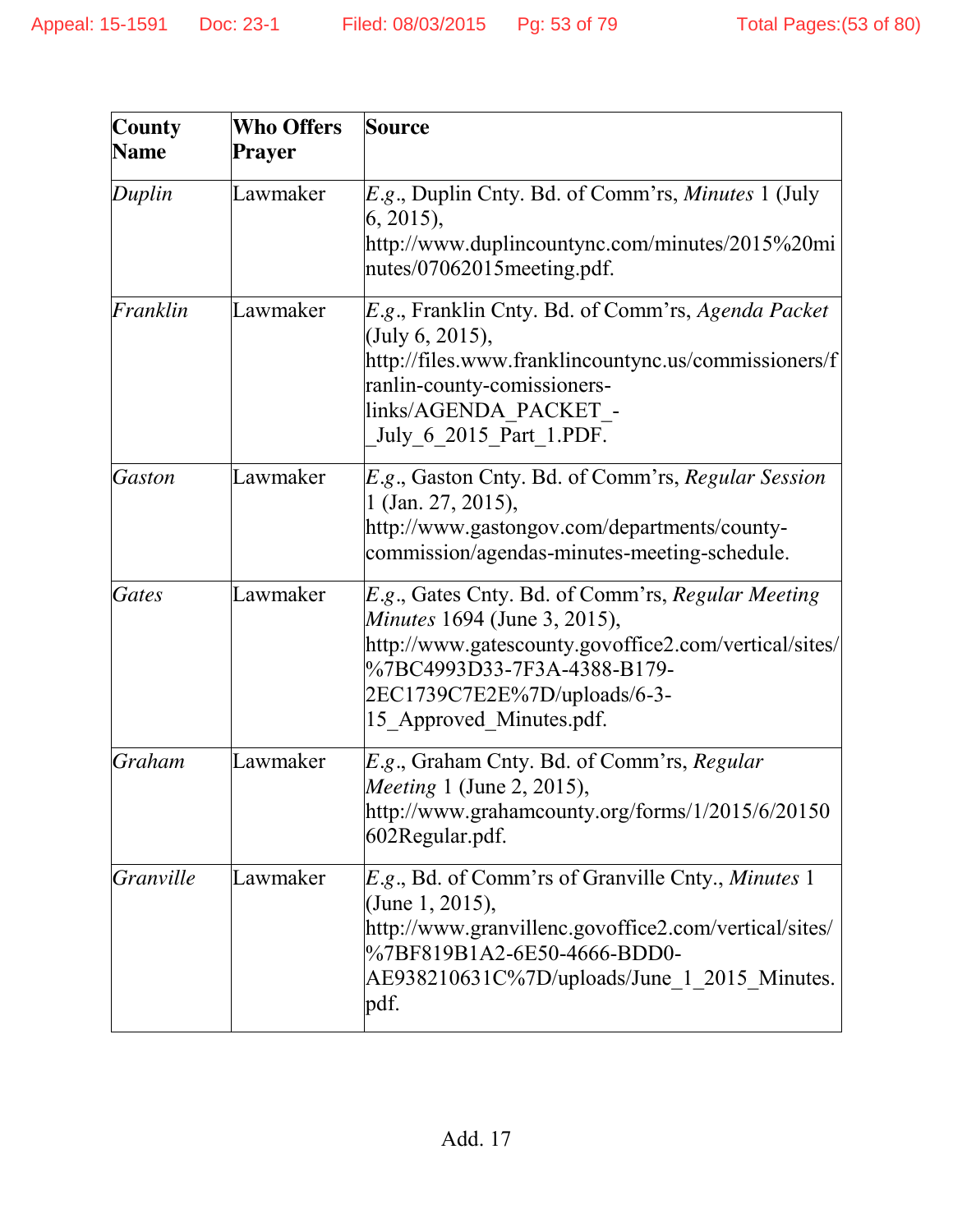| <b>County</b><br><b>Name</b> | <b>Who Offers</b><br>Prayer         | <b>Source</b>                                                                                                                                                                                                                                                                                                                                                                                                                                               |
|------------------------------|-------------------------------------|-------------------------------------------------------------------------------------------------------------------------------------------------------------------------------------------------------------------------------------------------------------------------------------------------------------------------------------------------------------------------------------------------------------------------------------------------------------|
| Greene                       | Lawmaker                            | <i>E.g.</i> , Greene Cnty. Bd. of Cnty. Comm'rs, Agenda-<br><i>Meeting</i> 1 (June 15, 2015),<br>http://www.co.greene.nc.us/agendas-minutes.                                                                                                                                                                                                                                                                                                                |
| Halifax                      | Lawmaker                            | E.g., Cnty. of Halifax Bd. of Comm'rs, Regular<br><i>Meeting</i> 166 (Feb. 2, 2015),<br>http://www.halifaxnc.com/index.php?option=com co<br>ntent&view=article&id=35&Itemid=3.aspx.                                                                                                                                                                                                                                                                         |
| <b>Harnett</b>               | Lawmaker                            | E.g, Harnett Cnty. Bd. of Comm'rs, Minutes of<br>Regular Meeting 1 (June 15, 2015),<br>http://www.harnett.org/boc/.                                                                                                                                                                                                                                                                                                                                         |
| Haywood                      | Lawmaker                            | E.g., Haywood Cnty. Comm'rs, Regular Meeting 1<br>(June 1, 2015),<br>http://www.haywoodnc.net/downloads/commissioners<br>/agmin2015/bocc060115/min06012015.pdf.                                                                                                                                                                                                                                                                                             |
| Henderson                    | Lawmaker,<br>Employee, or<br>Clergy | E.g., Henderson Cnty. Bd. of Comm'rs, Minutes 1<br>(May 20, 2015),<br>http://www.hendersoncountync.org/agendas/150520m<br>pdf (employee-led prayer); Henderson Cnty. Bd. of<br>Comm'rs, Minutes 1 (June 1, 2015),<br>http://www.hendersoncountync.org/agendas/150504m<br>pdf (clergy-led prayer); Henderson Cnty. Bd. of<br>Comm'rs, Minutes 1 (June 1, 2015),<br>$\frac{http://www.hendersoncountync.org/agendas/150601m}{$<br>.pdf (lawmaker-led prayer). |
| <b>Hertford</b>              | Lawmaker                            | E.g., Hertford Cnty. Bd. of Comm'rs, Regular<br><i>Meeting</i> 1 (May 18, 2015),<br>http://www.hertfordcountync.gov/county-<br>departments/commissioners/<br>minutes/2015/051815.pdf.                                                                                                                                                                                                                                                                       |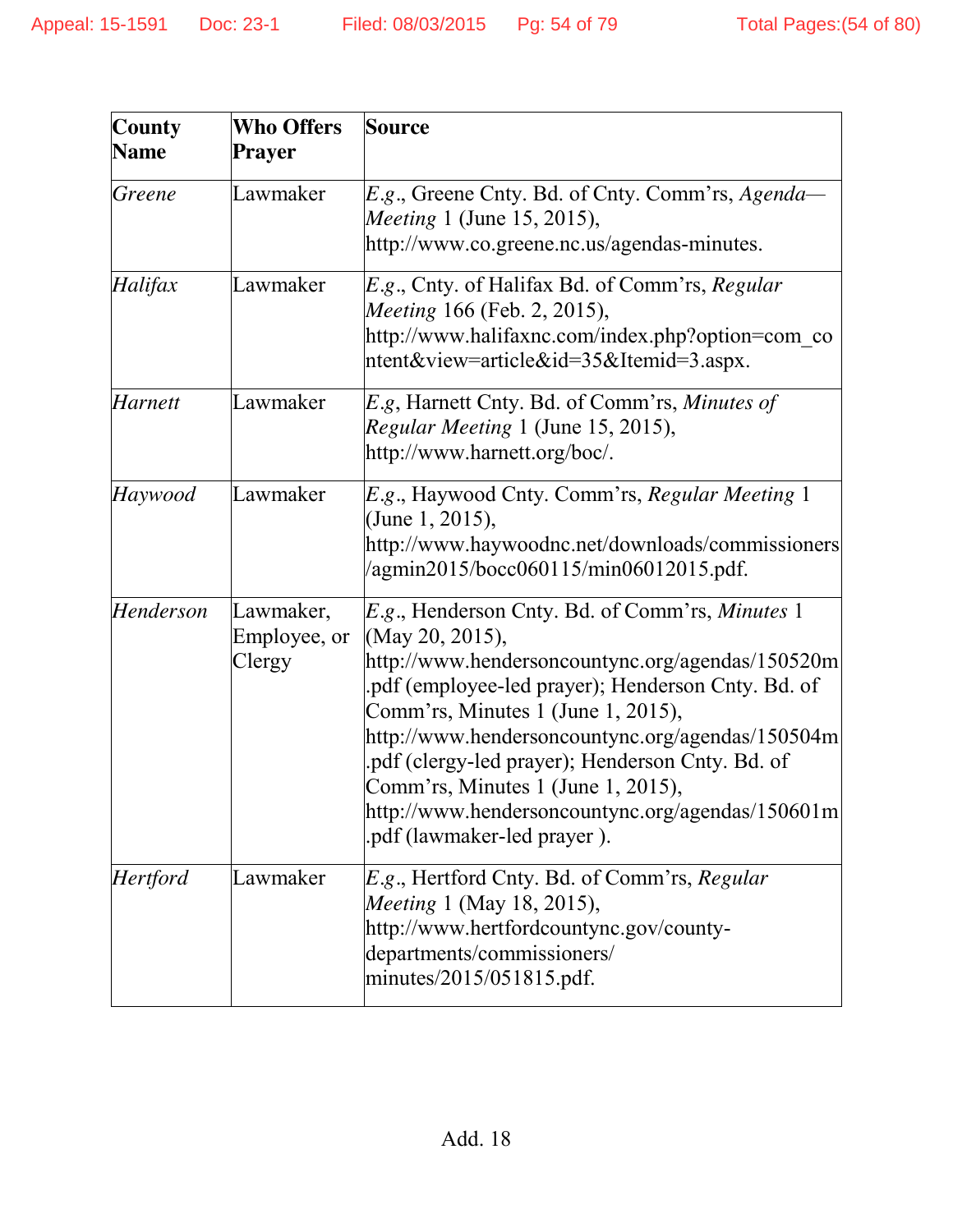| <b>County</b>  | <b>Who Offers</b>     | Source                                                                                                                                                                                                       |
|----------------|-----------------------|--------------------------------------------------------------------------------------------------------------------------------------------------------------------------------------------------------------|
| <b>Name</b>    | Prayer                |                                                                                                                                                                                                              |
| Hoke           | Lawmaker or<br>Clergy | E.g., Hoke Cnty. Bd. of Comm'rs, Minutes 3750<br>(June 1, 2015), http://nc-<br>hokecounty.civicplus.com/AgendaCenter/ViewFile/A<br>genda/06012015-403.                                                       |
| Hyde           | Lawmaker              | <i>E.g.</i> , Bd. of Cnty. Comm'rs Hyde Cnty., <i>Regular</i><br>Meeting Minutes 1 (June 1, 2015),<br>http://www.hydecountync.gov/board of commission<br>ers/<br>docs/06 01_2015_Minutes.pdf.                |
| <i>Iredell</i> | Lawmaker              | E.g., Iredell Cnty. Bd. of Comm'rs, Regular Minutes<br>5 (May 5, 2015),<br>http://iredell.granicus.com/DocumentViewer.php?file<br>=iredell a682a113f4fbfb7bc42f325f15c64dba.pdf&vi<br>$ew=1$ .               |
| Jackson        | Lawmaker              | E.g., Jackson Cnty. Bd. of Comm'rs, Minutes of a<br>Regular Meeting 1 (June 18, 2015),<br>http://www.jacksonnc.org/commissioners-meeting-<br>minutes.html.                                                   |
| Johnston       | Lawmaker              | E.g., Johnston Cnty. Bd. of Comm'rs, Meeting 1<br>(June 1, 2015),<br>http://www.johnstonnc.com/files/board/minutes/2015/<br>June1 10am.pdf.                                                                  |
| Jones          | Lawmaker              | E.g., Jones Cnty. Bd. of Comm'rs, Regular Meeting 1<br>(Jan. 5, 2015),<br>http://www.jonescountync.gov/vertical/sites/%7B9E2<br>432B0-642B-4C2F-A31B-<br>CDE7082E88E9%7D/uploads/Minutes 01-05-<br>2015.pdf. |
| Lee            | Lawmaker              | <i>E.g.</i> , Lee Cnty. Bd. of Comm'rs, <i>Regular Meeting</i> 1<br>(June 1, 2015),<br>http://leecountync.gov/LinkClick.aspx?fileticket=KZg<br>9CM2bFzk%3d&tabid=85.                                         |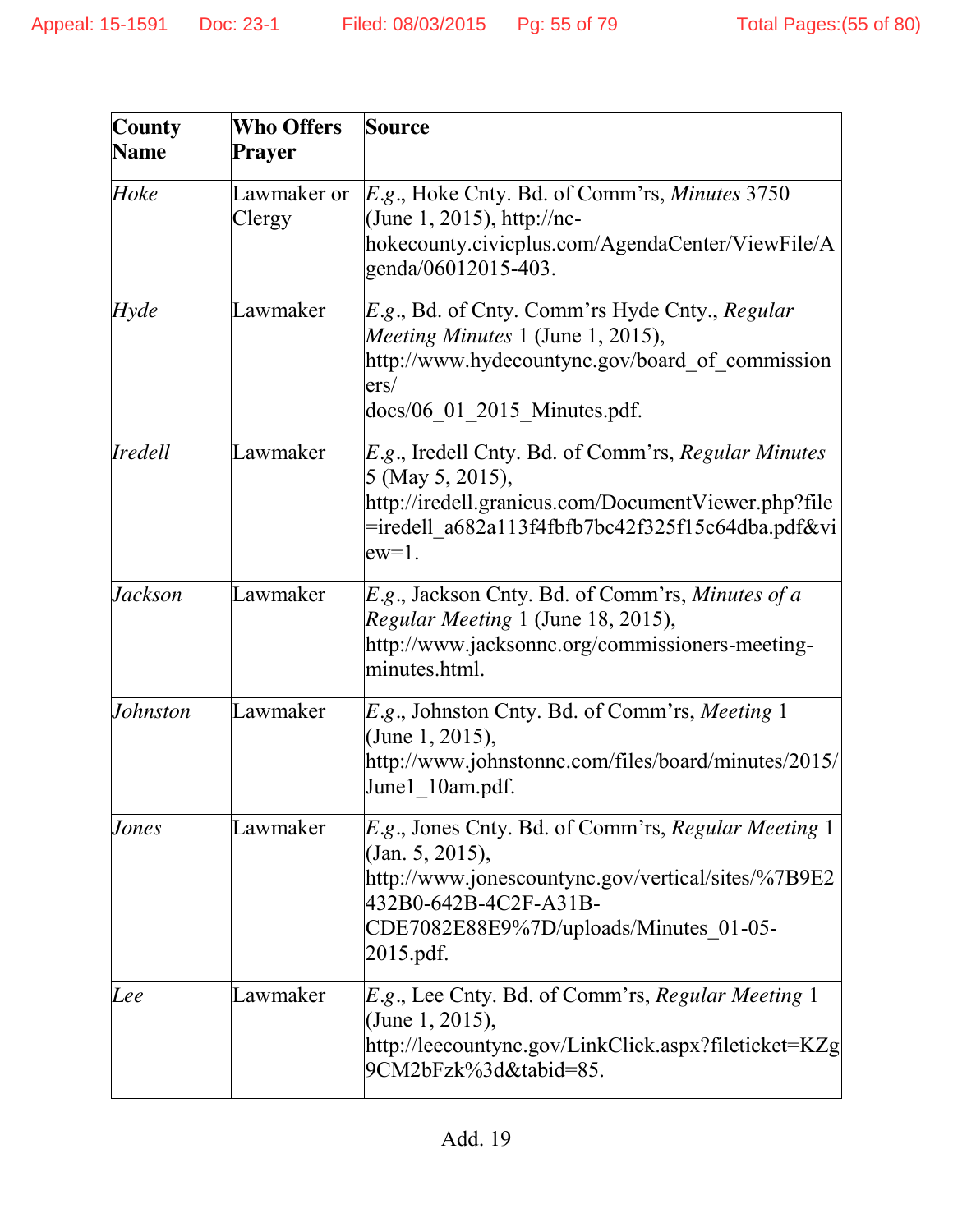| <b>County</b><br><b>Name</b> | <b>Who Offers</b><br><b>Prayer</b> | <b>Source</b>                                                                                                                                                                                                                                                                                                                         |
|------------------------------|------------------------------------|---------------------------------------------------------------------------------------------------------------------------------------------------------------------------------------------------------------------------------------------------------------------------------------------------------------------------------------|
| Lenoir                       | Lawmaker                           | <i>E.g.</i> , Lenoir Cnty. Bd. of Comm'rs, <i>Minutes</i> 1 (June<br>$1, 2015$ ,<br>http://www.co.lenoir.nc.us/documents/06012015Meet<br>ingMinutes.pdf.                                                                                                                                                                              |
| Lincoln                      | Lawmaker or<br>Clergy              | <i>E.g.</i> , Lincoln Cnty. Bd. of Comm'rs, <i>Minutes</i> 1 (May<br>4, 2015),<br>http://www.lincolncounty.org/ArchiveCenter/ViewFil<br>e/Item/738 (clergy-led prayer); Lincoln Cnty. Bd. of<br>Comm'rs, <i>Minutes</i> 1 (Apr. 20, 2015),<br>http://www.lincolncounty.org/ArchiveCenter/ViewFil<br>e/Item/726 (lawmaker-led prayer). |
| <b>Martin</b>                | Lawmaker                           | E.g., Martin Cnty. Bd. of Comm'rs, Minutes 1 (June<br>$17, 2015$ ,<br>http://www.martincountyncgov.com/ fileUploads/mi<br>nutes/617201582702AM.pdf.                                                                                                                                                                                   |
| <b>McDowell</b>              | Lawmaker                           | E.g., Cnty. of McDowell Cnty. Bd. of Comm'rs,<br>Regular Session 1 (May 11, 2015),<br>http://www.mcdowellgov.com/vertical/sites/%7B2D9<br>A4CFF-B077-4D35-8C47-<br>FDF52593850E%7D/uploads/Minutes -<br>May 11 2015 Regular Meeting.pdf.                                                                                              |
| <i>Mecklenburg</i> Lawmaker  |                                    | Tim Funk & David Perlmutt, Mecklenburg<br>Commissioners Leake, Cotham Battle over Prayer,<br>Charlotte Observer (May 18, 2015),<br>http://www.charlotteobserver.com/living/religion/artic<br>le21332430.html.                                                                                                                         |
| <b>Mitchel</b>               | Lawmaker                           | E.g., Mitchell Cnty. Comm'rs, Minutes, Regular<br><i>Session</i> (Feb. 2, 2015),<br>http://www.mitchellcounty.org/minutes/2015/02-02-<br>15-Minutes.html.                                                                                                                                                                             |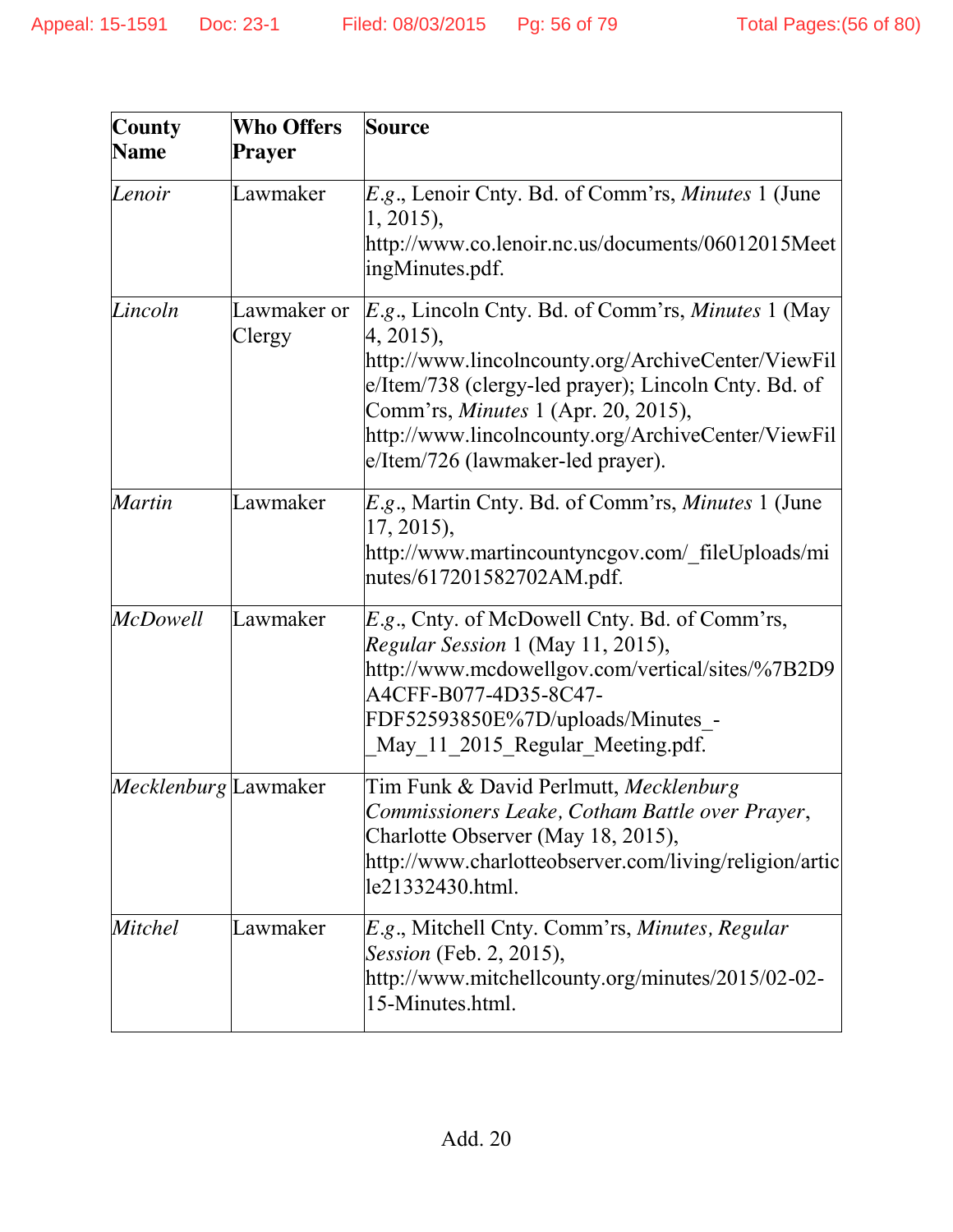| <b>County</b>               | <b>Who Offers</b> | Source                                                                                                                                                                                            |
|-----------------------------|-------------------|---------------------------------------------------------------------------------------------------------------------------------------------------------------------------------------------------|
| <b>Name</b>                 | Prayer            |                                                                                                                                                                                                   |
| Nash                        | Lawmaker          | E.g., Nash Cnty. Bd. of Comm'rs, Regular Meeting 1<br>(May 4, 2015),<br>http://www.co.nash.nc.us/AgendaCenter/ViewFile/Mi<br>nutes/05042015-138.                                                  |
| <i>Northampton</i> Lawmaker |                   | E.g., Northampton Cnty. Bd. of Comm'rs, Regular<br>Session 565 (June 15, 2015),<br>http://www.northamptonnc.com/documents/boards/mi<br>nutes/Minutes%20061515%20RM.pdf.                           |
| Pamlico                     | Lawmaker          | E.g., Pamlico Cnty. Bd. of Comm'rs, Regular Session<br>1 (Apr. 6, 2015),<br>http://www.pamlicocounty.org/SharedFiles/Download<br>.aspx?pageid=72∣=115&fileid=689.                                 |
| Pasquotank                  | Lawmaker          | <i>E.g.</i> , Pasquotank Cnty. Bd. of Comm'rs, Regular<br><i>Session</i> 1 (June 15, 2015),<br>http://www.co.pasquotank.nc.us/departments/manager<br>/minutes/2015/061515mins.pdf.                |
| Pender                      | Lawmaker          | <i>E.g.</i> , Pender Cnty. Bd. of Comm'rs, <i>Minutes</i> 1 (June<br>8, 2015),<br>http://www.pendercountync.gov/Government/Agenda<br>sMinutes/BoardofCommissioners/minutes/fy1415/150<br>608.pdf. |
| Perquimans                  | Lawmaker          | E.g., Perquimans Cnty. Bd. of Comm'rs, Regular<br><i>Meeting</i> 3021 (June 1, 2015),<br>http://www.perquimanscountync.gov/board-of-<br>commissioners.html.                                       |
| Pitt                        | Lawmaker          | E.g., Pitt Cnty. Bd. of Comm'rs, Minutes 2 (June 9,<br>2015),<br>http://www.pittcountync.gov/bcc/agenda/attach/02 pr<br>eviousminutes.pdf                                                         |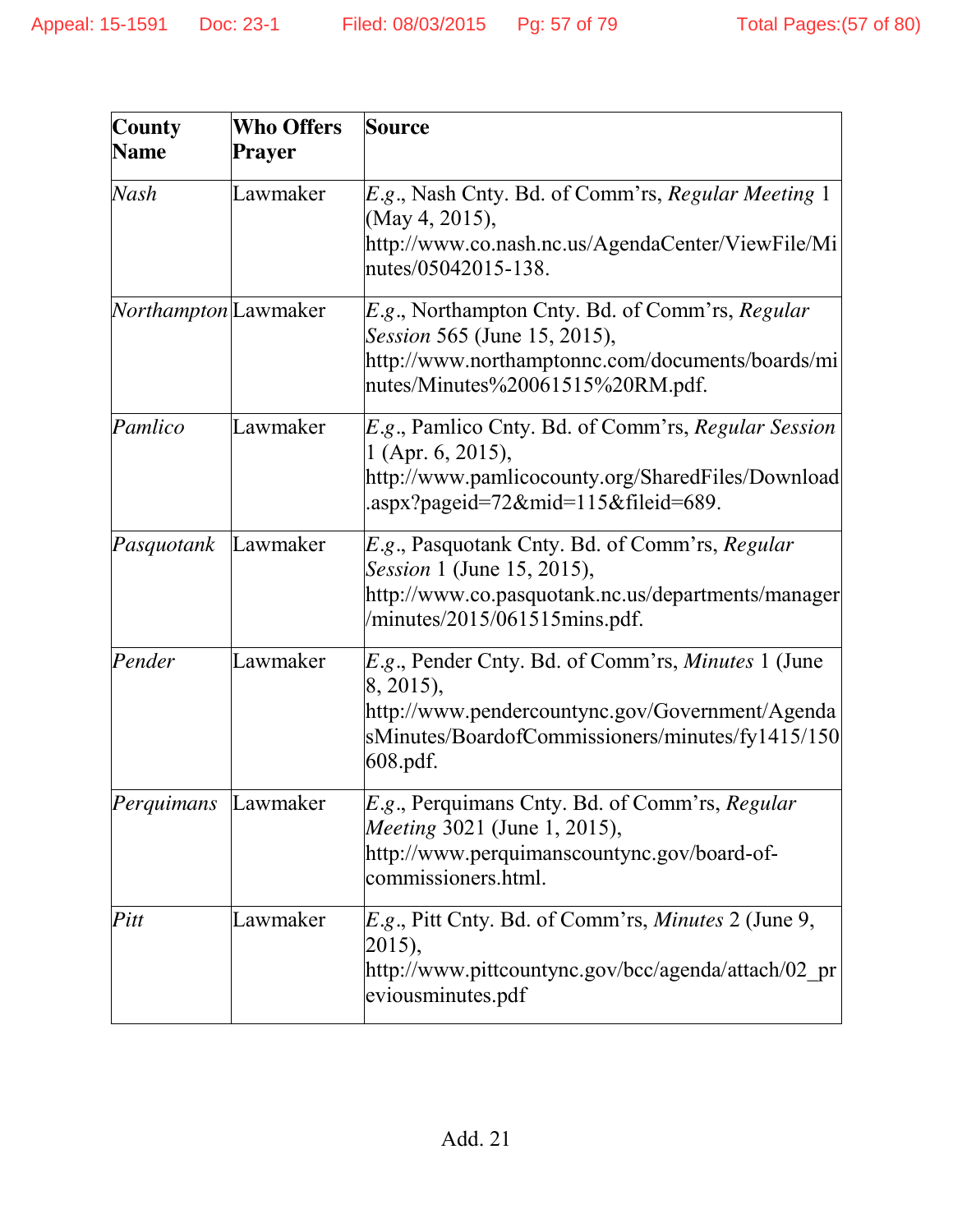| <b>County</b><br><b>Name</b> | <b>Who Offers</b><br>Prayer | <b>Source</b>                                                                                                                                                                                                                                                                                                                                                                                                          |
|------------------------------|-----------------------------|------------------------------------------------------------------------------------------------------------------------------------------------------------------------------------------------------------------------------------------------------------------------------------------------------------------------------------------------------------------------------------------------------------------------|
| Polk                         | Lawmaker or<br>Clergy       | <i>E.g.</i> , Polk Cnty. Bd. of Comm'rs, <i>Regular Meeting</i> 1<br>(June 1, 2015),<br>http://www.polknc.org/commissioners/b o c meetin<br>g minutes/index.php#revize document center rz602<br>(lawmaker-led prayer); Polk Cnty. Bd. of Comm'rs,<br>Regular Meeting 1 (Feb. 2, 2015),<br>http://www.polknc.org/commissioners/<br>b o c meeting minutes/index.php#revize document<br>center rz602 (clergy-led prayer). |
| Randolph                     | Lawmaker                    | <i>E.g.</i> , Randolph Cnty. Bd. of Comm'rs, <i>Minutes</i> 1<br>(June 1, 2015),<br>http://www.co.randolph.nc.us/meetings_agendas/com<br>missioners/default.htm.                                                                                                                                                                                                                                                       |
| <b>Scotland</b>              | Lawmaker                    | E.g., Scotland Cnty. Bd. of Comm'rs, Regular<br><i>Meeting</i> 1 (June 1, 2015),<br>http://www.scotlandcounty.org/Data/Sites/1/media/mi<br>nutes/rm6-1-2015.pdf.                                                                                                                                                                                                                                                       |
| <b>Stanly</b>                | Lawmaker                    | E.g., Stanly Cnty. Bd. of Comm'rs, Regular Meeting<br><i>Minutes</i> 1 (May 18, 2015),<br>http://www.stanlycountync.gov/wp-<br>content/upLoads/2012/10/05182015m.pdf.                                                                                                                                                                                                                                                  |
| <b>Stokes</b>                | Lawmaker                    | <i>E.g.</i> , Stokes Cnty. Bd. of Comm'rs, <i>Minutes</i> 1 (June<br>$ 8, 2015$ ,<br>http://www.co.stokes.nc.us/bocc/minutes/2015/m0608<br>$15.pdf$ .                                                                                                                                                                                                                                                                  |
| Surry                        | Lawmaker                    | E.g., Surry Cnty. Bd. of Comm'rs, Minutes 11154<br>(June 1, 2015),<br>http://www.co.surry.nc.us/document center/Minutes/J<br>une 1 2015.pdf.                                                                                                                                                                                                                                                                           |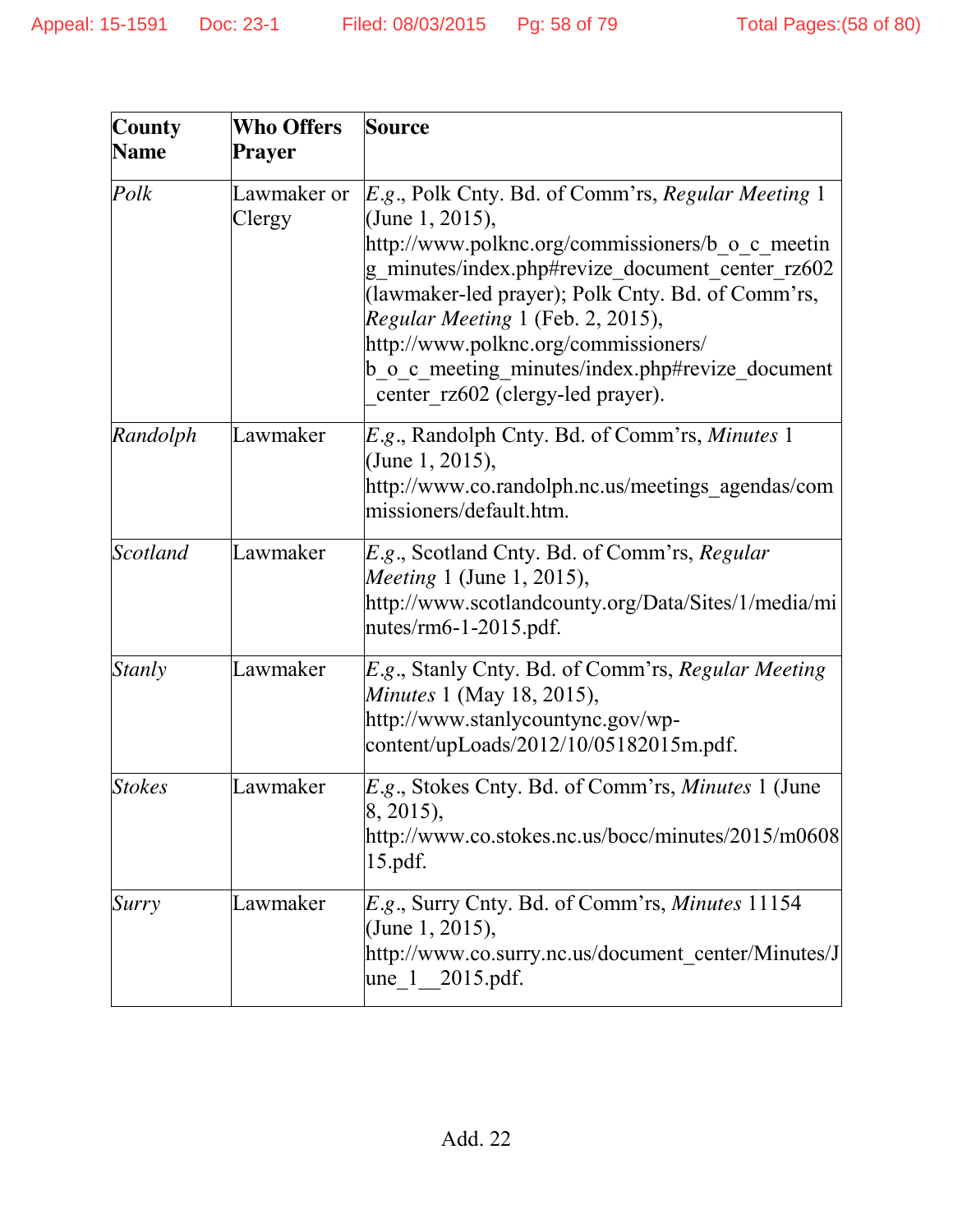| <b>County</b> | <b>Who Offers</b>     | <b>Source</b>                                                                                                                                                                        |
|---------------|-----------------------|--------------------------------------------------------------------------------------------------------------------------------------------------------------------------------------|
| <b>Name</b>   | Prayer                |                                                                                                                                                                                      |
| Union         | Lawmaker or<br>Clergy | <i>E.g.</i> , Union Cnty. Bd. of Comm'rs, Regular Meeting<br><i>Minutes</i> (Apr. 6, 2015),<br>http://www.co.union.nc.us:8080/sirepub/mtgviewer.as<br>px?meetid=281&doctype=MINUTES. |
| Wake          | Lawmaker              | Wake Cnty. Bd. of Comm'rs, Meeting Procedures<br>(Aug. 7, 2013),<br>http://www.wakegov.com/commissioners/Pages/meeti<br>ngprocedures.aspx.                                           |
| Washington    | Lawmaker              | <i>E.g.</i> , Washington Cnty. Bd. of Comm'rs, <i>Minutes</i> 1<br>(Mar. 2, 2015),<br>http://www.washconc.org/PDFs/Minutes/2015/3-2-<br>15%20meeting%20minutes.pdf.                  |
| Watauga       | Lawmaker              | E.g. Watauga Cnty. Bd. of Comm'rs, Minutes (June 2,<br>2015),<br>http://www.wataugacounty.org/main/App Pages/Dept<br>/BOC/viewminutes.aspx?ID=522.                                   |
| Wayne         | Lawmaker or<br>Clergy | <i>E.g.</i> , Wayne Cnty. Bd. of Comm'rs, <i>Minutes</i> 1 (May<br>28, 2015),<br>http://www.waynegov.com/cms/lib05/NC07000827/C<br>entricity/Domain/145/May%2028%202015.pdf.         |
| Wilkes        | Lawmaker              | <i>E.g.</i> , Wilkes Cnty. Bd. of Comm'rs, <i>Minutes</i> 2 (June<br>23, 2015), http://wilkescounty.net/wp-<br>content/uploads/2015/07/6-23-2015.pdf.                                |
| Wilson        | Lawmaker              | E.g., Wilson Cnty. Bd. of Comm'rs, Minutes 1 (Feb.<br>$ 2, 2015$ ,<br>http://wilsoncountync.iqm2.com/Citizens/FileOpen.as<br>$px?Type=15&ID=1006&Inline=True.$                       |
| Yadkin        | Lawmaker              | E.g., Yadkin Cnty. Bd. of Comm'rs, Regular Session<br><i>Minutes</i> 1 (June 15, 2015),<br>http://www.yadkincountync.gov/ArchiveCenter/View<br>File/Item/1495.                       |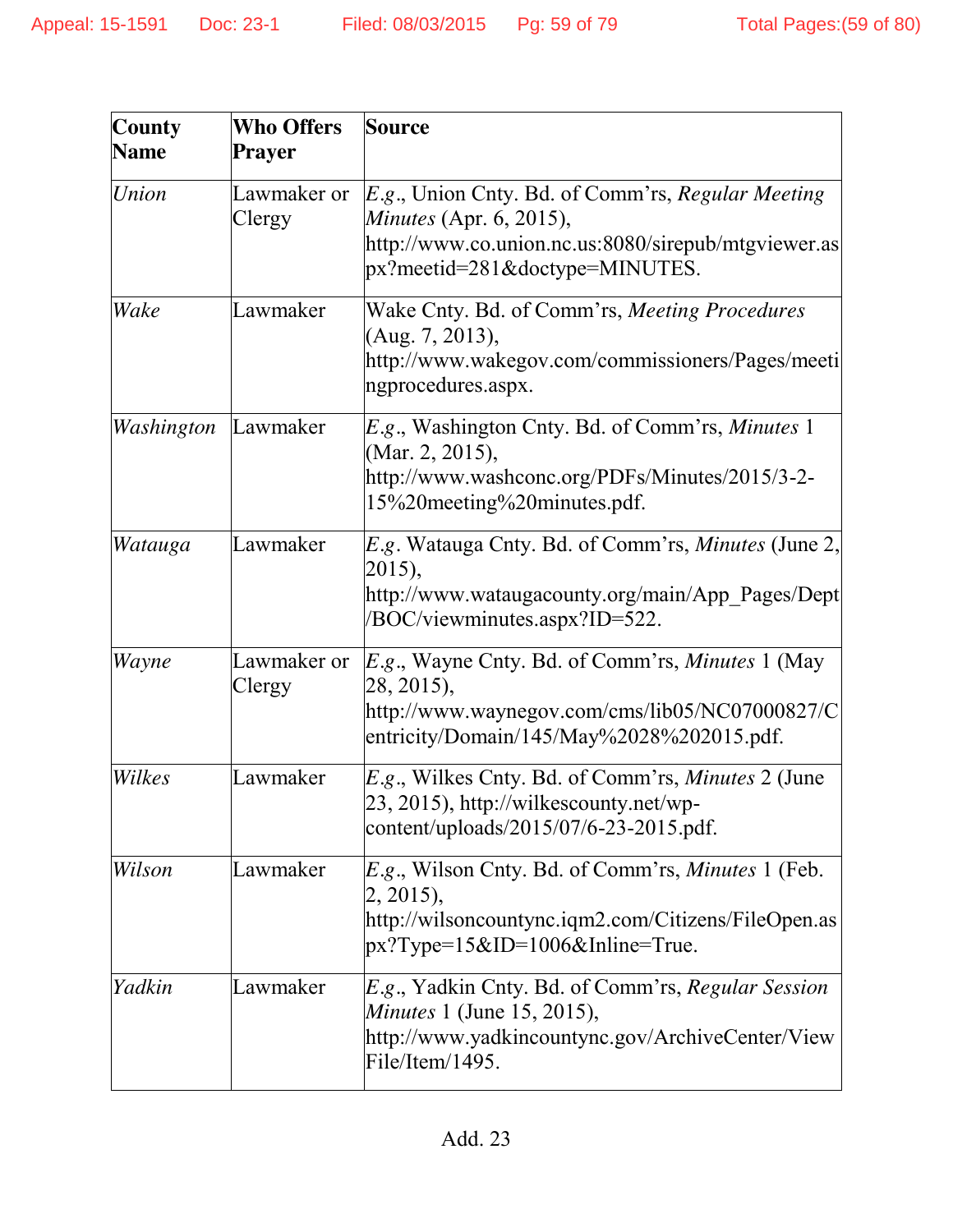| <b>County</b><br><b>Name</b> | <b>Who Offers</b><br><b>Prayer</b> | Source                                                                                                                                                                         |
|------------------------------|------------------------------------|--------------------------------------------------------------------------------------------------------------------------------------------------------------------------------|
| Yancey                       | Lawmaker                           | $E.g.,$ Yancey Cnty. Bd. of Cnty. Comm'rs, Minutes of<br>the 11 May 2015 Regular Meeting 1,<br>http://www.yanceycountync.gov/index.php/county-<br>commissioners/board-minutes. |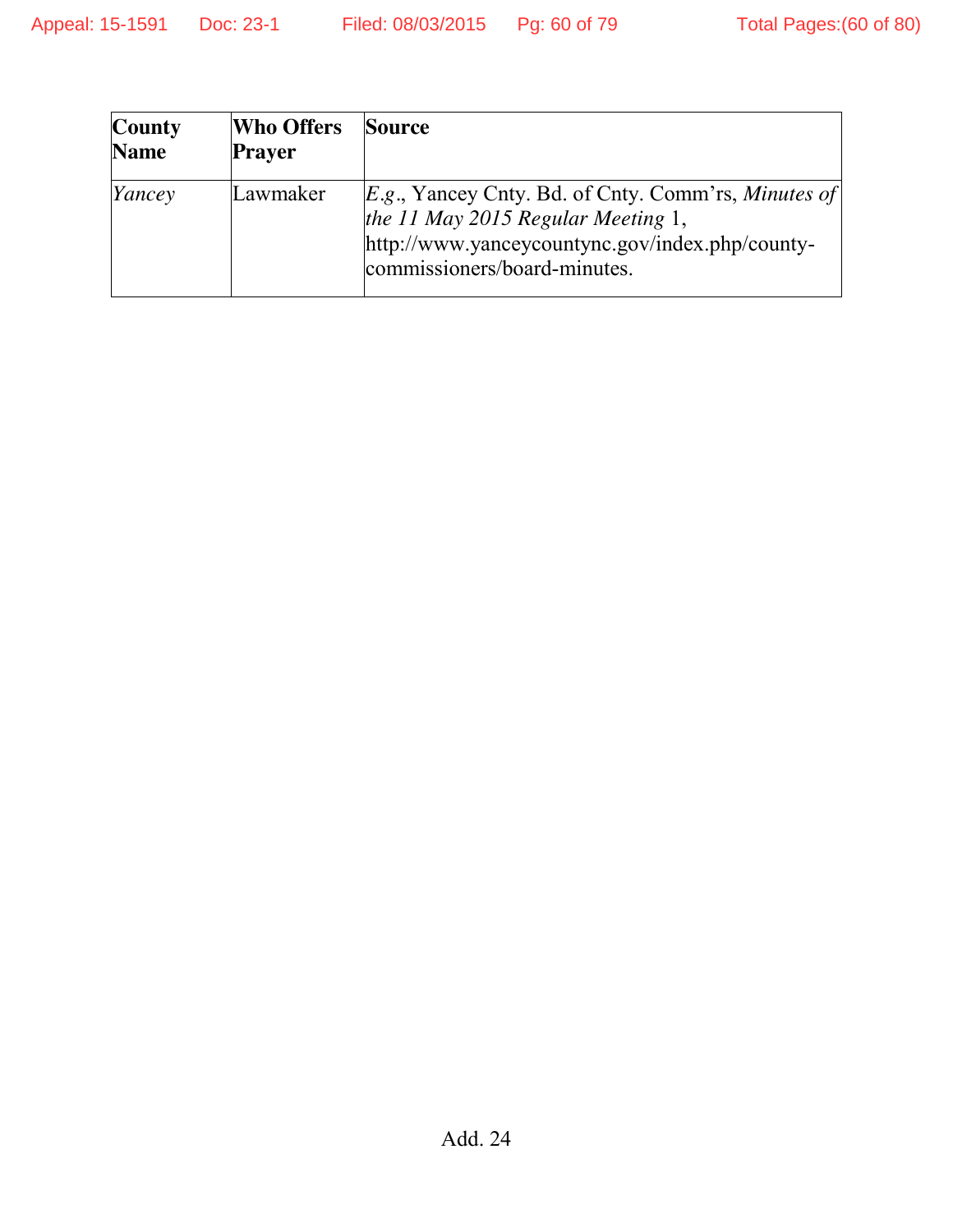| Table 5. Lawmaker-Led Prayer Practices in the Ten Most Populous North |  |  |  |  |
|-----------------------------------------------------------------------|--|--|--|--|
| <b>Carolina Cities</b>                                                |  |  |  |  |

| <b>City Name</b> | <b>Who Offers</b><br><b>Prayer</b> | <b>Source</b>                                                                                                                                                                                                                                                                                                                                                                                                                                 |
|------------------|------------------------------------|-----------------------------------------------------------------------------------------------------------------------------------------------------------------------------------------------------------------------------------------------------------------------------------------------------------------------------------------------------------------------------------------------------------------------------------------------|
| Charlotte        | Lawmaker                           | $E.g.,$ Charlotte City Council, 2d Monday – City<br>Council – Business, CharlotteNC.gov (June 2, 2015),<br>http://charlottenc.granicus.com/MediaPlayer.php?vie<br>w_id= $2\&$ clip id= 2699.                                                                                                                                                                                                                                                  |
| Raleigh          | Lawmaker<br>or Clergy              | E.g., City Council of the City of Raleigh, <i>Council</i><br><i>Minutes</i> 1 (June 2, 2015),<br>https://www.raleighnc.gov/government/content/Boar<br>dsCommissions/Articles/CityCouncil.html<br>(lawmaker-led prayer); City Council of the City of<br>Raleigh, Council Minutes 1 (May 19, 2015),<br>https://www.raleighnc.gov/government/content/<br>BoardsCommissions/ Articles/CityCouncil.html<br>(clergy-led prayer).                    |
| Wilmington       | Lawmaker<br>or Clergy              | E.g., Wilmington City Council, Regular City Council<br>Meeting Minutes 1 (Feb. 3, 2015),<br>http://www.wilmingtonnc.gov/city manager/gtv8/<br>meeting video audio archive/city council archive<br>(employee-led prayer); Wilmington City Council,<br>Regular City Council Meeting Minutes 1 (Feb. 17,<br>2015),<br>http://www.wilmingtonnc.gov/city manager/gtv8/me<br>eting video audio archive/city council archive<br>(clergy-led prayer). |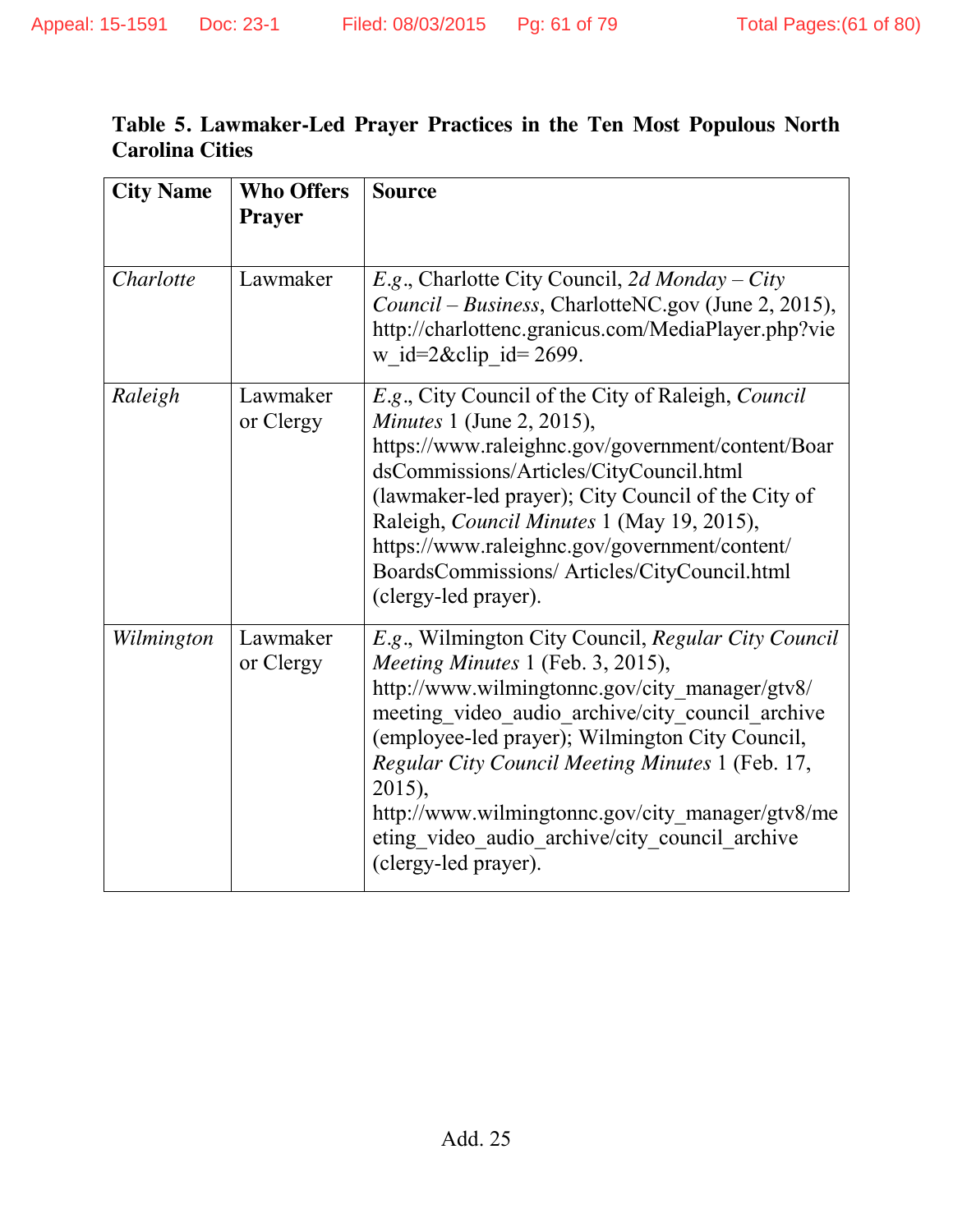| County          | <b>Who Offers</b>     | <b>Source</b>                                                                                                                                                                                                                                                                                                      |  |
|-----------------|-----------------------|--------------------------------------------------------------------------------------------------------------------------------------------------------------------------------------------------------------------------------------------------------------------------------------------------------------------|--|
| <b>Name</b>     | <b>Prayer</b>         |                                                                                                                                                                                                                                                                                                                    |  |
| Abbeville       | Lawmaker              | E.g., Abbeville Cnty. Council, Regular Meeting<br><i>Minutes</i> 1 (Mar. 16, 2015),<br>http://www.abbevillecountysc.com/ fileuploads/Min<br>utes/332 Workshop%203-16-15.pdf.                                                                                                                                       |  |
| Aiken           | Lawmaker              | Rob Novit, Amy Banton, & Maayan Schecter, Where<br>Is Public Prayer Allowed?, Aiken Standard (Oct. 29,<br>2013),<br>http://www.aikenstandard.com/article/20131029/AIK<br>0101/131029448.                                                                                                                           |  |
| Anderson        | Lawmaker              | E.g., WAIM.TV, ACC Regular Meeting – June 2,<br>2015 – Pt1, YouTube (June 28, 2015),<br>https://www.youtube.com/watch?v=7luX8bxYRik.                                                                                                                                                                               |  |
| <b>Bamberg</b>  | Lawmaker<br>or Clergy | E.g., Bamberg Cnty. Council, Minutes 1 (Oct. 6,<br>2014),<br>http://www.bambergcountysc.gov/images/scripts/min<br>utes2014/oct/minutes-10-06-2014.pdf; Bamberg<br>Cnty. Council, <i>Minutes</i> 1 (Feb. 2, 2015),<br>http://www.bambergcountysc.gov/images/scripts/min<br>utes $2015$ /feb/minutes-02-02-2015.pdf. |  |
| <b>Beaufort</b> | Lawmaker              | E.g., Cnty. Council of Beaufort Cnty., Agenda 1<br>(June 8, 2015),<br>http://www.bcgov.net/departments/Administrative/be<br>aufort-county-council/council-<br>meetings/agendas/2015/060815.pdf.                                                                                                                    |  |
| <i>Berkeley</i> | Lawmaker              | E.g., Berkeley Cnty. Council, Regular Monthly<br>Meeting 1 (June 25, 2001),<br>http://berkeleycountysc.iqm2.com/Citizens/FileOpen.<br>aspx?Type=12&ID=1638&Inline=True.                                                                                                                                            |  |

## **Table 6. Lawmaker-Led Prayer Practices in South Carolina Counties**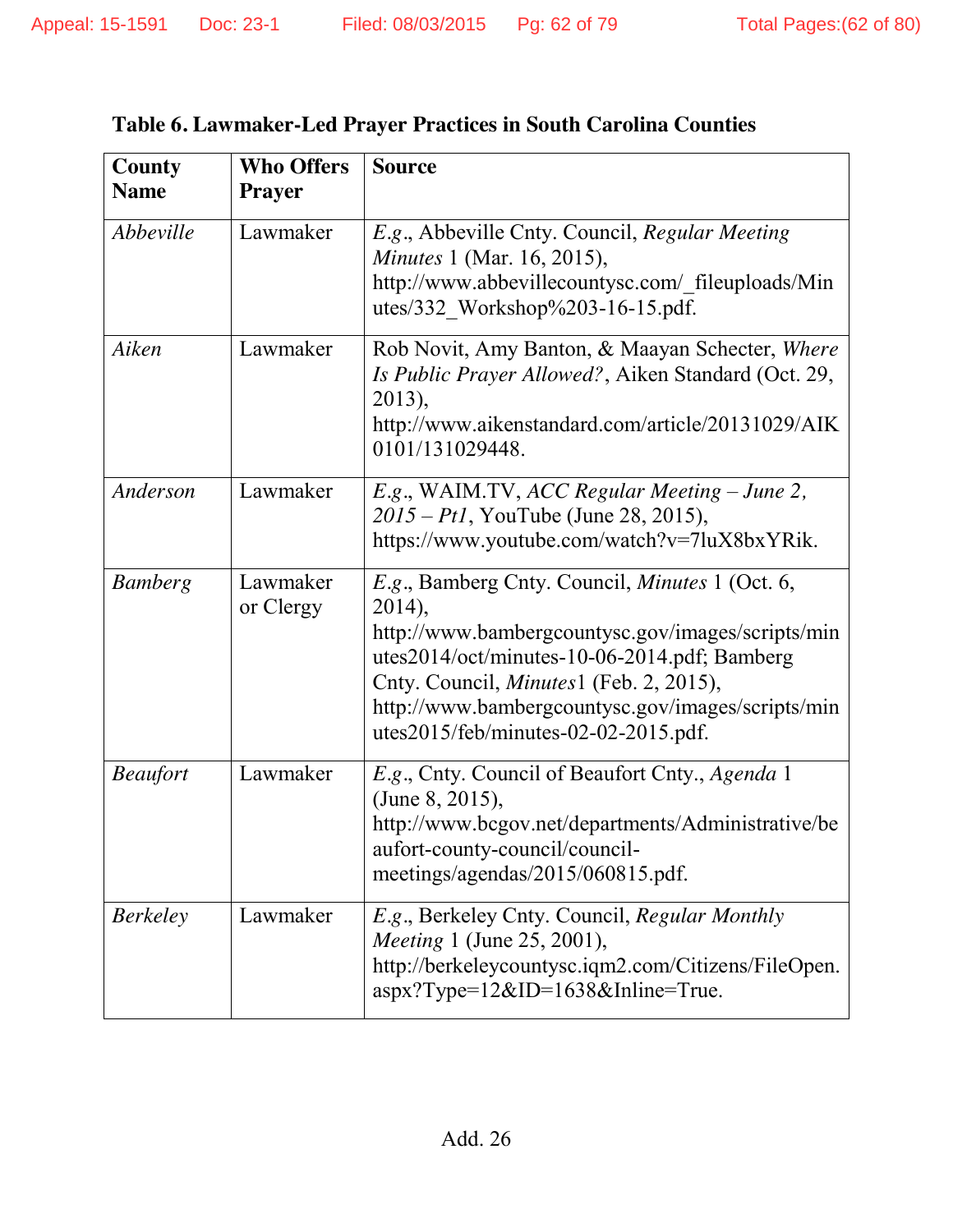| County       | <b>Who Offers</b> | <b>Source</b>                                                                                                                                                                       |  |
|--------------|-------------------|-------------------------------------------------------------------------------------------------------------------------------------------------------------------------------------|--|
| <b>Name</b>  | <b>Prayer</b>     |                                                                                                                                                                                     |  |
| Calhoun      | Lawmaker          | E.g., Calhoun Cnty. Council, Minutes of Meeting 1<br>(July 25, 2015), http://<br>www.calhouncounty.sc.gov/officials/Documents/July<br>%2025%20Minutes.pdf.                          |  |
| Chesterfield | Lawmaker          | E.g., Chesterfield Cnty. Council, Regular Meeting 1<br>(June 3, 2015),<br>http://www.chesterfieldcountysc.com/_fileUploads/a<br>gendasAndActions/111409AMMinutes632015.pdf.         |  |
| Clarendon    | Lawmaker          | E.g., Clarendon Cnty. Council, Regular Council<br><i>Meeting</i> 1 (May 11, 2015),<br>http://www.clarendoncountygov.org/attachments/arti<br>cle/91/May%2011,%202015.pdf.            |  |
| Colleton     | Lawmaker          | E.g., Colleton Cnty. Council, Regular Meeting<br><i>Minutes</i> 1 (May 5, 2015),<br>http://www.colletoncounty.org/Data/Sites/1/media/co<br>$uncil/may-5,-2015-rm.pdf.$              |  |
| Darlington   | Lawmaker          | E.g., Darlington Cnty. Council, Public Hearing &<br>Regular Meeting 3 (June 1, 2015),<br>http://www.darcosc.com/document center/Council/J<br>$une_1$ 2015 minutes.pdf.              |  |
| Dillon       | Lawmaker          | E.g., Dillon Cnty. Council, Regular Meeting 1 (May<br>27, 2015),<br>http://dilloncounty.sc.gov/Documents/Council%20C<br>ouncil%20Minutes/2014 2015%20minutes/MI05.27.<br>$15.pdf$ . |  |
| Dorchester   | Lawmaker          | <i>E.g.</i> , Dorchester Cnty. Council, <i>Minutes</i> 1 (June 15,<br>$2015$ , http://<br>www.dorchestercounty.net/Modules/ShowDocument<br>.aspx?documentid=9721.                   |  |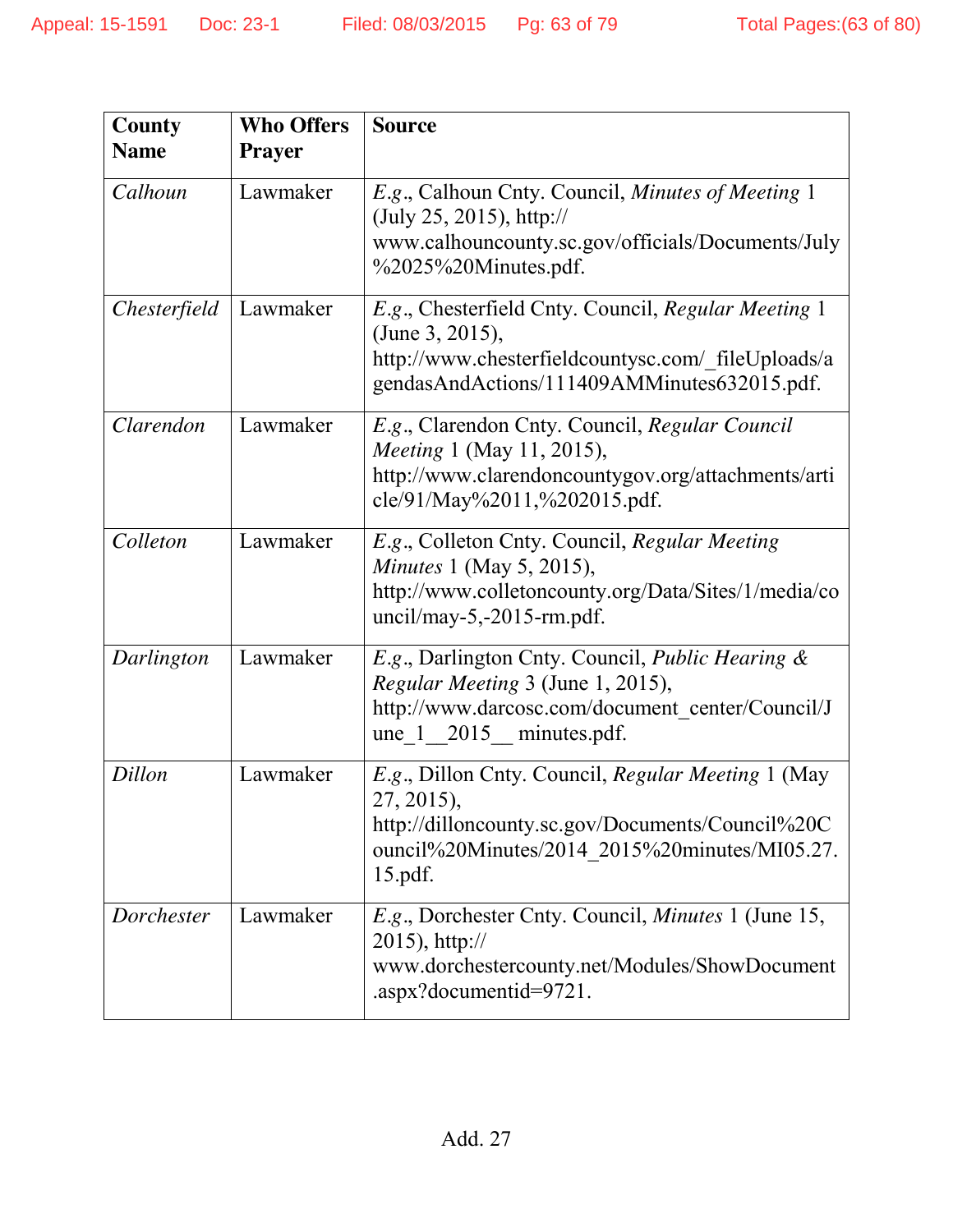| County<br><b>Name</b> | <b>Who Offers</b><br><b>Prayer</b> | <b>Source</b>                                                                                                                                                                                                                                                                                                        |  |
|-----------------------|------------------------------------|----------------------------------------------------------------------------------------------------------------------------------------------------------------------------------------------------------------------------------------------------------------------------------------------------------------------|--|
| Edgefield             | Lawmaker<br>or Clergy              | E.g., Edgefield Cnty. Council, Minutes 1 (June 2,<br>$2015$ , http:// www.<br>edgefieldcounty.sc.gov/Documents/06-02-<br>15%20cc%20mins.pdf (lawmaker-led prayer);<br>Edgefield Cnty. Council, Minutes 1 (Jan. 6, 2015),<br>http://www.edgefieldcounty.sc.gov/Documents/01-<br>06-15%20mins.pdf (clergy-led prayer). |  |
| Fairfield             | Lawmaker                           | E.g., Fairfield Cnty. Council, Minutes 95 (June 8,<br>2015),<br>http://www.fairfieldsc.com/secondary.aspx?pageID=<br>109.                                                                                                                                                                                            |  |
| <i>Florence</i>       | Lawmaker                           | E.g., Florence Cnty. Council, <i>Minutes</i> 1 (Jan. 3,<br>2008),<br>http://files.florenceco.org.s3.amazonaws.com/public/<br>CountyCouncil/Minutes/2008/01032008minutes.pdf.                                                                                                                                         |  |
| Georgetown            | Lawmaker                           | E.g., Georgetown Cnty. Council, Meeting Minutes 1<br>(May 27, 2014), http://<br>docs.georgetowncountysc.org/cache/00003/304/0527<br>14%20MINUTES.pdf.                                                                                                                                                                |  |
| Greenville            | Lawmaker                           | E.g., Greenville Cnty. Council, Regular Council<br><i>Meeting</i> 1 (June 2, 2015),<br>https://www.greenvillecounty.org/apps/DirectoryList<br>ings/CountyCouncilAgendas/.                                                                                                                                            |  |
| Greenwood             | Lawmaker                           | E.g., Greenwood Cnty. Council, Minutes 1 (June 2,<br>2015),<br>http://www.greenwoodsc.gov/countywebsite/Module<br>s/ShowDocument.aspx?documentid=4449.                                                                                                                                                               |  |
| Hampton               | Lawmaker                           | E.g. Hampton Cnty. Council, Agenda 1 (June 15,<br>2015),<br>http://www.hamptoncountysc.org/archive.aspx.                                                                                                                                                                                                             |  |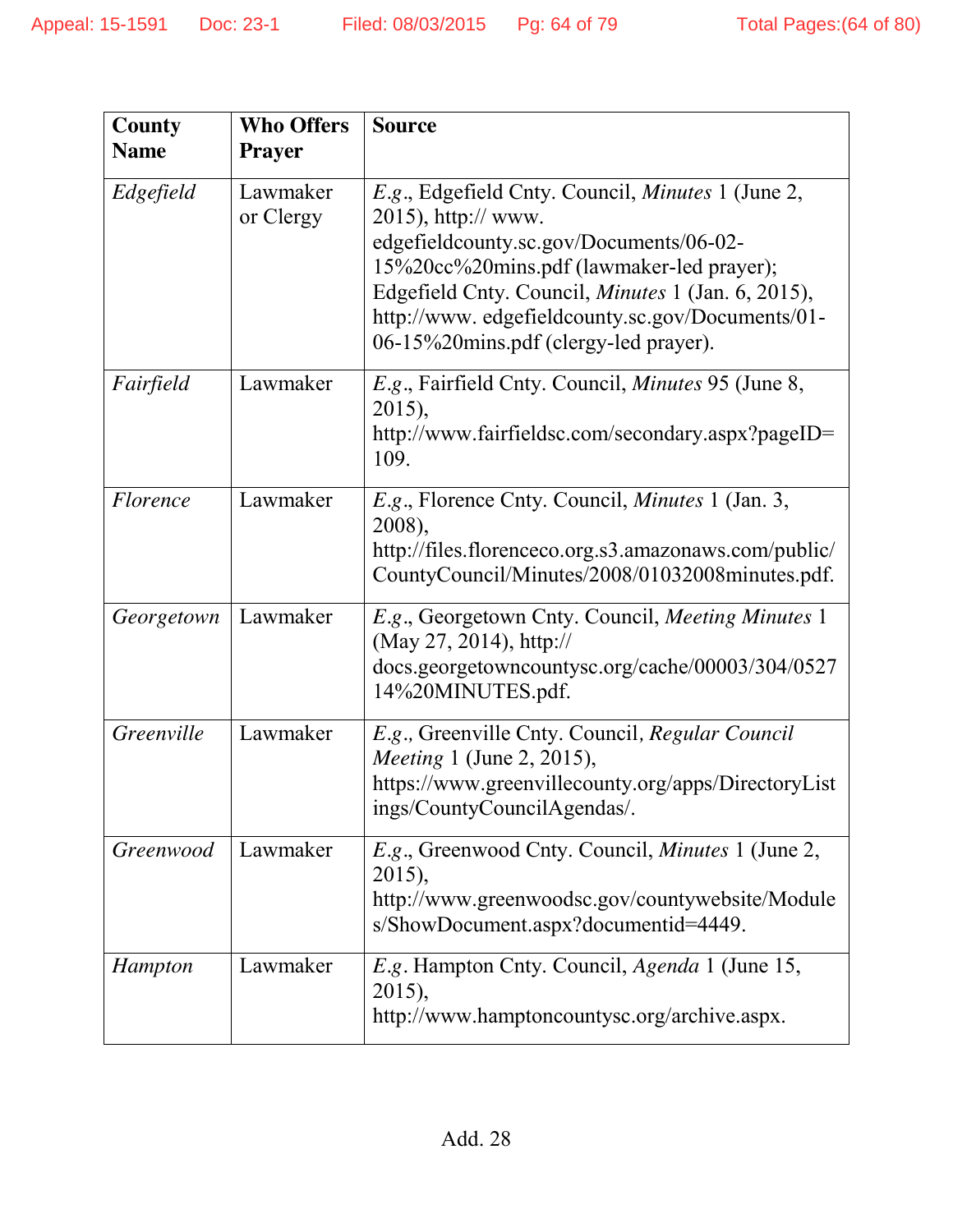| County        | <b>Who Offers</b> | <b>Source</b>                                                                                                                                                                                                                |  |
|---------------|-------------------|------------------------------------------------------------------------------------------------------------------------------------------------------------------------------------------------------------------------------|--|
| <b>Name</b>   | <b>Prayer</b>     |                                                                                                                                                                                                                              |  |
| Horry         | Lawmaker          | E.g., Horry Cnty. Council, <i>Minutes</i> 1 (Jan. 27, 2004),<br>http://www.horrycounty.org/Portals/0/Docs/council/a<br>rchives/min04-0127.pdf.                                                                               |  |
| <b>Jasper</b> | Lawmaker          | E.g., Jasper Cnty. Council, <i>Minutes</i> 2 (Mar. 16,<br>2015),<br>http://www.jaspercountysc.org/ fileUploads/Actions/<br>3-16-2015 COUNCILMEETING.pdf.                                                                     |  |
| Kershaw       | Lawmaker          | E.g., Kershaw Cnty. Council, <i>Minutes</i> 1 (June 9,<br>2015),<br>http://www.kershaw.sc.gov/index.aspx?recordid=264<br>$0\&page=242.$                                                                                      |  |
| Lancaster     | Lawmaker          | E.g., Lancaster Cnty. Council, Regular Meeting<br>Agenda 1 (July 13, 2015),<br>http://www.mylancastersc.org/vertical/sites/%7BA02<br>FC01E-6C41-44F4-BE02-<br>9B73FC0206C5%7D/uploads/7-13-15_agenda-<br>07072015151933.pdf. |  |
| Laurens       | Lawmaker          | E.g., Laurens Cnty. Council, Minutes 1 (May 12,<br>2015),<br>http://www.laurenscountysc.org/_fileUploads/minute<br>s/512201513711PM.pdf.                                                                                     |  |
| Lee           | Lawmaker          | E.g., Lee Cnty. Council, Minutes (May 12, 2015),<br>http://www.leecountysc.org/<br>category/minutes/.                                                                                                                        |  |
| Lexington     | Lawmaker          | E.g., Lexington Cnty. Council, <i>Minutes</i> 71 (Apr. 28,<br>2015),<br>http://lexingtoncountysc.iqm2.com/Citizens/FileOpe<br>$n.$ aspx?Type= $15&ID=1252&Inline=True$ .                                                     |  |
| <b>Marion</b> | Lawmaker          | E.g., Marion Cnty. Council, <i>Minutes</i> 1 (Jul. 24,<br>2014),<br>http://www.marionsc.org/_fileUploads/minutes/7242<br>014122342PM.pdf.                                                                                    |  |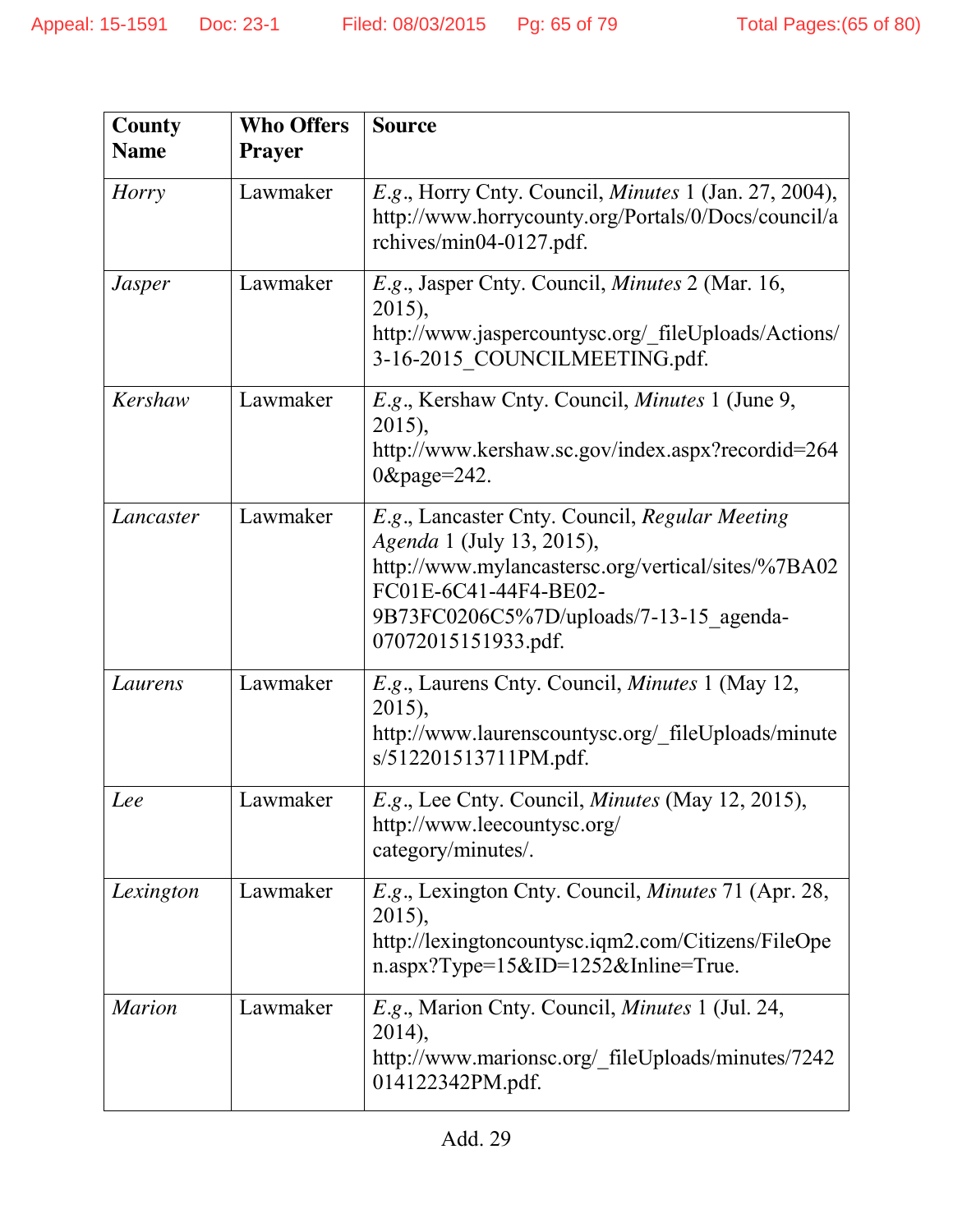| County<br><b>Name</b> | <b>Who Offers</b><br><b>Prayer</b> | <b>Source</b>                                                                                                                                                                        |  |
|-----------------------|------------------------------------|--------------------------------------------------------------------------------------------------------------------------------------------------------------------------------------|--|
| <b>Marlboro</b>       | Lawmaker                           | E.g., Marlboro Cnty. Council, Minutes 1 (May 4,<br>2015),<br>http://www.marlborocounty.sc.gov/council/agendas/<br>Documents/May%204,%202015%20Minutes.pdf.                           |  |
| <b>McCormick</b>      | Lawmaker                           | E.g., McCormick Cnty. Council, Meeting Minutes 1<br>(May 19, 2015),<br>http://www.mccormickcountysc.org/mccormick cou<br>nty agenda.php.                                             |  |
| Newberry              | Lawmaker<br>or Employee            | E.g., Newberry Cnty. Council, <i>Minutes</i> 1 (June 17,<br>2015),<br>http://www.newberrycounty.net/home/showdocumen<br>$t$ ?id=1712.                                                |  |
| Pickens               | Lawmaker                           | E.g., Pickens Cnty. Council, Minutes 1 (May 4,<br>2015),<br>http://www.co.pickens.sc.us/_fileUploads/minutes/54<br>2015111953AM.pdf.                                                 |  |
| Richland              | Lawmaker                           | E.g., Richland Cnty. Council, Regular Session<br><i>Minutes</i> 1 (June 2, 2015),<br>http://www.richlandonline.com/Portals/0/Department<br>s/CountyCouncil/Minutes/Reg.06.02.15.pdf. |  |
| <b>Sumter</b>         | Lawmaker<br>or Clergy              | E.g., Sumter Cnty. Council, Regular Meeting Agenda<br>(Apr. 28, 2015),<br>http://sumtercosc.suiteonemedia.com/web/Player.asp<br>$x$ ?id=447&key=-1&mod=-1&mk=-1&nov=0.               |  |
| Union                 | Lawmaker                           | E.g., Union Cnty. Council, Regular Monthly Meeting<br>1 (Dec. 9, 2014),<br>http://www.countyofunion.org/site/cpage.asp?cpage_<br>id=180008527&sec_id=180003405.                      |  |
| York                  | Lawmaker                           | E.g., YCGOV, York County Council Meeting 6 15<br>2015, YouTube (June 18, 2015),<br>https://www.youtube.com/watch?v=EDz8QioSvhU.                                                      |  |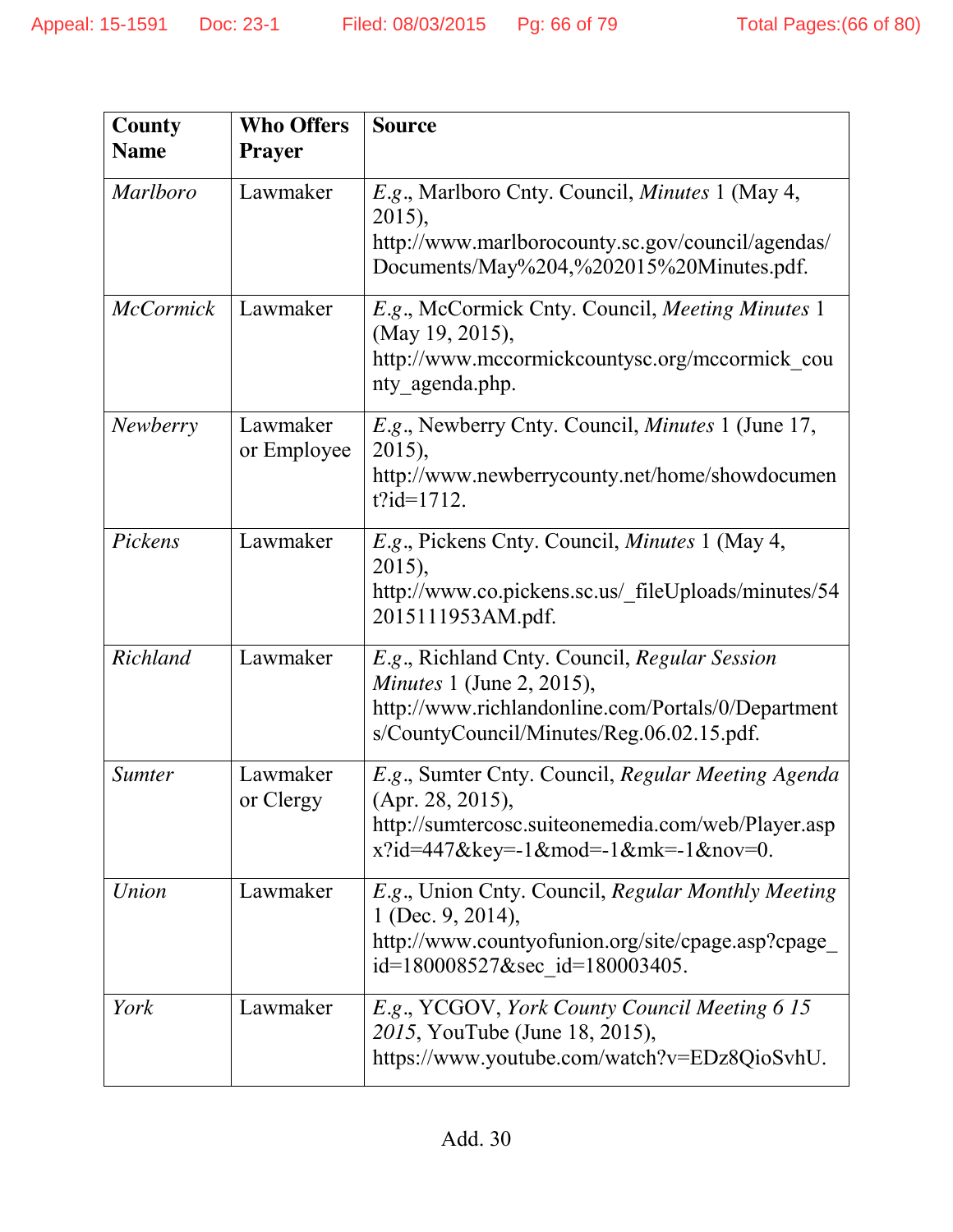| Table 7. Lawmaker-Led Prayer Practices in the Ten Most Populous South |  |  |  |  |
|-----------------------------------------------------------------------|--|--|--|--|
| <b>Carolina Cities</b>                                                |  |  |  |  |

| <b>City Name</b> | <b>Who Offers</b> | <b>Source</b>                                                                                                                                                                                                 |
|------------------|-------------------|---------------------------------------------------------------------------------------------------------------------------------------------------------------------------------------------------------------|
|                  | <b>Prayer</b>     |                                                                                                                                                                                                               |
| Charleston       | Lawmaker          | E.g., City Council of Charleston, Regular Meeting 1<br>(May 26, 2015), http://www.charleston-<br>sc.gov/AgendaCenter/ViewFile/Minutes/05262015-<br>1410.                                                      |
| Greenville       | Lawmaker          | <i>E.g.</i> , Greenville City Council, <i>Minutes</i> 1 (June 22,<br>2015),<br>http://www.greenvillesc.gov/AgendaCenter/ViewFile<br>/Minutes/06222015-282.                                                    |
| Summerville      | Lawmaker          | E.g., Summerville Town Council, Council Meeting<br><i>Minutes</i> 1 (June 10, 2015),<br>http://www.summervillesc.gov/vertical/sites/%7BAA<br>EC23E2-99CA-4103-85AD-<br>32CB4206F79B%7D/uploads/June 2015.pdf. |
| <b>Sumter</b>    | Lawmaker          | <i>E.g.</i> , Sumter City Council, <i>Regular Meeting</i> (June<br>$16, 2015$ ,<br>https://www.voterheads.com/organizations/58/public<br>agendas/ $16291$ .                                                   |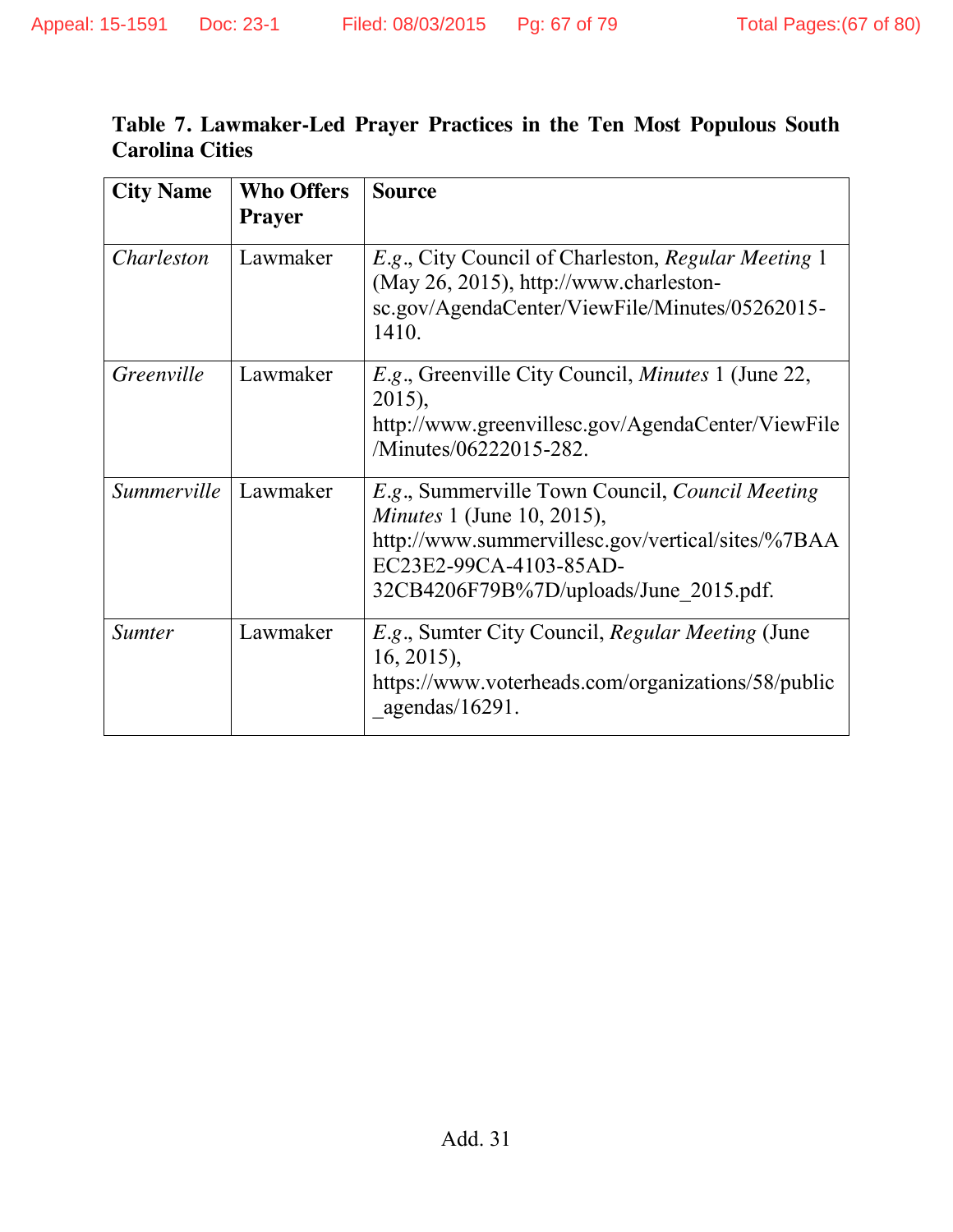| County<br><b>Name</b> | <b>Who Offers</b><br><b>Prayer</b> | <b>Source</b>                                                                                                                                                                                                                                                                                                                               |  |
|-----------------------|------------------------------------|---------------------------------------------------------------------------------------------------------------------------------------------------------------------------------------------------------------------------------------------------------------------------------------------------------------------------------------------|--|
| Accomack              | Lawmaker<br>or Clergy              | E.g., Accomack Cnty. Bd. of Sup'rs, Regular<br>Monthly Meeting 1 (Apr. 15, 2015),<br>http://www.co.accomack.va.us/home/showdocument<br>?id=2929 (prayer led by clergy); Accomack Cnty.<br>Bd. of Sup'rs, Regular Monthly Meeting 1 (Feb. 18,<br>2015),<br>http://www.co.accomack.va.us/home/showdocument<br>?id=2793 (lawmaker-led prayer). |  |
| Alleghany             | Lawmaker                           | E.g., Alleghany Cnty. Bd. of Sup'rs, Minutes 1 (Apr.<br>7, 2015), available at<br>http://www.co.alleghany.va.us/board of supervisors/<br>Minutes.htm.                                                                                                                                                                                       |  |
| Amelia                | Lawmaker                           | E.g., Amelia Cnty. Bd. of Sup'rs, Regular Meeting 1<br>(May 20, 2015),<br>http://ameliacova.com/Minutes_for_5_20_2015.pdf.                                                                                                                                                                                                                  |  |
| <b>Amherst</b>        | Lawmaker                           | <i>E.g.</i> , Amherst Cnty. Bd. of Sup'rs, <i>Minutes – Book</i><br>34 1146 (May 19, 2015),<br>http://www.countyofamherst.com/egov/documents/1<br>435075823 42596.pdf.                                                                                                                                                                      |  |
| Appomattox            | Lawmaker                           | E.g., Appomattox Cnty. Bd. of Sup'rs, Regular<br>Meeting Minutes (Mar. 2, 2015),<br>http://appomattoxcountyva.iqm2.com/Citizens/FileVi<br>ew.aspx?<br>Type= $12&ID=1321$ .                                                                                                                                                                  |  |
| Augusta               | Lawmaker                           | E.g., Augusta Cnty. Bd. of Sup'rs, Regular Meeting<br><i>Minutes</i> 1 (Jan. 4, 2006),<br>http://www.co.augusta.va.us/ftp/minutes/1-<br>4min.06.pdf.                                                                                                                                                                                        |  |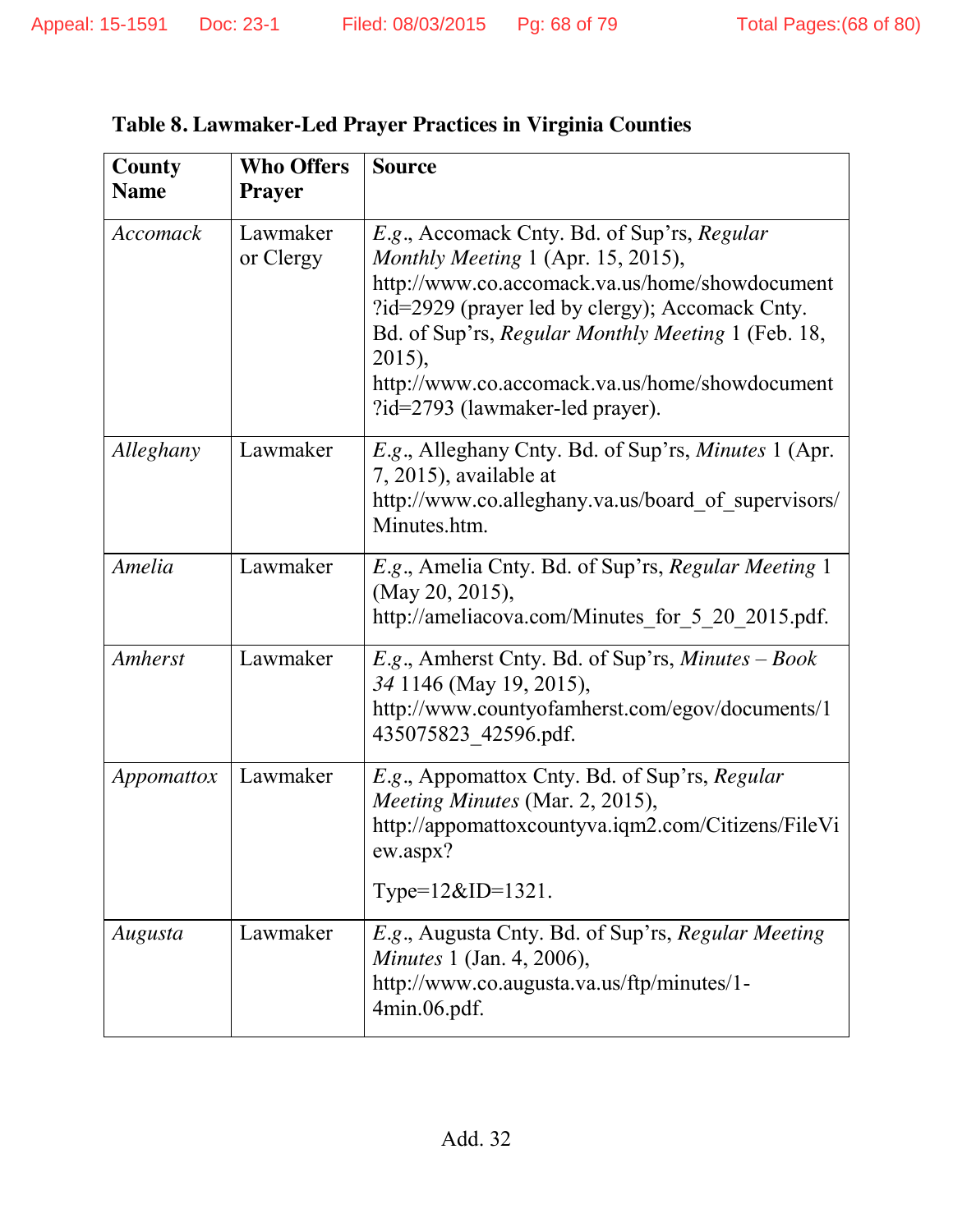| <b>County</b>     | <b>Who Offers</b> | <b>Source</b>                                                                                                                                                                                  |  |
|-------------------|-------------------|------------------------------------------------------------------------------------------------------------------------------------------------------------------------------------------------|--|
| <b>Name</b>       | <b>Prayer</b>     |                                                                                                                                                                                                |  |
| Bath              | Lawmaker          | E.g., Bath Cnty. Bd. of Sup'rs, Regular Meeting<br><i>Minutes</i> 1 (May 12, 2015),<br>http://www.bathcountyva.org/assets/May 2015 BOS<br>.pdf.                                                |  |
| <b>Bland</b>      | Lawmaker          | E.g., Bland Cnty. Bd. of Sup'rs, Regular Meeting 1<br>(Apr. 28, 2015),<br>http://www.blandcountyva.gov/uploads/docs/Regular<br>$\%$ 20 meeting 04-28-2015 .pdf.                                |  |
| <b>Brunswick</b>  | Lawmaker          | E.g., Brunswick Cnty. Bd. of Comm'rs, Agenda (July<br>$6, 2015$ ,<br>http://brunswick.novusagenda.com/agendapublic/Me<br>etingView.aspx?MeetingID=150&MinutesMeetingI<br>D=404&doctype=Agenda. |  |
| <b>Buckingham</b> | Lawmaker          | E.g., Buckingham Cnty. Bd. of Sup'rs, Monthly<br>Meeting Minutes 1 (Jan. 12,<br>2015), http://www.buckinghamcountyva.org/Board%<br>20Minutes/2015/January %2012,%202015.pdf.                   |  |
| Campbell          | Lawmaker          | E.g., Campbell Cnty. Bd. of Sup'rs, Meeting Minutes<br>$1$ (Jan. 6, 2015),<br>http://www.co.campbell.va.us/bos/Documents/board<br>minutes/2015/01%2006%202015.pdf.                             |  |
| Carroll           | Lawmaker          | E.g., Carroll Cnty. Bd. of Sup'rs, Minutes 2 (June 8,<br>2015),<br>http://carrollcountyva.org/docs/bdpkt/2015/July/02<br>BOSMinutes June 8 2015.pdf.                                           |  |
| Charlotte         | Lawmaker          | <i>E.g.</i> , Charlotte Cnty. Bd. of Sup'rs, <i>Minutes</i> 1 (May<br>$12, 2015$ ,<br>http://www.charlotteva.com/pdfs/minutes/2015 05m<br>in.pdf.                                              |  |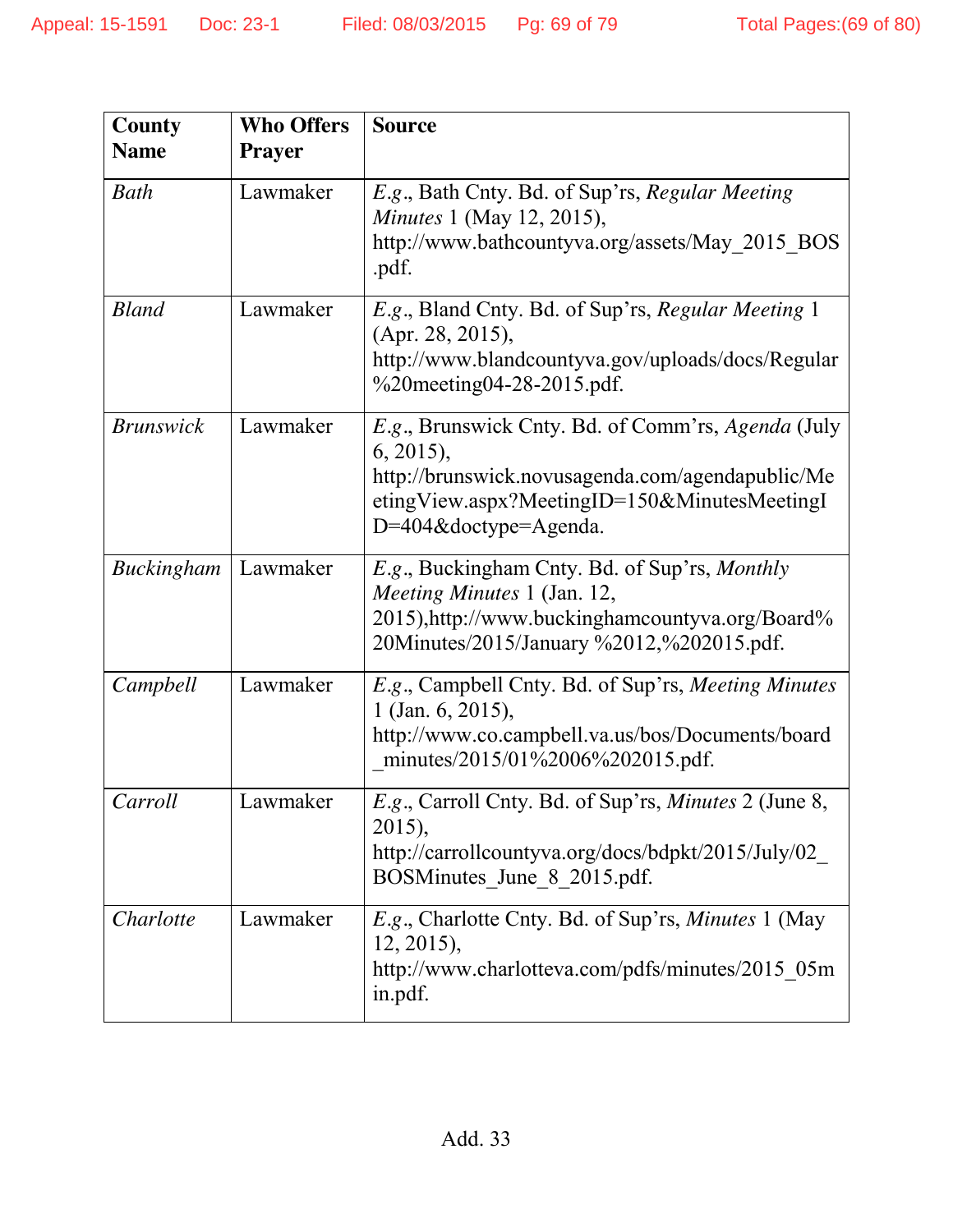| County            | <b>Who Offers</b> | <b>Source</b>                                                                                                                                                                                             |  |
|-------------------|-------------------|-----------------------------------------------------------------------------------------------------------------------------------------------------------------------------------------------------------|--|
| <b>Name</b>       | <b>Prayer</b>     |                                                                                                                                                                                                           |  |
| Chesterfield      | Lawmaker          | Chesterfield Cnty. Bd. of Sup'rs, <i>Invocation Policy</i><br>(Jan. 1, 2015),<br>http://chesterfieldva.granicus.com/MetaViewer.php?<br>view id=6&clip id=1068&meta id=109239.                             |  |
| Fauquier          | Lawmaker          | <i>E.g.</i> , Fauquier Cnty. Bd. of Sup'rs, <i>Minutes</i> (Feb. 12,<br>2015),<br>http://agenda.fauquiercounty.gov/MeetingView.aspx<br>?MeetingID=111&MinutesMeetingID=198&doctype<br>$=$ Minutes.        |  |
| Floyd             | Lawmaker          | E.g., Floyd Cnty. Bd. of Sup'rs, Regular Meeting 1<br>(May 26, 2015), http://www.floydcova.org/wp-<br>content/uploads/2015/06/may-26-2015-minutes.pdf.                                                    |  |
| Franklin          | Lawmaker          | E.g., Franklin Cnty. Bd. of Sup'rs, Meeting Minutes<br>1 (Jan. 5, 2015),<br>http://www.franklincountyva.gov/images/bos/bos-<br>minutes-2015/bos-minutes-010515.pdf.                                       |  |
| Frederick         | Lawmaker          | E.g., Frederick Cnty., <i>Bd. of Sup'rs – June 10, 2015</i> ,<br>YouTube (June 11, 2015),<br>https://www.youtube.com/watch?list=SPkth-<br>ViEO0IyPGXgWCUARayu2CuHh6Xu5&v=6Quc0o<br>pmCM.                  |  |
| <i>Gloucester</i> | Lawmaker          | E.g., Gloucester Cnty. Bd. of Sup'rs, Meeting<br><i>Minutes</i> 1 (Apr. 21, 2015),<br>http://gloucester.granicus.com/DocumentViewer.php<br>?file=gloucester 233fa94c-02a8-4147-be02-<br>d5cb36c61908.pdf. |  |
| Greensville       | Lawmaker          | E.g., Greensville Cnty. Bd. of Sup'rs, Minutes 1<br>(June 15, 2015),<br>http://www.greensvillecountyva.gov/index.php/publi<br>c-information/agendas-minutes/board-of-supervisors.                         |  |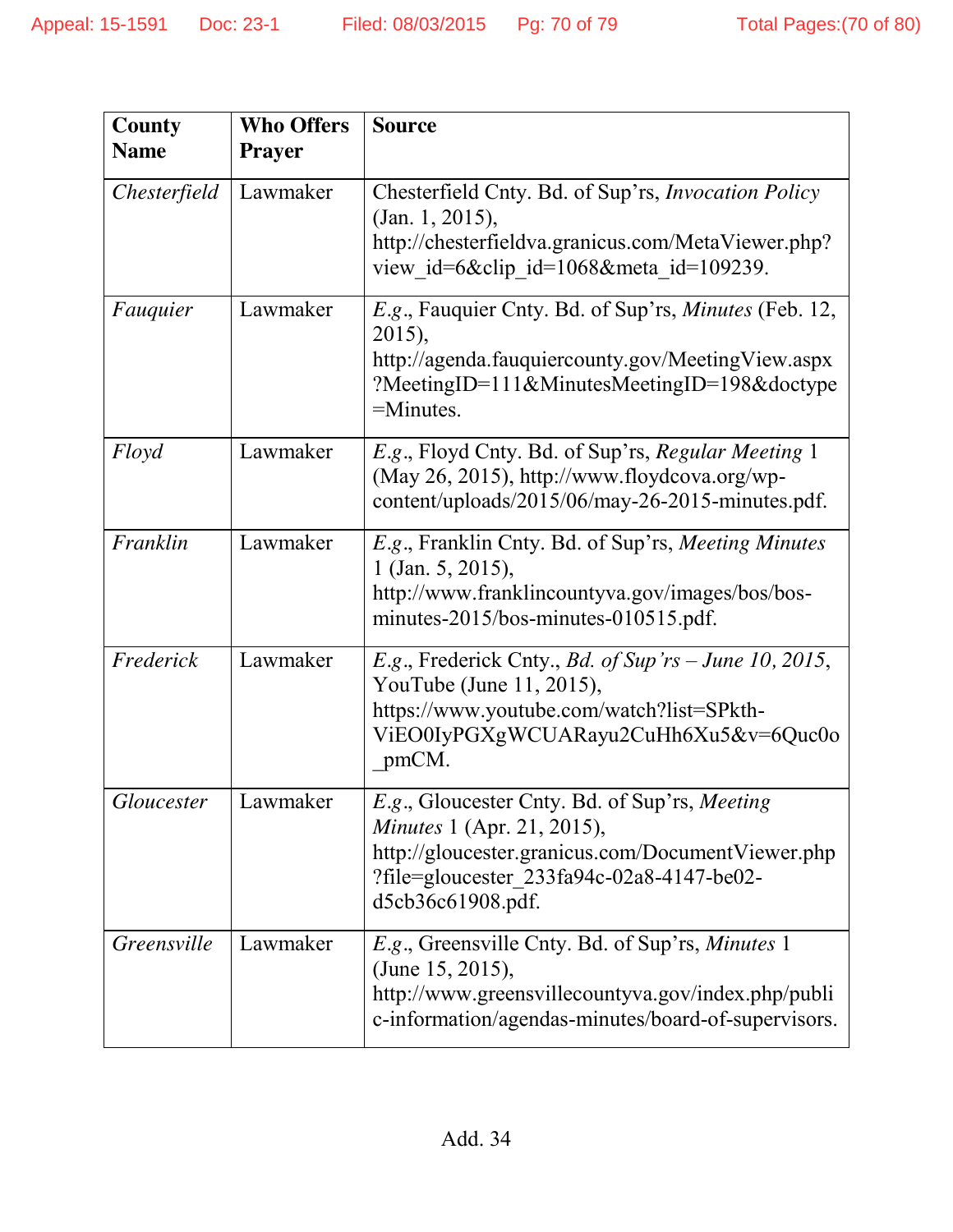| County<br><b>Name</b> | <b>Who Offers</b><br><b>Prayer</b> | <b>Source</b>                                                                                                                                                                                           |
|-----------------------|------------------------------------|---------------------------------------------------------------------------------------------------------------------------------------------------------------------------------------------------------|
| Halifax               | Lawmaker                           | E.g., Halifax Cnty. Bd. of Comm'rs, Regular<br><i>Meeting</i> 166 (Feb. 2, 2015),<br>http://weblink.mccinnovations.com/WebLink/6/doc/<br>134908/Page1.aspx.                                             |
| <b>Hanover</b>        | Lawmaker                           | E.g., Hanover Cnty. Bd. of Sup'rs, <i>Draft Summary</i><br><i>Minutes</i> 1 (June 10, 2015),<br>http://hanovercounty.gov/BCC/Board of Supervisor<br>s/Minutes/06_10_15_Minutes_draft.pdf.               |
| Henry                 | Lawmaker                           | E.g., Henry Cnty. Bd. of Sup'rs, Minutes 1(Mar. 24,<br>2015), http://www.<br>henrycountyva.gov/content/uploads/2015bos/032420<br>15minutes.pdf.                                                         |
| Isle of<br>Wight      | Lawmaker                           | E.g., Isle of Wright Cnty. Bd. of Sup'rs, Agenda 1<br>(July 16, 2015), http://www.co.isle-of-<br>wight.va.us/board-of-supervisors/download/<br>full agenda 2015/agenda07162015.pdf.                     |
| King and<br>Queen     | Lawmaker                           | <i>E.g.</i> , King & Queen Cnty. Bd. of Sup'rs, <i>Minutes of</i><br><i>the Meeting</i> 1 (May 11, 2015),<br>http://www.kingandqueenco.net/html/Govt/boarddoc<br>s/Minutes/<br>2015/Bd_Min_5_11_15.pdf. |
| Louisa                | Lawmaker                           | <i>E.g.</i> , Louisa Cnty. Bd. of Sup'rs, <i>Minutes</i> 1 (June 15,<br>2015),<br>http://louisacountyva.iqm2.com/Citizens/FileOpen.as<br>$px?Type=12&ID=1168&Inline=True.$                              |
| Lunenburg             | Lawmaker                           | <i>E.g.</i> , Lunenburg Cnty. Bd. of Sup'rs, <i>Minutes of May</i><br>14, 2015 Meeting 1, http://www.lunenburgva.net/wp-<br>content/uploads/2012/04/5-14-15-minutes.pdf.                                |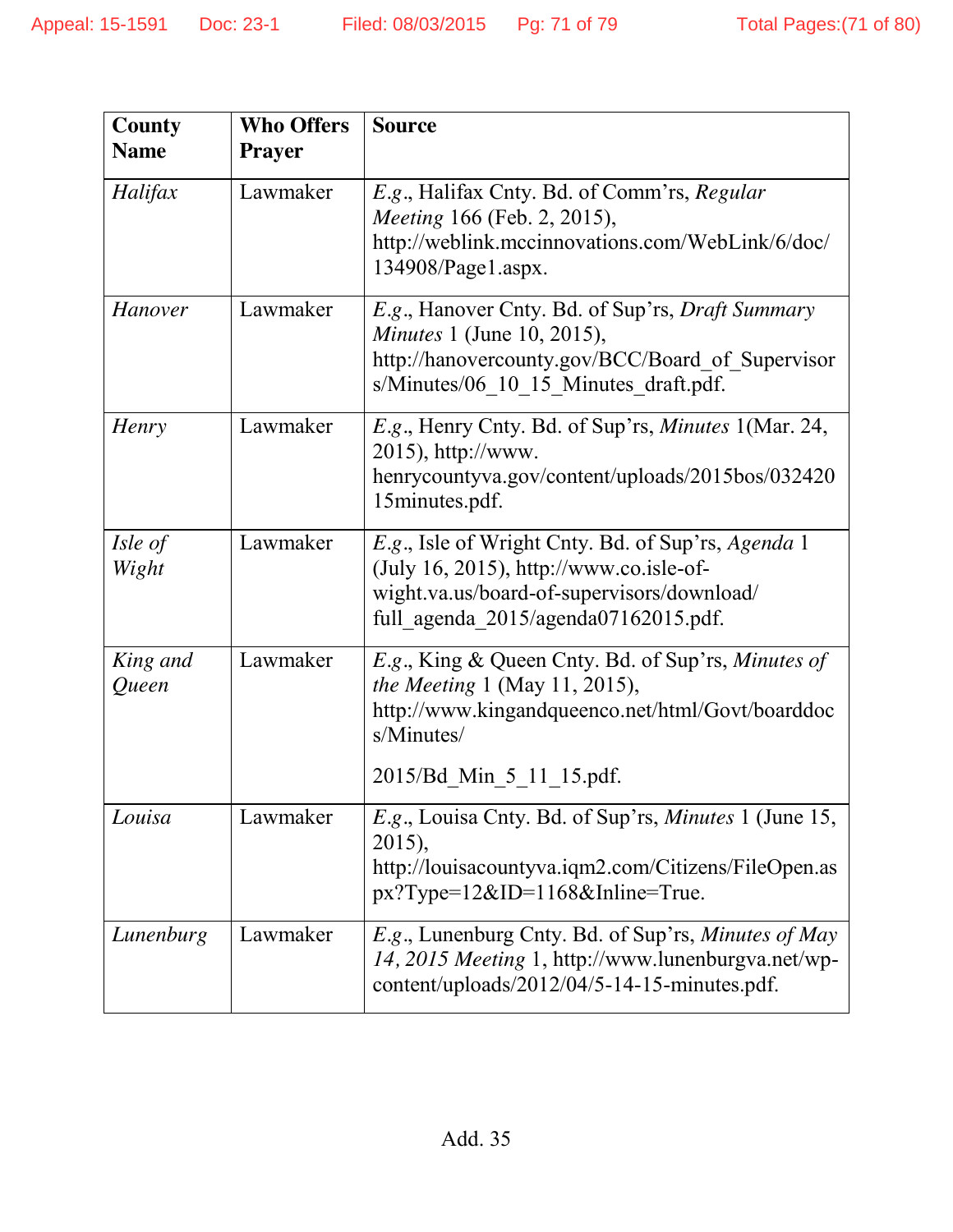| County<br><b>Name</b> | <b>Who Offers</b><br><b>Prayer</b> | <b>Source</b>                                                                                                                                                                                                                                                                                                                                                                                                                                                                                                             |
|-----------------------|------------------------------------|---------------------------------------------------------------------------------------------------------------------------------------------------------------------------------------------------------------------------------------------------------------------------------------------------------------------------------------------------------------------------------------------------------------------------------------------------------------------------------------------------------------------------|
| New Kent              | Lawmaker                           | E.g., New Kent Cnty. Bd. of Sup'rs, Regular<br>Meeting Minutes 1 (June 8, 2015), http://va-<br>newkentcounty.civicplus.com/ArchiveCenter/ViewFi<br>le /Item/3333.                                                                                                                                                                                                                                                                                                                                                         |
| Northumber<br>land    | Lawmaker<br>or Clergy              | E.g., Northumberland Cnty. Bd. of Sup'rs, Minutes 1<br>(May 14, 2015),<br>http://www.co.northumberland.va.us/NH-top-<br>level/Test%20Webpage/NC<br>Webpage/NC_Public_Hearings/BOS/2015/Minutes<br>%20May%2014,%202015%20Meeting.pdf<br>(lawmaker-led prayer); Northumberland Cnty. Bd. of<br>Sup'rs, <i>Minutes</i> 1 (Feb. 12, 2015),<br>http://www.co.northumberland.va.us/NH-top-<br>level/Test%20Webpage/NC Webpage/NC Public H<br>earings/BOS/2015/Minutes%20Feb%2012,%202015<br>$\%20(2)$ .pdf (clergy-led prayer). |
| <i>Nottoway</i>       | Lawmaker                           | E.g., Nottoway Cnty. Bd. of Sup'rs, Minutes 1 (Apr.<br>$16, 2015$ , available at<br>http://www.nottoway.org/supervisors.shtml                                                                                                                                                                                                                                                                                                                                                                                             |
| Page                  | Lawmaker<br>or Clergy              | E.g., Page Cnty. Bd. of Sup'rs, Minutes 1 (Feb. 26,<br>2015), http://pagecounty.<br>virginia.gov/files/Minutes%20-<br>%20February%2026,%202015.pdf (lawmaker-led<br>prayer); Page Cnty. Bd. of Sup'rs, <i>Minutes</i> 1 (May<br>$19, 2015$ ,<br>http://pagecounty.virginia.gov/files/Minutes%20-<br>%20May%2019,%202015.<br>Pdf.(clergy-led prayer);                                                                                                                                                                      |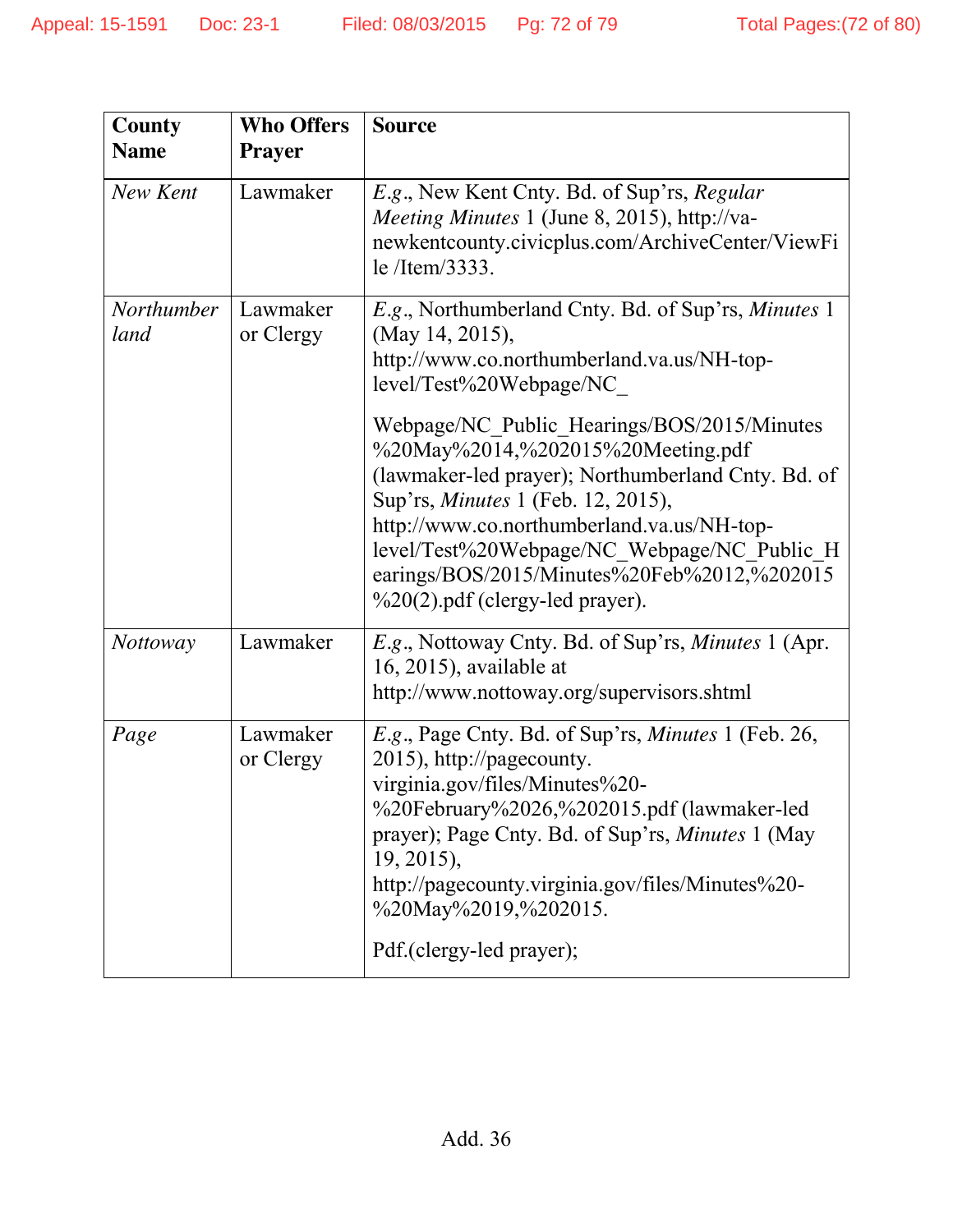| County<br><b>Name</b> | <b>Who Offers</b><br><b>Prayer</b> | <b>Source</b>                                                                                                                                                                                                                           |
|-----------------------|------------------------------------|-----------------------------------------------------------------------------------------------------------------------------------------------------------------------------------------------------------------------------------------|
| Patrick               | Lawmaker<br>or Clergy              | E.g., Patrick Cnty. Bd. of Sup'rs, Minutes 1 (Mar. 23,<br>2015), http://www.co.                                                                                                                                                         |
|                       |                                    | patrick.va.us/content/File/March%2023%202015.pdf<br>(lawmaker-led prayer); Patrick Cnty. Bd. of Sup'rs,<br><i>Minutes</i> 1 (Apr. 27, 2015),<br>http://www.co.patrick.va.us/content/File/April%2027<br>%202015.pdf (clergy-led prayer). |
| Powhatan              | Lawmaker                           | E.g., Powhatan Cnty. Bd. of Sup'rs, Minutes 1 (May<br>4, 2015),<br>http://powhatan.siretechnologies.com/sirepub/cache/<br>2/4wgap03zlyt5gdhw3m5tn1yu/2300407302015111<br>006229.PDF.                                                    |
| Prince<br>George      | Lawmaker                           | E.g., Prince George Cnty. Bd. of Sup'rs, Minutes 4<br>(Mar. 10, 2015),<br>http://www.princegeorgeva.org/index.aspx?recordid<br>$=6194\&page=386.$                                                                                       |
| Prince<br>William     | Lawmaker<br>or Clergy              | Prince William Cnty. Bd. of Supervisors, BOCS<br><b>Rules of Procedure Section F: Order of Business</b><br>(Jan. 14, 2014), http://www.pwcgov.org/government/<br>bocs/Pages/BOCS-Rules-of-Procedure.aspx.                               |
| Richmond              | Lawmaker                           | E.g., Richmond Cnty. Bd. of Sup'rs, Minutes 1 (Mar.<br>14, 2015),<br>http://www.co.richmond.va.us/files/Minutes0515.pdf                                                                                                                 |
| Rockbridge            | Lawmaker                           | E.g., Rockbridge Cnty. Bd. of Sup'rs, Minutes 1<br>(May 11, 2015),<br>http://www.co.rockbridge.va.us/ArchiveCenter/View<br>File/Item/549.                                                                                               |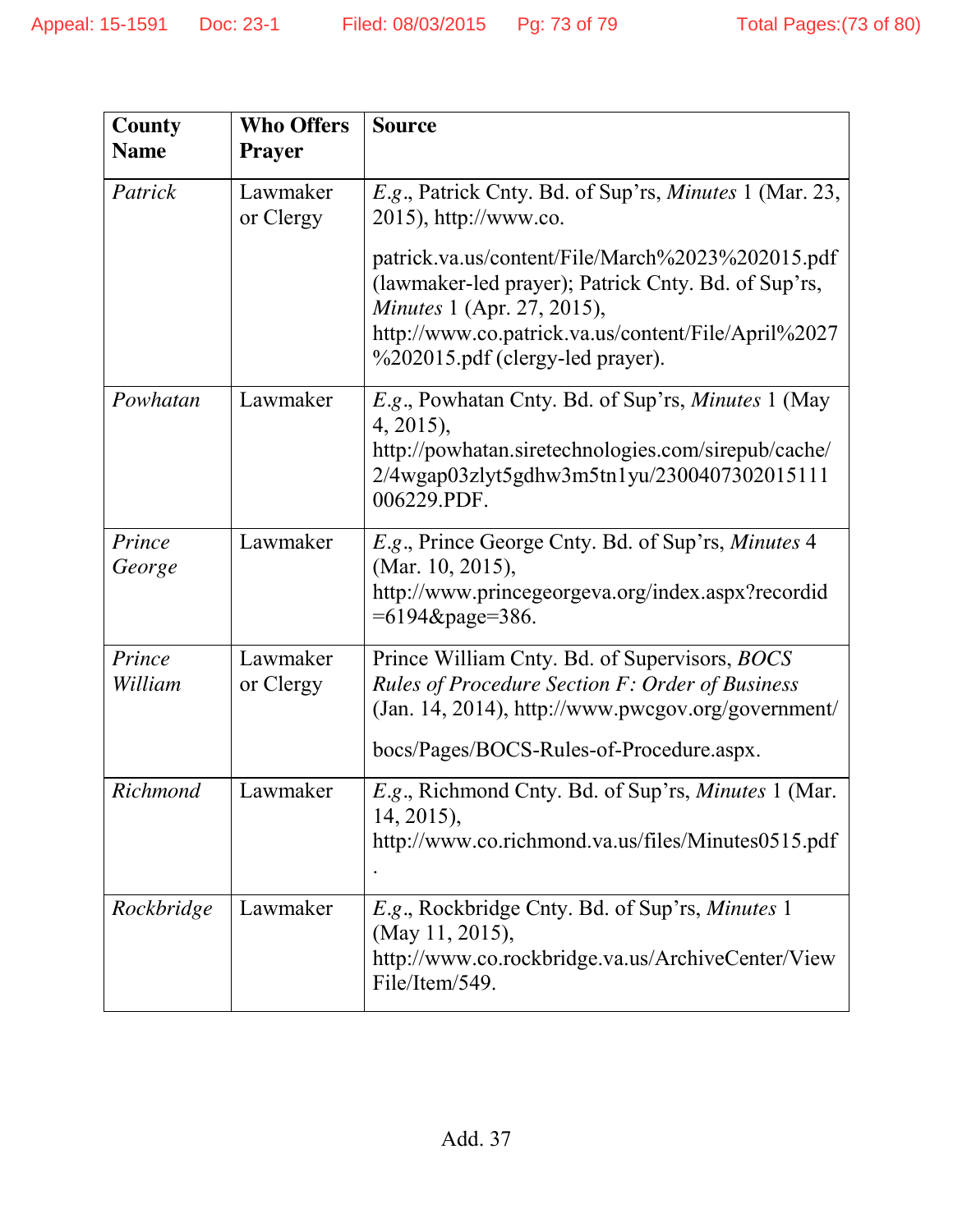| County<br><b>Name</b>           | <b>Who Offers</b><br><b>Prayer</b> | <b>Source</b>                                                                                                                                                                                                                                                                                                                                                                                     |
|---------------------------------|------------------------------------|---------------------------------------------------------------------------------------------------------------------------------------------------------------------------------------------------------------------------------------------------------------------------------------------------------------------------------------------------------------------------------------------------|
| Rockingham                      | Lawmaker<br>or Employee            | E.g., Rockingham Cnty. Bd. of Comm'rs, Regular<br><i>Meeting</i> 1 (Jan. 5, 2015),<br>http://www.co.rockingham.nc.us/docview.aspx?doct<br>ype=minute&docid=<br>15734.                                                                                                                                                                                                                             |
| Shenandoah                      | Lawmaker                           | E.g., Shenandoah Cnty. Bd. of Sup'rs, Minutes (May<br>26, 2015),<br>http://shenandoah.countyva.us/bos/events/board-<br>night-meeting-2-2015-05-26/.                                                                                                                                                                                                                                               |
| Smyth                           | Lawmaker<br>or Employee            | E.g., Smyth Cnty. Bd. of Sup'rs, Minutes 2 (Aug. 12,<br>2014), http://www.smyth<br>county.org/board of supervisors/minutes/2014 min<br>utes/min bos aug 2014.pdf (employee-led prayer);<br>Smyth Cnty. Bd. of Sup'rs, <i>Minutes</i> 2 (February 11,<br>2014),<br>http://www.smythcounty.org/board of supervisors/<br>minutes/<br>2014 minutes/min bos_feb_2014.pdf (lawmaker-led<br>invocation). |
| Southampto<br>$\boldsymbol{n}$  | Lawmaker                           | E.g., Southampton Cnty. Bd. of Sup'rs, Minutes 1<br>(Mar. 23, 2015), http://<br>www.southamptoncounty.org/MediaArchive/PDF/B<br>OS%20AGENDA%20-<br>%20APRIL%202015/BOS%20Minutes_3-23-15.pdf.                                                                                                                                                                                                     |
| Spotsylvani<br>$\boldsymbol{a}$ | Lawmaker                           | E.g., Advanced Media Solutions of Va., LLC.,<br>Spotsylvania County 6/23/2015, YouTube (June 25,<br>2015), https://www.youtube.com/watch?v=<br>0JZa6MA H I.                                                                                                                                                                                                                                       |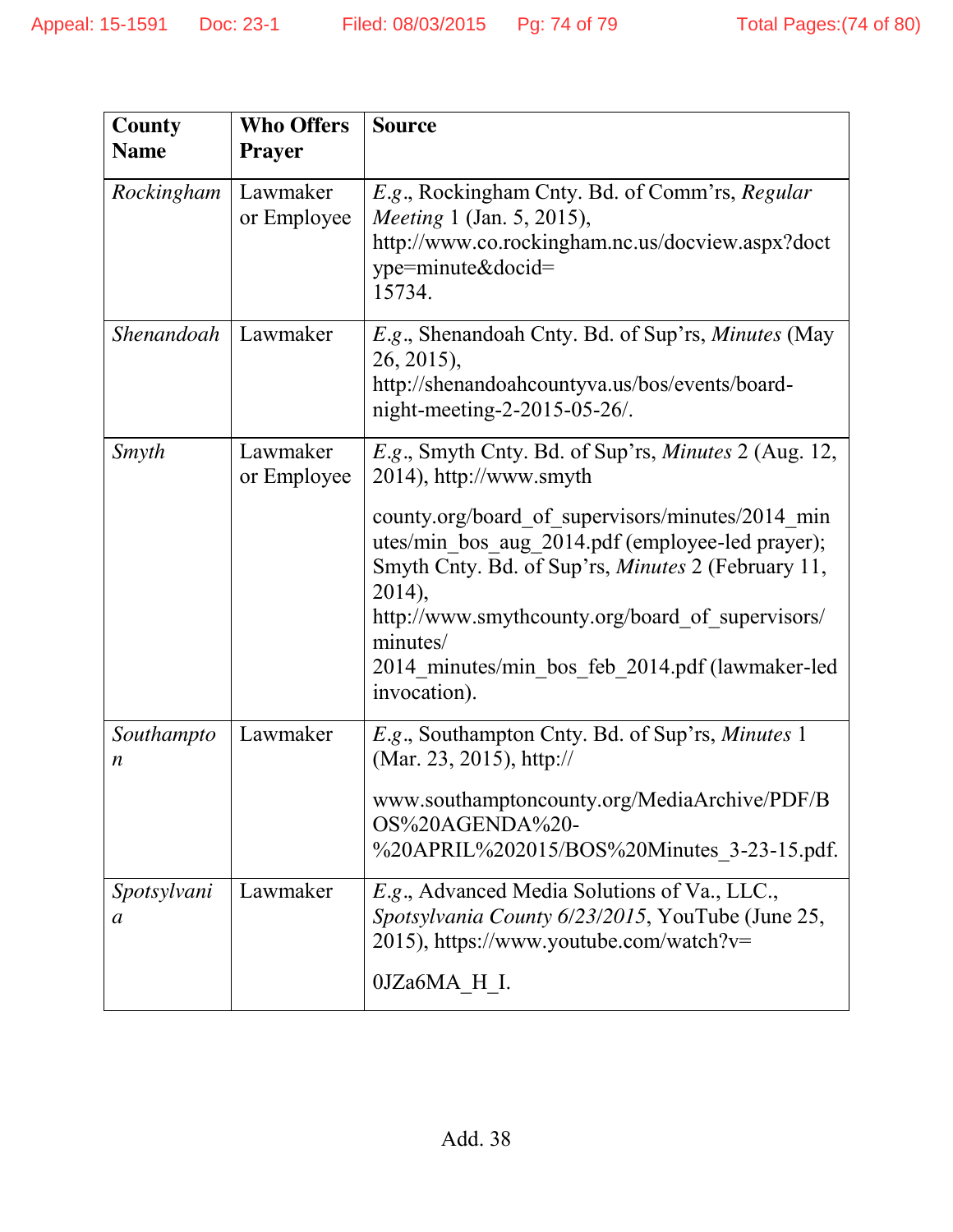| <b>County</b>   | <b>Who Offers</b>       | <b>Source</b>                                                                                                                                                                                                                                                                                                                                                                   |
|-----------------|-------------------------|---------------------------------------------------------------------------------------------------------------------------------------------------------------------------------------------------------------------------------------------------------------------------------------------------------------------------------------------------------------------------------|
| <b>Name</b>     | <b>Prayer</b>           |                                                                                                                                                                                                                                                                                                                                                                                 |
| <b>Stafford</b> | Lawmaker                | E.g., Stafford Cnty. Bd. of Sup'rs, Minutes 27 (June<br>$16, 2015$ ,<br>staffordcountyva.gov/ArchiveCenter/ViewFile/Item/<br>2370.                                                                                                                                                                                                                                              |
| <b>Sussex</b>   | Lawmaker                | E.g., Sussex Cnty. Bd. of Sup'rs, <i>Minutes</i> 1 (Apr. 9,<br>2015), http://www.<br>sussexcountyva.gov/uploads/docs/April%209%2020<br>15%20minutes.pdf.                                                                                                                                                                                                                        |
| Tazewell        | Lawmaker                | E.g., Tazewell Cnty. Bd. of Sup'rs, Minutes 1 (Apr.<br>7, 2015),<br>http://www.tazewellcounty.org/bos/minutes/june201<br>0%20and%20up/April%207%202015%20TCBOS%<br>20Minutes.pdf.                                                                                                                                                                                               |
| Washington      | Lawmaker                | E.g., Washington Cnty. Bd. of Comm'rs, Minutes 1<br>(Mar. 2, 2015),<br>http://www.washconc.org/PDFs/Minutes/2015/3-2-<br>15%20meeting%20minutes.pdf.                                                                                                                                                                                                                            |
| Wise            | Lawmaker                | <i>E.g.</i> , Wise Cnty. Bd. of Sup'rs, <i>Minutes</i> (Jan. 9,<br>$2014$ ),<br>http://www.wisecounty.org/BOS/minutes/2014/2014<br>$0109$ org.html.                                                                                                                                                                                                                             |
| York            | Lawmaker<br>or Employee | E.g., York Cnty. Bd. of Sup'rs, Minutes 1 (Mar. 17,<br>2015),<br>http://www.yorkcounty.gov/Portals/0/bos/Minutes%<br>202015/March%2017,%202015.pdf (employee-led<br>prayer); York Cnty. Bd. of Sup'rs, Regular Meeting<br><i>Minutes</i> 1 (Sept. 16, 2014),<br>http://www.yorkcounty.gov/Portals/0/bos/<br>Minutes%202014/September%2016,%202014.pdf<br>(lawmaker-led prayer). |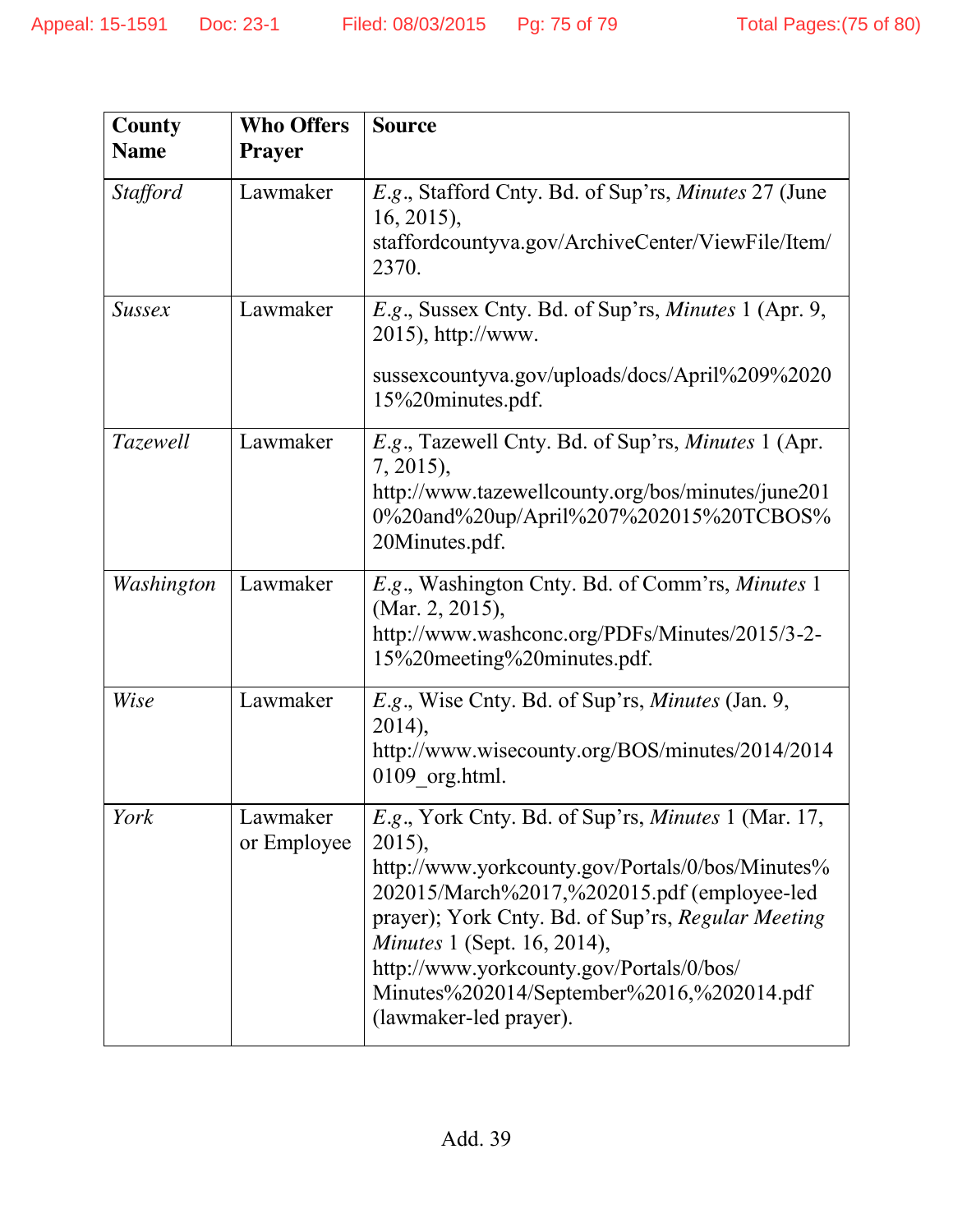| Table 9. Lawmaker-Led Prayer Practices in the Twelve Most Populous |  |  |  |  |
|--------------------------------------------------------------------|--|--|--|--|
| <b>Virginia Cities</b>                                             |  |  |  |  |

| <b>City Name</b> | Who<br><b>Offers</b><br><b>Prayer</b> | <b>Source</b>                                                                                                                                                                                                                    |
|------------------|---------------------------------------|----------------------------------------------------------------------------------------------------------------------------------------------------------------------------------------------------------------------------------|
| <b>Norfolk</b>   | Lawmaker                              | E.g., Norfolk City Council, Action of the Council 1<br>(June 9, 2015),<br>http://www.norfolk.gov/AgendaCenter/ViewFile/Mi<br>nutes/06092015-536.                                                                                 |
| Chesapeake       | Lawmaker                              | E.g., Chesapeake City Council, Marked Agenda 2<br>(June 16, 2015),<br>http://chesapeake.granicus.com/DocumentViewer.ph<br>p?file=chesapeake_2a7a2eaf7bc271f04d6bdf87a507<br>445d.pdf&view=1.                                     |
| Hampton          | Lawmaker                              | E.g., Hampton City Council, Council Agenda 3 (July<br>8, 2015),<br>http://www.hampton.gov/AgendaCenter/ViewFile/A<br>genda/07082015-686.                                                                                         |
| Roanoke          | Lawmaker                              | E.g., Roanoke City Council, Regular Session 1 (July<br>$6, 2015$ ,<br>http://www.roanokeva.gov/DeptApps/CCAgendas.ns<br>f/3cac7f13c72b8ab385256b1b004ec9af/cb39066004<br>63f6ff85257e76005a168f/\$FILE/ag%2007-06-<br>$15.pdf$ . |
| Suffolk          | Lawmaker                              | E.g., Suffolk City Council, Regular Meeting 1 (June<br>$17, 2015$ ,<br>http://suffolkva.granicus.com/DocumentViewer.php?<br>file=suffolkva 71766cd88e7df3036e754154c31867f<br>$d$ .pdf $\&$ view=1.                              |
| Lynchburg        | Lawmaker                              | <i>E.g.</i> , Lynchburg City Council, <i>Meeting</i> 183 (June 23,<br>2015), http://www.lynchburgva.gov/city-council-<br>meetings.                                                                                               |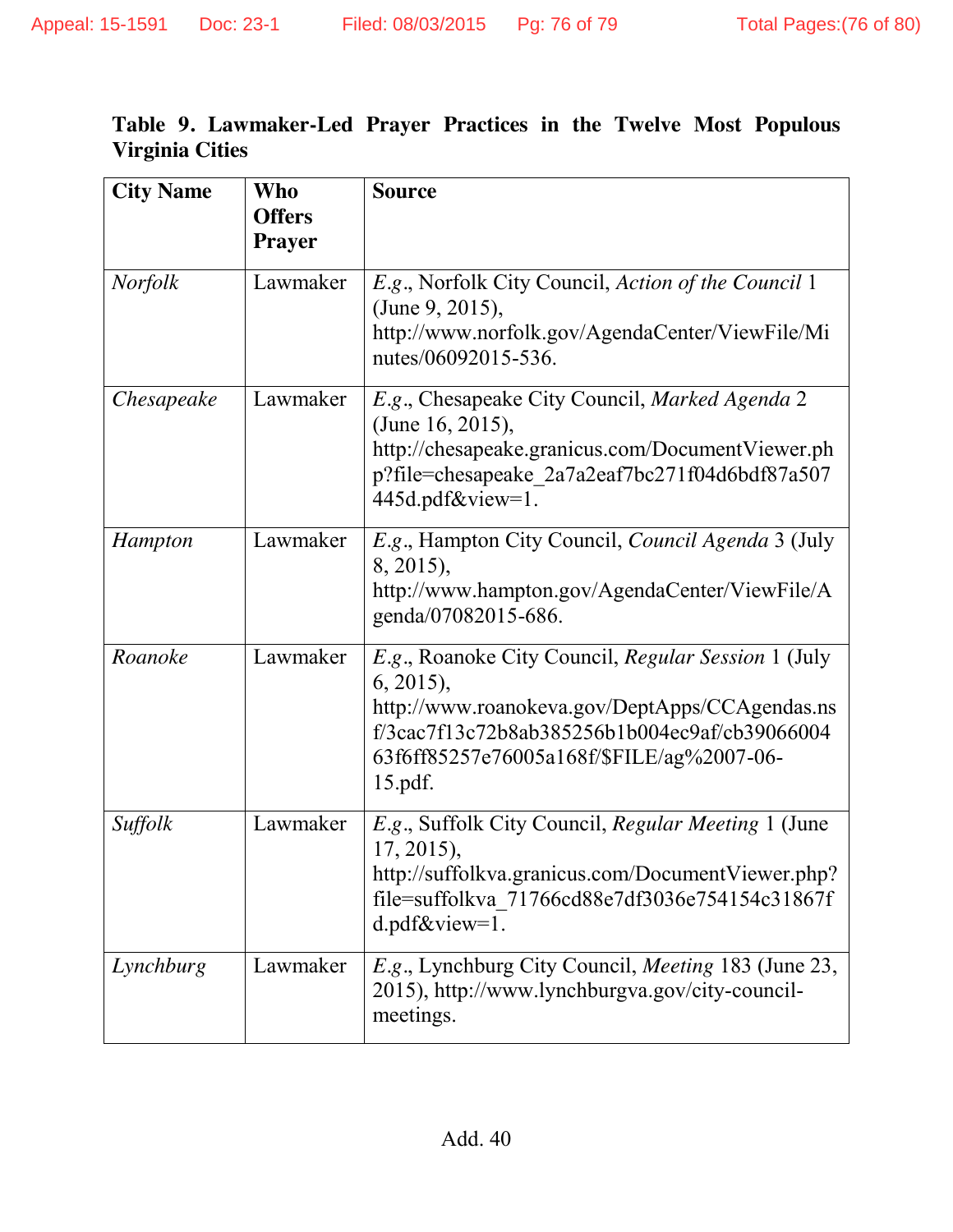| <b>City Name</b>    | <b>Who</b><br><b>Offers</b><br><b>Prayer</b> | <b>Source</b>                                                                                                                   |
|---------------------|----------------------------------------------|---------------------------------------------------------------------------------------------------------------------------------|
| <i>Harrisonburg</i> | Lawmaker                                     | E.g., Harrisonburg City Council, <i>Minutes</i> 1 (July 14,<br>$2015$ ),<br>https://harrisonburg-va.legistar.com/Calendar.aspx. |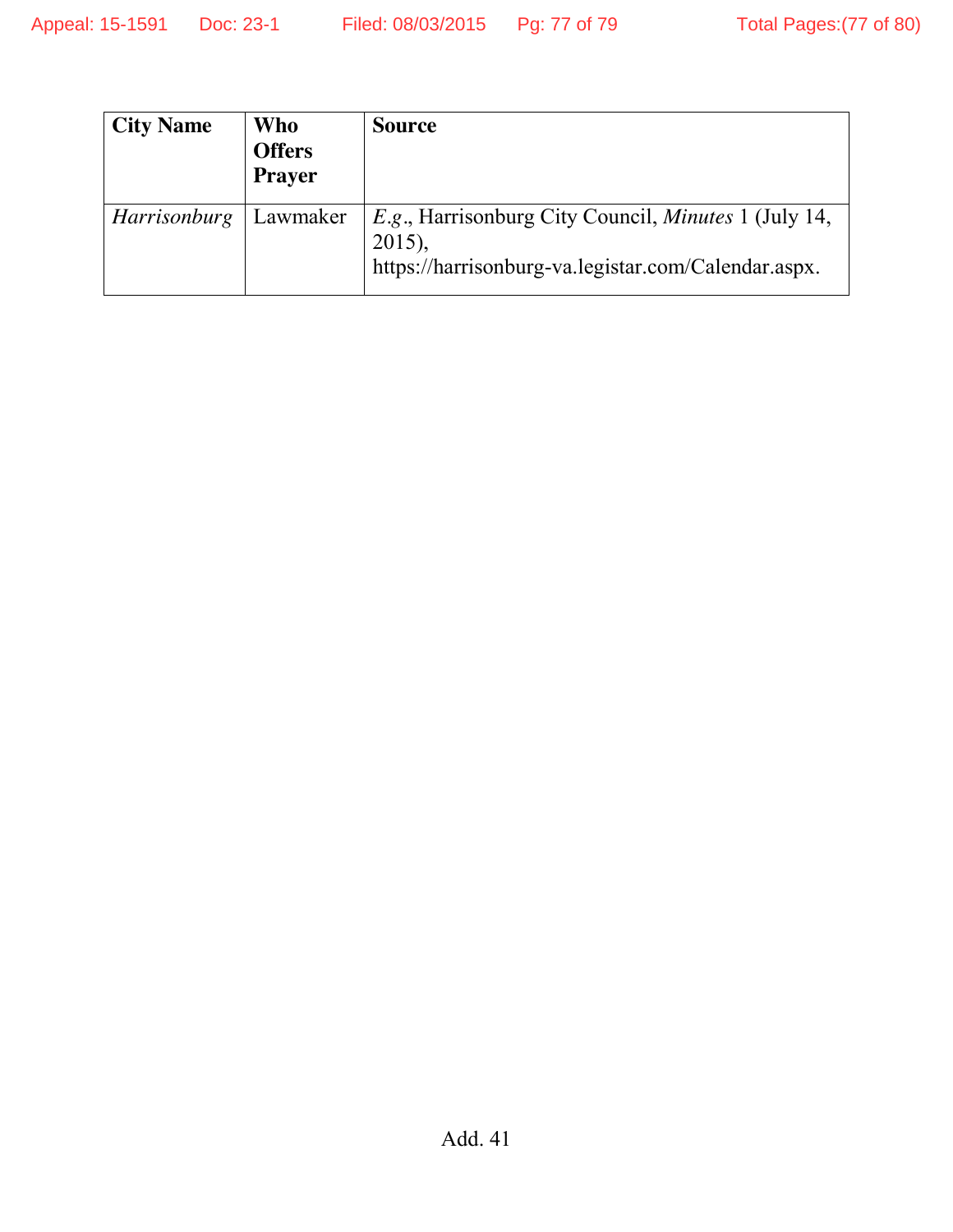| County<br><b>Name</b> | <b>Who Offers</b><br><b>Prayer</b> | <b>Source</b>                                                                                                                                                                                                                                                                                             |
|-----------------------|------------------------------------|-----------------------------------------------------------------------------------------------------------------------------------------------------------------------------------------------------------------------------------------------------------------------------------------------------------|
| <b>Berkeley</b>       | Lawmaker<br>or Clergy              | Berkeley Cnty. Council, <i>Minutes</i> 1 (Apr. 13, 2000),<br>http://www.berkeleycountycomm.org/sharedimg/pdf/<br>minutes/917.pdf (lawmaker-led prayer); Berkeley<br>Cnty. Council, Minutes 1 (June 4, 2015),<br>http://www.berkeleycountycomm.org/sharedimg/pdf/<br>minutes/1820.pdf (clergy-led prayer). |
| <b>Jackson</b>        | Lawmaker                           | Informal survey by the West Virginia Attorney<br>General's Office field representatives.                                                                                                                                                                                                                  |
| <b>Mineral</b>        | Lawmaker                           | Informal survey by the West Virginia Attorney<br>General's Office field representatives.                                                                                                                                                                                                                  |
| Pleasants             | Lawmaker                           | Informal survey by the West Virginia Attorney<br>General's Office field representatives.                                                                                                                                                                                                                  |
| Ritchie               | Lawmaker                           | Informal survey by the West Virginia Attorney<br>General's Office field representatives.                                                                                                                                                                                                                  |
| Tyler                 | Lawmaker                           | Informal survey by the West Virginia Attorney<br>General's Office field representatives.                                                                                                                                                                                                                  |

## **Table 10. Lawmaker-Led Prayer Practices in West Virginia Counties**